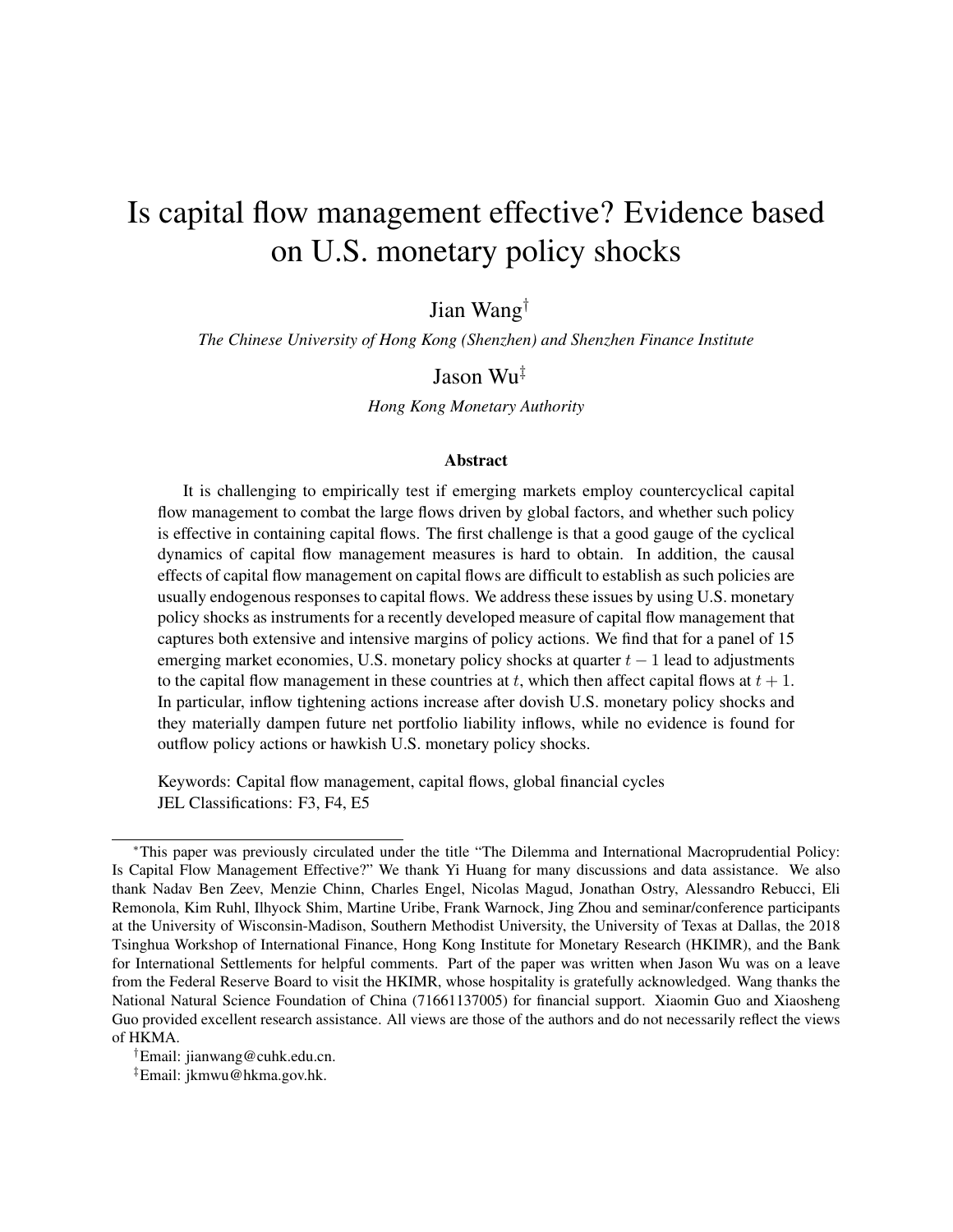## 1 Introduction

Following the 2008 global financial crisis, countercyclical capital flow management policy has been recommended, especially for emerging economies, as a way to defend against financial instability and to preserve monetary autonomy. [Rey](#page-38-0) [\(2013\)](#page-38-0) shows that over the global financial cycles, shocks emanating from "center economies" such as the U.S. induce large and volatile international capital flows and prevent the conduct of independent monetary policy for countries with open capital markets, even if they have flexible exchange rate arrangements.<sup>[1](#page-1-0)</sup> [IMF](#page-37-0)  $(2011)$  argues that volatile capital flows may carry macroeconomic and financial stability risks to receiving countries, and measures to manage capital flows can help mitigate these risks.<sup>[2](#page-1-1)</sup> Several theoretical studies find that countercyclical capital flow management and other macroprudential policies help to stabilize domestic financial markets and maintain monetary policy autonomy. For instance, [Jeanne and](#page-37-1) [Korinek](#page-37-1) [\(2019\)](#page-37-1), [Jeanne](#page-37-2) [\(2013\)](#page-37-2), [Korinek](#page-37-3) [\(2011\)](#page-37-3), [Korinek](#page-37-4) [\(2018\)](#page-37-4) and [Farhi and Werning](#page-35-0) [\(2014\)](#page-35-0) theoretically examine the welfare improvements of countercyclical capital flow management. [Davis](#page-34-0) [and Presno](#page-34-0) [\(2017\)](#page-34-0) show in a small open economy model with nominal rigidity and credit frictions that capital controls allow greater monetary policy autonomy in a country with a flexible exchange rate. [Benigno et al.](#page-34-1) [\(2016\)](#page-34-1) propose prudential capital flow management in tranquil times as part of the optimal policy mix when exchange rate policy is costly.

As a practical matter, however, it is not clear if countries follow this policy recommendation and if capital flow management policies can effectively shield an economy from volatile international capital inflows and outflows. For instance, [Fernandez et al.](#page-35-1) [\(2016\)](#page-35-1) find that capital controls in 78

<span id="page-1-0"></span><sup>&</sup>lt;sup>1</sup>[Giovanni et al.](#page-36-0) [\(2017\)](#page-36-0) find that the global financial cycles account for a substantial fraction (over 40%) of observed domestic corporate credit growth in Turkey. Several studies that precede [Rey](#page-38-0) [\(2013\)](#page-38-0) provide empirical support for her arguments in various ways. For instance, [Frankel et al.](#page-36-1) [\(2004\)](#page-36-1) document that a flexible exchange rate does not help to insulate countries from a full transmission of international interest rates in the long run. [Tong and Wei](#page-38-1) [\(2010\)](#page-38-1) find that capital flow management provided countries more cushioning during the 2008 financial crisis than flexible exchange rate regimes.

<span id="page-1-1"></span><sup>&</sup>lt;sup>2</sup>These arguments echoed early voices in the 1990s that capital control policies should be adopted in the countries for which currencies were still pegged to the U.S. dollar or whose domestic financial markets remained underdeveloped.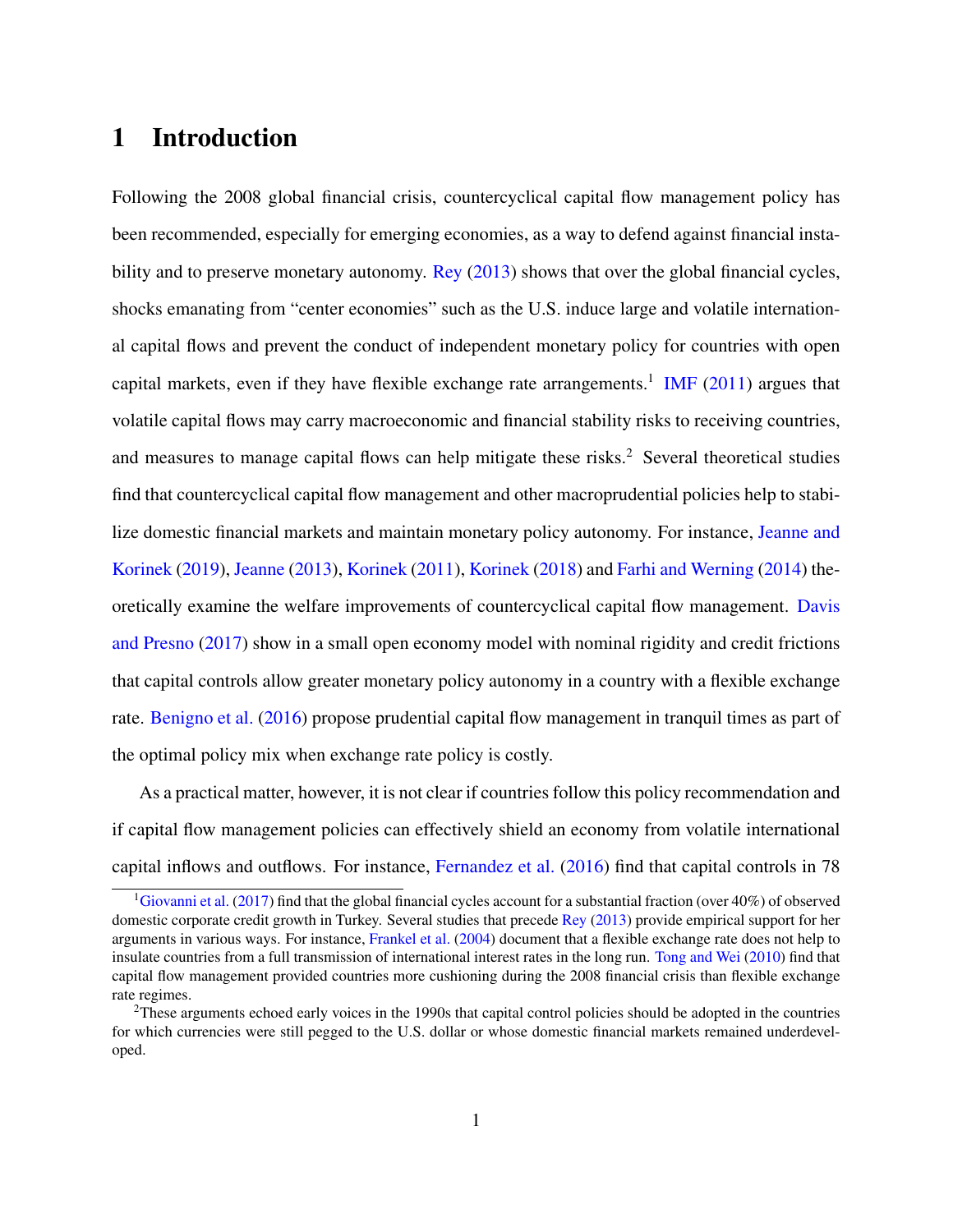countries are acyclical over the period 1995-2011. The empirical support for the effectiveness of capital flow management policy is also at best mixed.<sup>[3](#page-2-0)</sup> For instance, [Edison and Reinhart](#page-35-2)  $(2001)$ find that capital controls failed to stop hot money in two out of three emerging markets during the crises of the 1990s. More recently, [Forbes et al.](#page-35-3) [\(2015\)](#page-35-3) show that most capital flow management measures do not significantly affect capital flows and other key targets in an expansive but short panel of countries.<sup>[4](#page-2-1)</sup> In contrast, [Ostry et al.](#page-38-2) [\(2012\)](#page-38-2) and [Zeev](#page-39-0) [\(2017\)](#page-39-0), among others, document empirical evidence in favor of capital flow management policies, especially for emerging markets. For instance, [Zeev](#page-39-0) [\(2017\)](#page-39-0) shows in a panel of 33 emerging market economies that capital inflow controls significantly shield the economies from global credit supply shocks.

In this paper, we contribute to the literature by providing empirical evidence that emerging market economies (EMEs) tend to adopt countercyclical capital flow management in response to U.S. monetary shocks. Using these shocks as exogenous instruments, we further show that the actions to manage capital flows are indeed effective in altering portfolio flows, which helps justify their use.

Two important deviations from the literature account for the differences between our results and previous empirical findings. First, we focus on the *quarterly changes* in the number of capital flow management policies for a group of EMEs, using the novel dataset of [Pasricha et al.](#page-38-3) [\(2018\)](#page-38-3). Whereas most previous studies focus on the *presence* of capital controls, as measured for example by an annual capital control index, changes in the number of capital flow management policies measure the time-varying intensity of capital flow management, and are therefore a good gauge of the cyclical dynamics of these policies. The commonly used capital control indexes largely result in two broad groups: advanced economies with no capital controls, and EMEs that have controls. Within each group, the indexes usually have little time and cross-country variations. Although these indexes are good indicators of whether or not capital controls exist, they are not suitable for

<span id="page-2-0"></span> $3$ See [Magud et al.](#page-37-5) [\(2018\)](#page-37-5) and [Erten et al.](#page-35-4) [\(forthcoming\)](#page-35-4) for surveys on the topic.

<span id="page-2-1"></span><sup>4</sup>Other recent examples of negative or mixed findings include [Klein](#page-37-6) [\(2012\)](#page-37-6) and [Forbes et al.](#page-36-2) [\(2016\)](#page-36-2).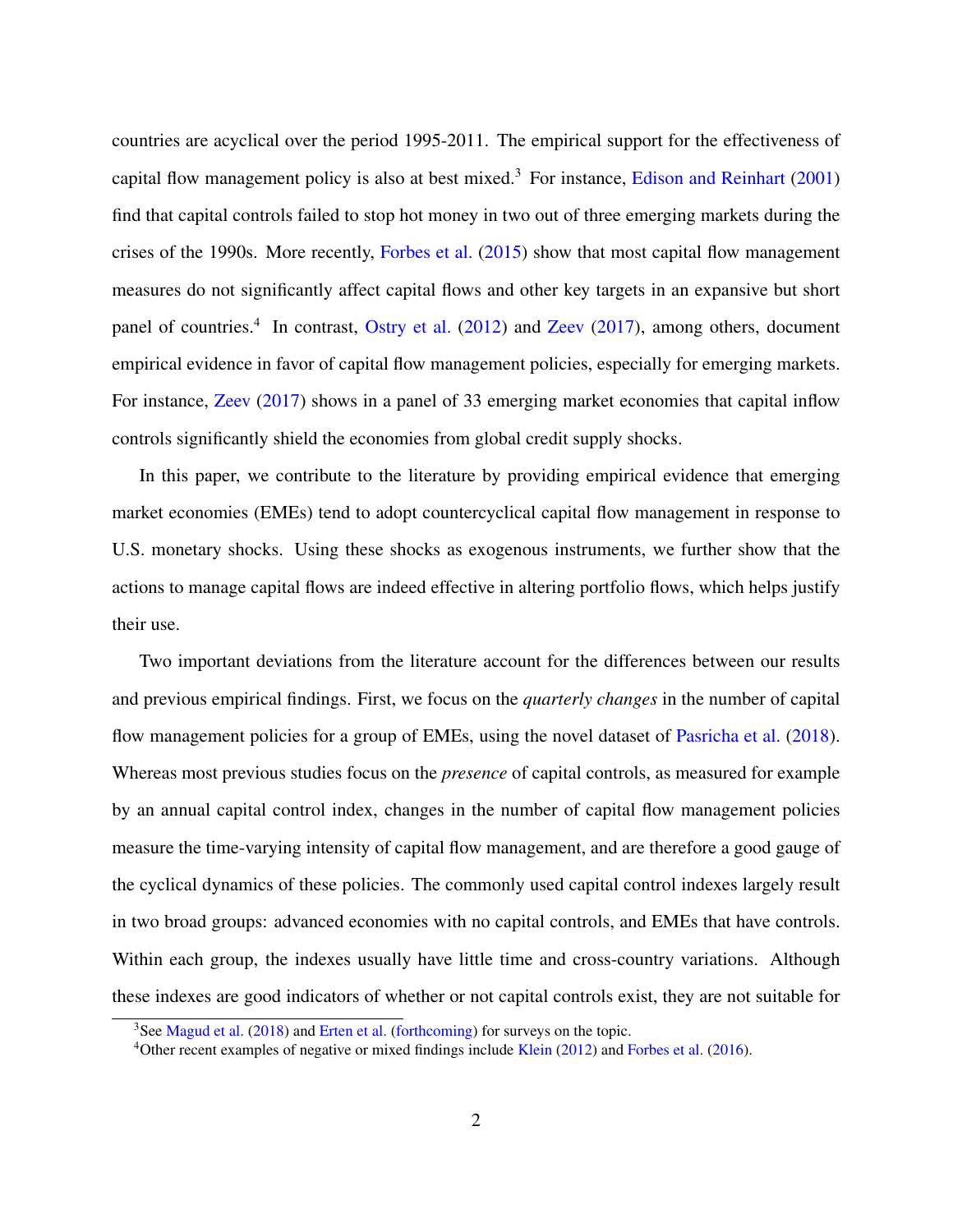studying whether capital controls respond to shocks.

Second, we use a very powerful and arguably exogenous "push" factor — U.S. monetary policy shocks — to explain the imposition of capital flow management policies and identify their effectiveness. Using these shocks as exogenous instruments helps us resolve a classic simultaneity problem: it is hard to identify the causal effect of capital controls on capital flows when countries with more volatile flows are also more likely to impose controls. Our instrumental variable approach overcomes this simultaneity by applying the key insight of works such as [Rey](#page-38-0) [\(2013\)](#page-38-0) and [Miranda-Agrippino and Rey](#page-38-4) [\(forthcoming\)](#page-38-4) that global factors, for instance U.S. monetary policy shocks, bring about global financial cycles that lead to excessive surges and retrenchments in capital flows in "periphery" countries, which in turn necessitates the use of capital flow management. Indeed, we show empirically that EMEs take capital flow management actions in response to unanticipated U.S. monetary shocks in the prior quarter; in turn, capital flow management actions propagated by these shocks alter portfolio flows in the intended direction in the following quarter. This timeline in our empirical study and our choice of monetary policy measures help to minimize the possibility that monetary policy shocks affect capital flows through channels other than the shocks' effects on capital flows management.

We measure U.S. monetary policy shocks as the changes to the two-year on-the-run Treasury yield over a short time window that surrounds FOMC announcements.<sup>[5](#page-3-0)</sup> For a panel of 15 EMEs, we first regress the number of capital flow management actions in quarter  $t$  on these shocks in quarter  $t - 1$  and other pre-determined variables. We show that for the average EME, a "dovish" ("hawkish") U.S. monetary policy shock of one percentage point results in a 1.7 standard deviation increase (decline) in the "net-net" number of capital inflow reducing actions in the following quarter.[6](#page-3-1) We then include U.S. monetary policy shocks as instruments in a panel generalized method

<span id="page-3-0"></span><sup>&</sup>lt;sup>5</sup>In a robustness check, we also include the shocks extracted from 10-year Treasury yields to capture monetary policy shocks to long-term interest rates.

<span id="page-3-1"></span><sup>6</sup>[Aizenman and Pasricha](#page-33-0) [\(2013\)](#page-33-0) find that EMEs modify capital controls in response to capital inflow pressures. [Pasricha](#page-38-5) [\(2017\)](#page-38-5) documents that the capital control policies in 21 EMEs react to both the currency appreciation pressures against their trade competitors and the domestic macroprudential motivations. However, these studies do not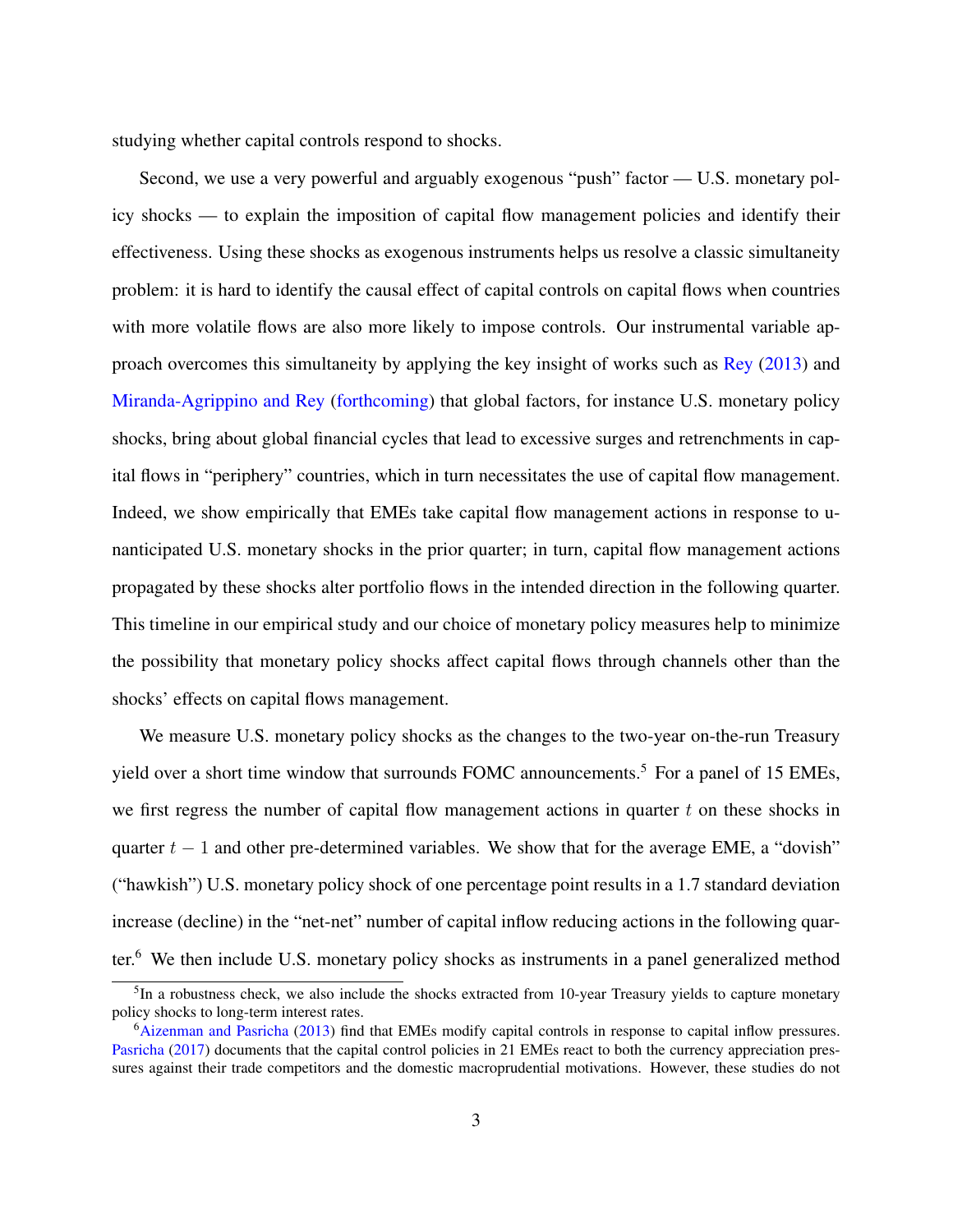of moments (GMM) framework where the dependent variable measures portfolio flows into and out of the 15 EMEs in quarter  $t + 1$ . The estimated causal effect in our baseline specification suggests that a one standard deviation increase in the "net-net" number of inflow reducing actions in quarter t, which is in response to a dovish U.S. monetary policy shock in quarter  $t - 1$ , causes a two-fifths of a standard deviation decline in "net-net" portfolio inflows in the next quarter  $(t + 1)$ . This estimate is robust to various alternative specifications.

In uncovering this causal effect, we rely on the exclusion restriction that U.S. monetary policy shocks cannot influence capital flows outside of their impact on capital flow management. While one might be concerned that investors could react to U.S. monetary shocks by altering their flows to EMEs regardless of capital flow management, we alleviate this concern in our identification scheme by using U.S. monetary policy shocks in quarter  $t - 1$  to instrument capital flow management at t, with the goal of estimating the response of capital flows in quarter  $t + 1$ . Since the monetary policy shocks we use are unexpected changes to yields within a short (30-minute) window around FOMC announcements, we view it as unlikely that such shocks have direct impact (i.e., not through their effects on capital flow management) on capital flows as far ahead as two quarters later. And while it is well-known that exclusion restrictions cannot be directly tested, we nonetheless find some empirical support for this assumption in data.<sup>[7](#page-4-0)</sup> In any case, a failure of this exclusion restriction actually *strengthens* our result—the fact that we detect a *decrease* in net-net capital inflows following a tightening of capital flow management in spite of a supposed boost to inflows due to an easing monetary policy shock suggests that if anything, we may have *underestimated* the causal effect of interest. In other words, even if our exclusion restriction does not hold, it is likely the case that our results cannot be overturned qualitatively.

Delving into the drivers behind our results of net-net capital inflows, we document a couple of

connect the capital controls directly to U.S. monetary shocks.

<span id="page-4-0"></span><sup>&</sup>lt;sup>7</sup>We find that our main results are not driven by monetary shocks' effect on capital flows through alternative channels such as the interest rate, equity returns and home prices. The empirical support we found are consistent with the finding in [Fratzscher et al.](#page-36-3) [\(2009\)](#page-36-3), [Fratzscher et al.](#page-36-4) [\(2016\)](#page-36-4), [Chari et al.](#page-34-2) [\(forthcoming\)](#page-34-2), and other papers that the impact of U.S. monetary policy shocks on capital flows lasts for only one quarter following the shocks.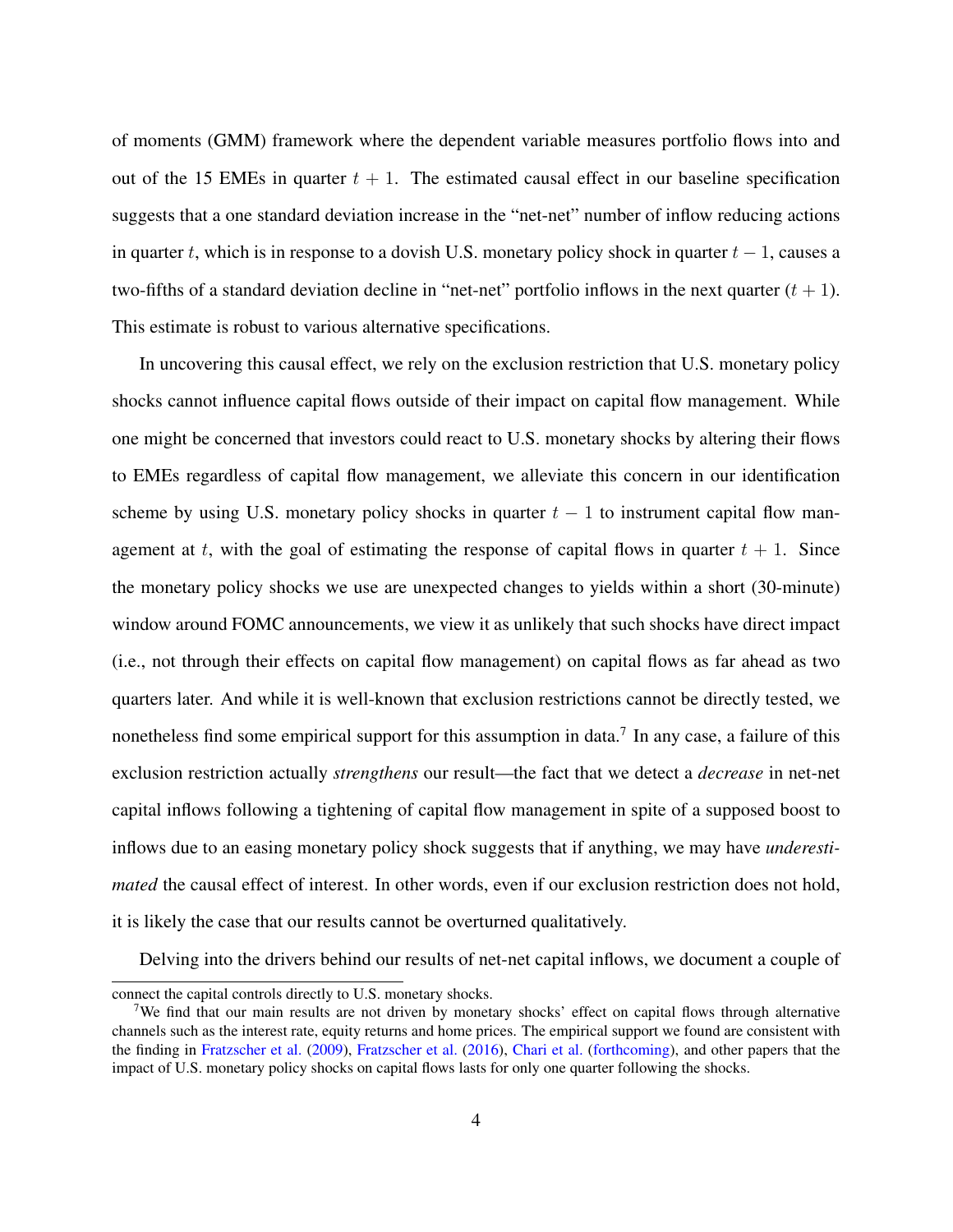interesting asymmetries. In these exercises, capital inflows and outflows are examined separately in response to different U.S. monetary shocks (dovish versus hawkish shocks) since inflows and outflows are of different types. The first asymmetry is that our key result of net-net capital inflows is driven by the effectiveness of net inflow tightening actions applied on *non-residents* in altering net portfolio inflows from abroad, whereas we could not find evidence that net outflow easing actions applied on *residents* react to U.S. monetary policy shocks.<sup>[8](#page-5-0)</sup> Focusing on the role of net inflow tightening actions applied on non-residents, a second asymmetry we find resonates with the "2.5-lemma" paradigm of [Han and Wei](#page-36-5) [\(2018\)](#page-36-5) — EMEs tend to take actions to stem inflows when the U.S. eases monetary policy and these actions are indeed effective in stemming inflows, whereas there is no statistically significant evidence that actions are taken when the U.S. tightens monetary policy. This finding suggests that capital flow management policies may be preemptive: if the policy succeeds fending off the capital inflows driven by the U.S. easing policy, EMEs that adopt the policy may face less pressure to stabilize their financial markets when the U.S. reverses its monetary policy. For instance, [Ostry et al.](#page-38-2) [\(2012\)](#page-38-2) find that during the global financial crisis, economies with stronger pre-crisis capital controls or foreign exchange-related prudential measures were in general more resilient.

It is important to clarify the issues that this paper does not address. Although we provide empirical evidence that capital flow management in EMEs react to U.S. monetary policy shocks and that the actions alter portfolio flows, our empirical results do not say anything about which types of capital controls are optimal under what circumstances, nor anything about the practical implementation challenges associated with using capital flows management—such as complexity, credibility, and coordination with other policies, as stipulated by [Mendoza](#page-38-6) [\(2018\)](#page-38-6) in the broader context of macroprudential policies.<sup>[9](#page-5-1)</sup> A number of recent studies is helpful in this regard: [Coimbra](#page-34-3)

<span id="page-5-0"></span> ${}^{8}$ In a related study, [Zeev](#page-39-0) [\(2017\) finds that capital inflow controls help to stabilize a country's output—rather than](#page-34-3) [capital flows—in response to global credit supply shocks, while no such evidence exists for capital outflow controls.](#page-34-3)

<span id="page-5-1"></span><sup>9</sup>See, for instance, [Bianchi and Mendoza](#page-34-4) [\(2018\) for a detailed treatment of the problem of time inconsistency for](#page-34-3) [macroprudential policies.](#page-34-3)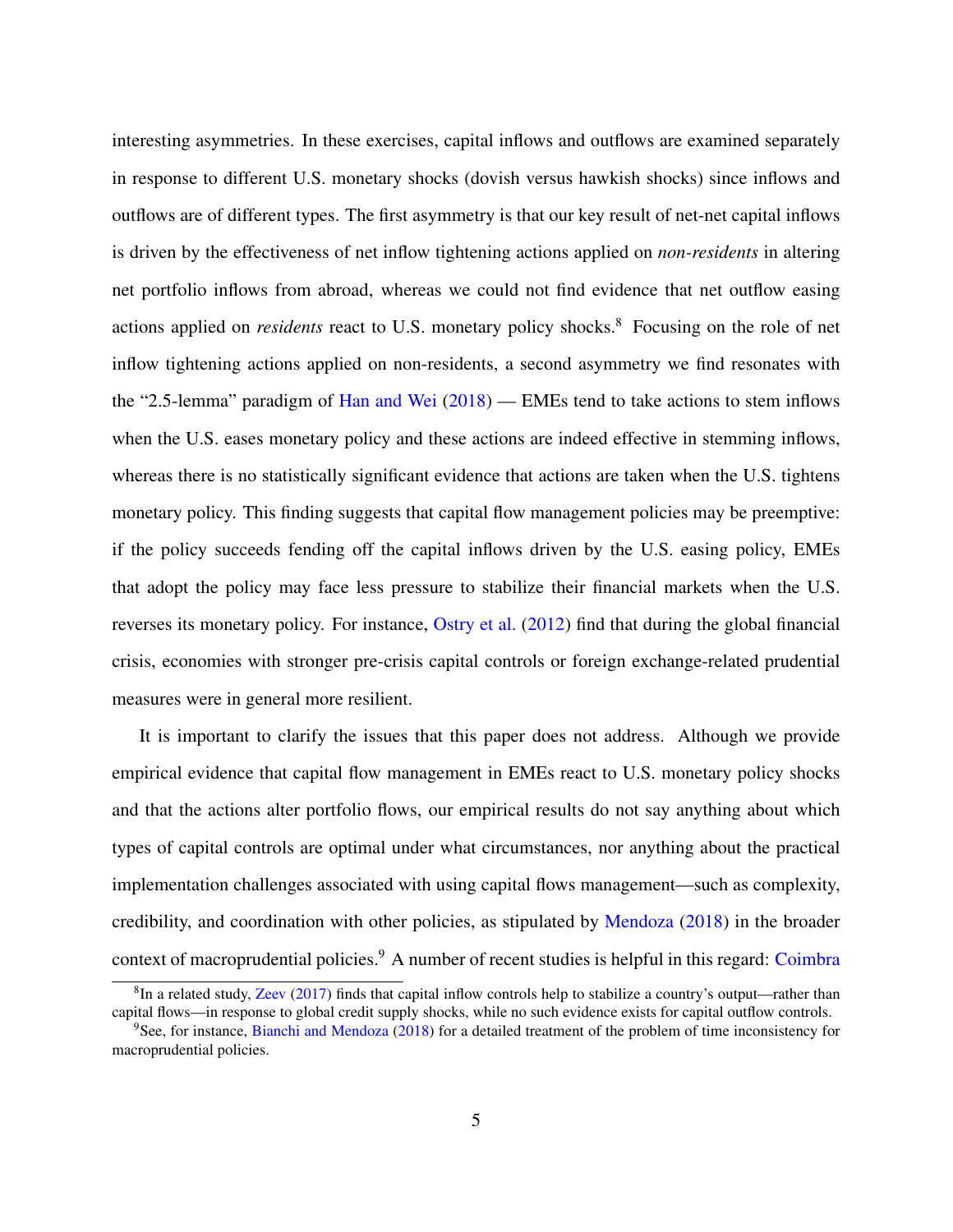[and Rey](#page-34-3) [\(2017\)](#page-34-3) and [Coimbra and Rey](#page-34-5) [\(2018\)](#page-34-5) provide early warning indicators to policymakers and help facilitate more optimal deployment of capital controls, while [Wei and Zhou](#page-39-1) [\(2018\)](#page-39-1) find that institution qualities such as public governance are key to the effectiveness of capital flow management.

Our study does not assess the costs of capital controls, such as a loss in financial market efficiency and an increase in risks related to say shadow banking activities.[10](#page-6-0) Finally, our empirical framework does not directly test if the use of capital controls improves a country's monetary policy autonomy, which is the subject of [Han and Wei](#page-36-5) [\(2018\)](#page-36-5) and [Aizenman et al.](#page-33-1) [\(2020\)](#page-33-1).

The remainder of the paper is arranged as follows. Section [2](#page-6-1) introduces the data. Our econometric strategy is outlined in section [3.](#page-14-0) Key results and robustness checks are presented in section [4,](#page-19-0) followed by an exploration of the drivers behind the key results in section [5.](#page-28-0) Section [6](#page-31-0) concludes.

## <span id="page-6-1"></span>2 Data

Our dataset contains the following 15 EMEs: Argentina, Brazil, China, Colombia, India, Indonesia, Malaysia, Mexico, Peru, Philippines, Russia, South Africa, South Korea, Thailand, and Turkey. [Pasricha et al.](#page-38-3) [\(2018\)](#page-38-3) collected capital control actions taken by these EMEs, which are suitable for our study since they have largely floating exchange rate regimes.<sup>[11](#page-6-2)</sup> The capital controls data is then merged with information on portfolio flows, macroeconomic indicators, and U.S. monetary policy shocks.

The dataset of [Pasricha et al.](#page-38-3) [\(2018\)](#page-38-3) includes some macroprudential policy changes that are not conventional capital control policies, which may accentuate the countercyclicality of actions in

<span id="page-6-0"></span> $10$ For instance, [Alfaro et al.](#page-33-2) [\(2017\)](#page-33-2) and [Forbes](#page-35-5) [\(2007\)](#page-35-5) find that capital controls increase financial constraints and reduce real investment for small and mid-sized firms.

<span id="page-6-2"></span><sup>&</sup>lt;sup>11</sup>The dataset of [Pasricha et al.](#page-38-3) [\(2018\)](#page-38-3) contains 18 countries. Chile, Egypt, and Morocco are excluded in our regression analysis because the data for these countries showed that they took very few capital control actions, although we include these countries in certain charts for comparison purposes. In Table [A.1](#page-55-0) of the online appendix, we show that our results are robust to excluding China from the sample, whose currency is managed against the U.S. dollar to varying degrees throughout our sample.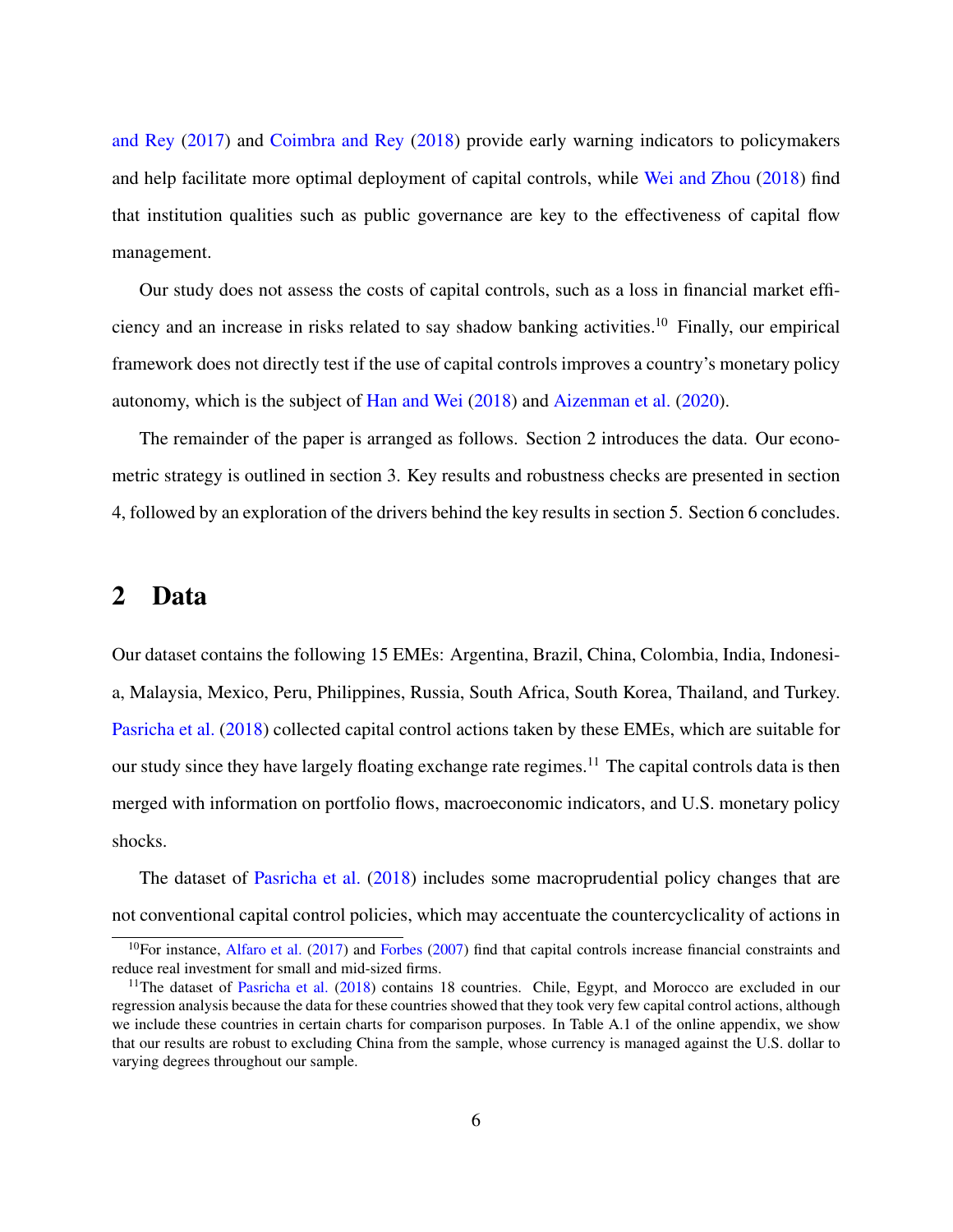their dataset. We address this concern in one of our robustness checks.

## <span id="page-7-2"></span>2.1 Changes in capital control policies

To capture capital controls, we use the data of [Pasricha et al.](#page-38-3) [\(2018\)](#page-38-3), who collected the capital control *actions* between January 2001 and December 2018.<sup>[12](#page-7-0)</sup> This dataset departs in several important respects from other available measures of capital controls. First, other datasets on capital controls are usually indices on extensive margins (i.e., how many types of transactions are regulated), while the data of [Pasricha et al.](#page-38-3) [\(2018\)](#page-38-3) include both extensive and intensive margins — the data captures the number of control *actions* taken over time, thus providing information about the intensity of capital controls. Using similar data that provides information about intensive margin of capital controls, [Aizenman and Pasricha](#page-33-0) [\(2013\)](#page-33-0) and [Pasricha](#page-38-5) [\(2017\)](#page-38-5) find that the changes in capital controls are countercyclical, in contrast to the acyclical finding in studies that focus purely on extensive margins, such as that of [Fernandez et al.](#page-35-6) [\(2015\)](#page-35-6). In contrast, [Acosta-Henao et al.](#page-33-3) [\(2020\)](#page-33-3) find that capital controls do not change frequently in 21 emerging markets, even after they consider both intensive and extensive margins of the policy. The major difference between their data and the one in [Pasricha et al.](#page-38-3) [\(2018\)](#page-38-3) is that they measure the intensity of controls by constructing the de jure tax rate of controls. As a result, [Acosta-Henao et al.](#page-33-3) [\(2020\)](#page-33-3) have to focus on two specific controls: unremunerated reserve requirements and taxes on inflows/outflows, while [Pasricha et al.](#page-38-3) [\(2018\)](#page-38-3) include all capital control measures on the Balance of Payment. This difference may explain why [Acosta-Henao et al.](#page-33-3) [\(2020\)](#page-33-3)'s capital control measure displays less time variations than that of [Pasricha et al.](#page-38-3)  $(2018).<sup>13</sup>$  $(2018).<sup>13</sup>$  $(2018).<sup>13</sup>$  $(2018).<sup>13</sup>$ 

Second, the *quarterly* dataset of [Pasricha et al.](#page-38-3) [\(2018\)](#page-38-3) provides more time series variations

<span id="page-7-1"></span><span id="page-7-0"></span><sup>12</sup>The data was downloaded from <http://www.nber.org/papers/w20822>.

<sup>&</sup>lt;sup>13</sup>Separately, [Zhou](#page-39-2) [\(2017\)](#page-39-2) collects changes in capital controls around financial crises and demonstrates that capital controls tighten during times of financial crisis. Her measure of capital control changes seems to have substantially more time variations, especially for those aimed at slowing down inflows, than other capital control measures such as those in [Quinn et al.](#page-38-7) [\(2011\)](#page-38-7) and [Fernandez et al.](#page-35-1) [\(2016\)](#page-35-1).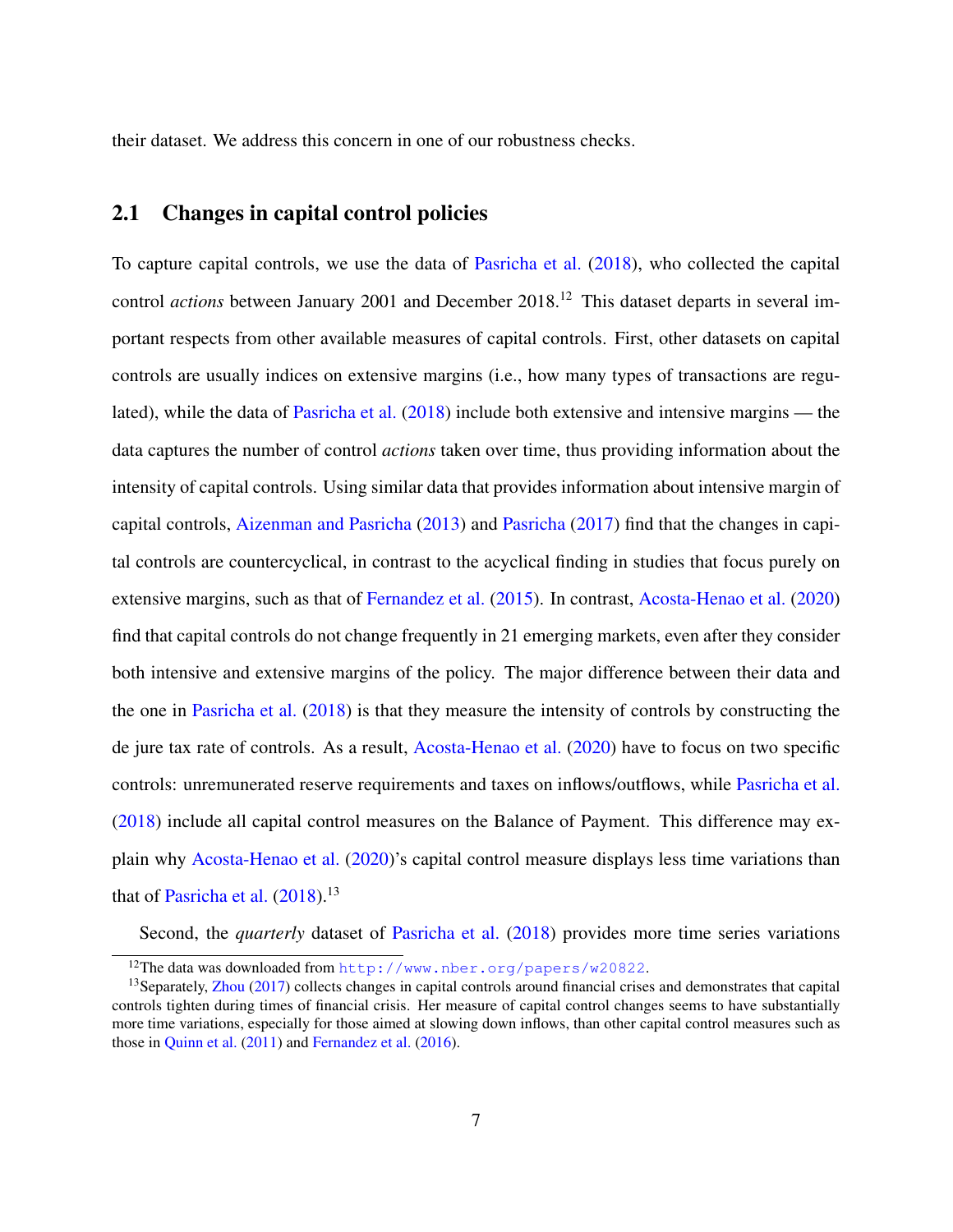needed in an analysis of the cyclical behaviors of capital flow management policies and capital flows, a marked improvement over the annual capital control indices commonly used in the literature. Last but not least, the data of [Pasricha et al.](#page-38-3) [\(2018\)](#page-38-3) improves the comparability of policy actions over time and across countries by determining and eliminating policy actions that are insignificant; in addition, they also provide weighted versions of measures that reflect the importance of asset classes involved — that is, the measure of the stance of capital controls is not purely based on a count of the number of actions taken, but rather recognizes the economic impact they leave.

Each policy action is categorized by [Pasricha et al.](#page-38-3) [\(2018\)](#page-38-3) into one of four categories: inflow easing, inflow tightening, outflow easing, and outflow tightening. The following variables are available for each country  $c$  and quarter  $t$ :

- $IE_{c,t}$  is the number of actions taken to ease capital inflow controls on non-residents;
- $IT_{c,t}$  is the number of actions taken to tighten capital inflow controls on non-residents;
- $OE_{c,t}$  is the number of actions taken to ease capital outflow controls on residents;
- $OT_{c,t}$  is the number of actions taken to tighten capital outflow controls on residents.

Weighted versions of these four variables,  $WIE_{c,t}$ ,  $WIT_{c,t}$ ,  $WOE_{c,t}$  and  $WOT_{c,t}$ , respectively, are constructed by weighting each action by the magnitude of the investment type it influences.<sup>[14](#page-8-0)</sup> This is necessary because unweighted variables may present a biased view of capital controls if the actions taken focus on investments that are not very economically relevant. In our empirical work, we focus on non-FDI investment types that are most relevant for portfolio flows, and use both unweighted and weighted measures.

From the above four variables, [Pasricha et al.](#page-38-3) [\(2018\)](#page-38-3) further calculate measures of net changes in capital control policies:

<span id="page-8-0"></span><sup>&</sup>lt;sup>14</sup>The investment types captured are portfolio debt, portfolio equity, foreign direct investment (FDI), financial derivatives, and other investments.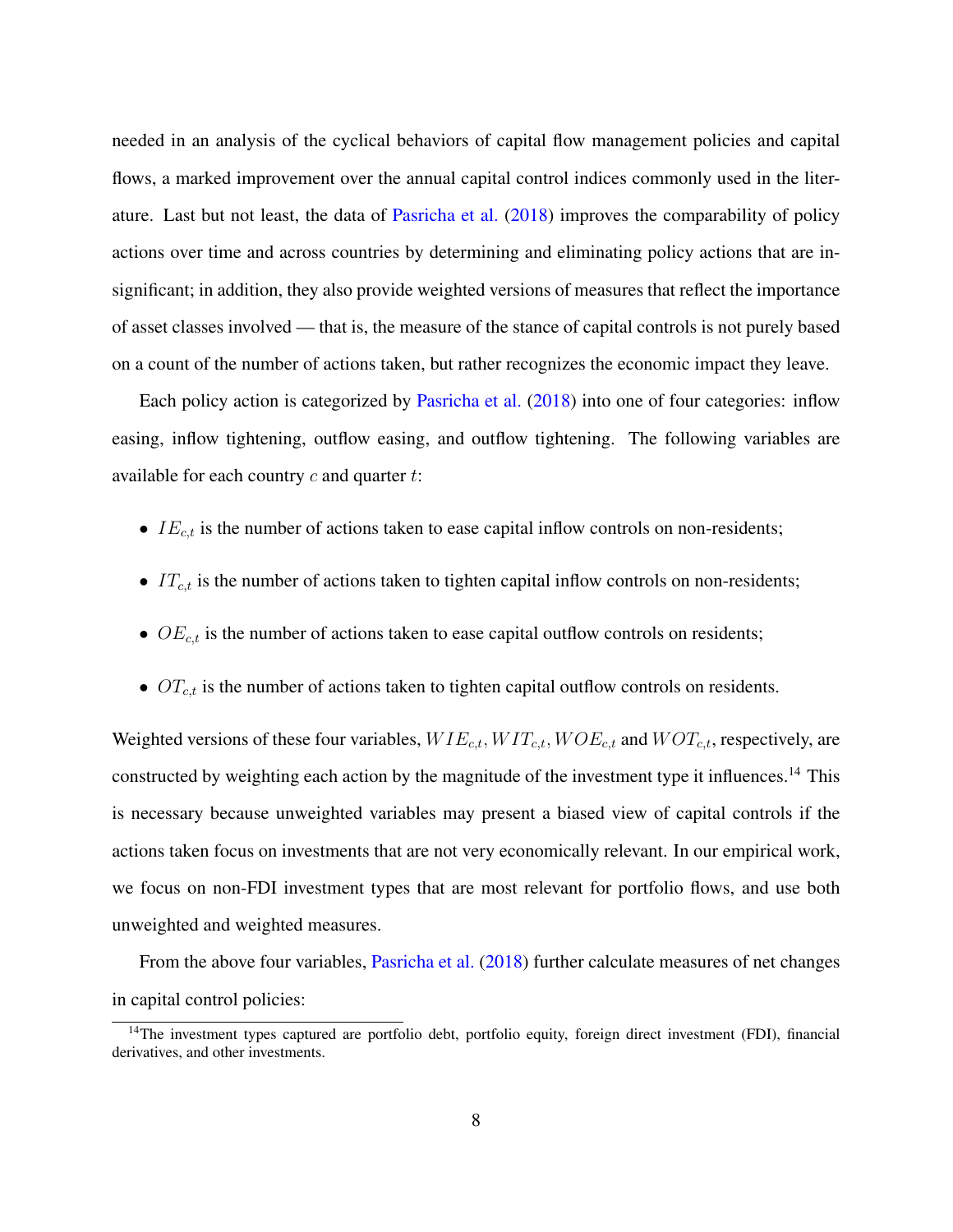- $NIT_{c,t} \equiv IT_{c,t} IE_{c,t}$  is the net number of inflow tightening actions applied on nonresidents;
- $NOE_{c,t} \equiv OE_{c,t} OT_{c,t}$  is the net number of outflow easing actions applied on residents;
- $NNKIR_{c,t} \equiv NIT_{c,t} + NOE_{c,t}$  is the "net-net" number of capital inflow reducing actions.

The weighted counterparts of these three variables are  $WNIT_{c,t}$ ,  $WNOE_{c,t}$  and  $WNNKIR_{c,t}$ , respectively.<sup>[15](#page-9-0)</sup> Figure [1](#page-40-0) plots, across the 18 countries, how  $NNKIR<sub>c,t</sub>$  has evolved over time. One can observe that some countries, such as India, have used actions more proactively than others, such as Mexico. Over time, it appears that actions are more frequent during and after the financial crisis than before.<sup>[16](#page-9-1)</sup> By definition, a positive value of  $NNKIR_{c,t}$  indicates that more capital inflow reduction measures were adopted than capital outflow inducing measures and vice versa. The fact that  $NNKIR<sub>ct</sub>$  tends to be more positive than negative in our data suggests that countries were more focused on preventing portfolio inflow surges than putting up "gates" to prevent outflows; the exceptions seem to be China and India, which have been proactive in preventing outflows particularly after the Taper Tantrum in 2013.

#### [*Figure [1](#page-40-0) here.*]

### <span id="page-9-2"></span>2.2 U.S. monetary policy shocks

Our identification strategy posits that capital control actions react to exogenous U.S. monetary policy shocks. These shocks cannot be appropriately measured by quarterly changes in the federal funds rate target range, as monetary policy in the post-crisis period is no longer represented by

<span id="page-9-0"></span><sup>&</sup>lt;sup>15</sup>[Pasricha et al.](#page-38-3) [\(2018\)](#page-38-3) also defines  $N K I R_{c,t} \equiv I T_{c,t} + O E_{c,t}$ , the net number of inflow reducing actions, and  $NKII_{c,t} \equiv IE_{c,t} + OT_{c,t}$ , the net number of inflow inducing actions. Another way to define  $NNKIR_{c,t}$  is therefore  $NNKIR_{c,t} \equiv NKIR_{c,t} - NKII_{c,t}.$ 

<span id="page-9-1"></span><sup>&</sup>lt;sup>16</sup>Naturally, the pre- and post-crisis paradigm shift raises the question about whether the effects of capital controls on portfolio flows have changed. We show that our estimated causal effects are present both pre- and post-crisis in Table [A.3](#page-57-0) of the online appendix.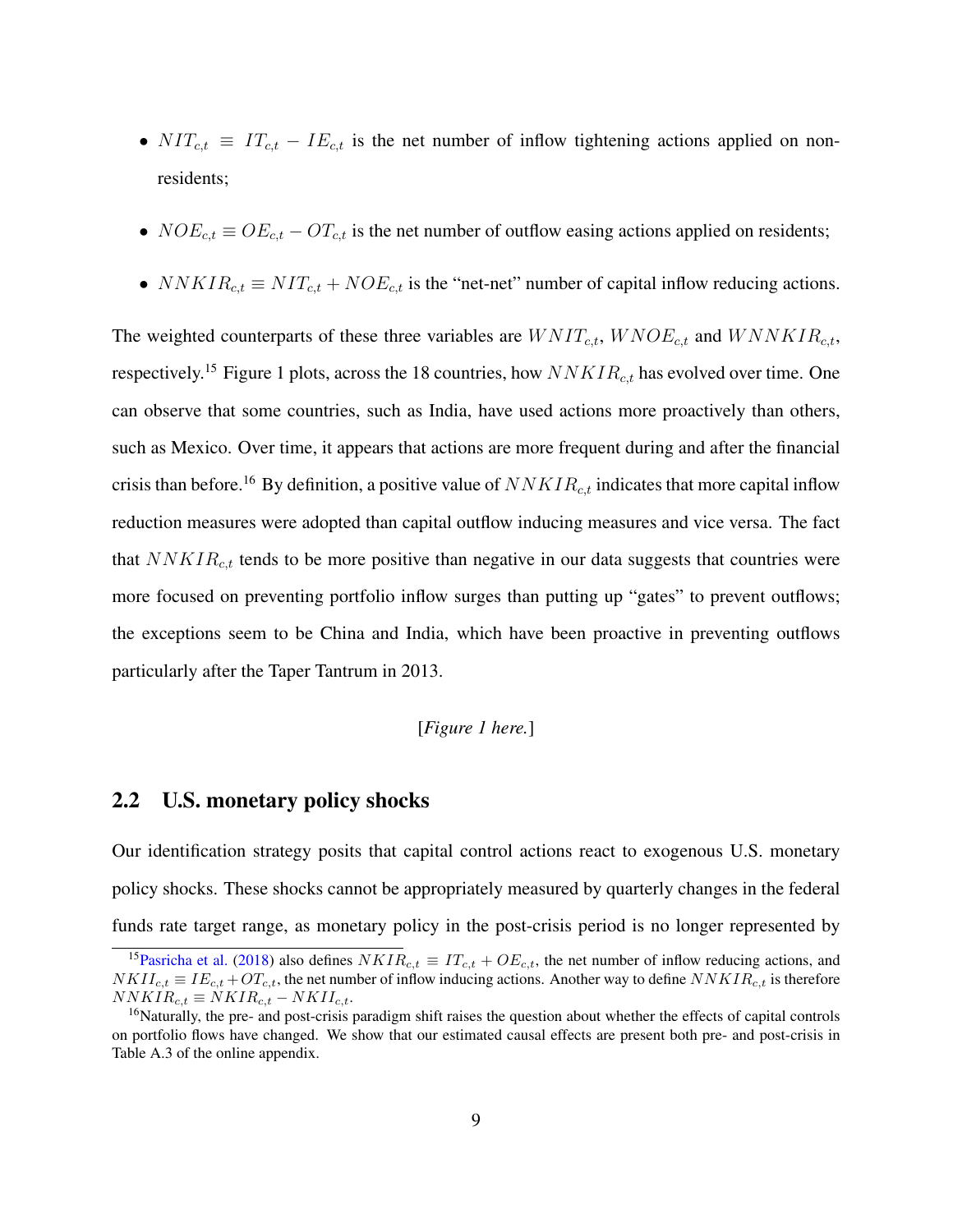just the funds rate. The stance of policy is now a combination of the target range, forward guidance, and the degree of unconventional policy, namely the rise of quantitative easing programs and their subsequent wind-down.[17](#page-10-0) In addition, with far more active communications from the Federal Reserve since the crisis, changes in the funds rate target are now well anticipated by market participants and do not appropriately measure "surprises" in monetary policy communications, such as unanticipated inclusions of certain words in the post-FOMC meeting statement or changes to the Fed's rate projections, which may prompt capital control actions.

A more credible measure of the U.S. monetary policy shocks can be derived from event studies. In [Hanson and Stein](#page-36-6) [\(2015\)](#page-36-7) and [Gilchrist et al.](#page-36-7) (2015), for example, monetary policy shocks are defined as the changes of the two-year nominal U.S. Treasury yield within a 30-minute window — typically 10 minutes before and 20 minutes after — of FOMC announcements. The underlying assumption is that the FOMC announcements are the only news that drive asset prices that are sensitive to U.S. monetary policy shocks (e.g., U.S. Treasury bonds) in such a short window, and thus changes in the two-year yield capture the magnitude of the market surprise about the FOMC's decisions.

Based on the historical schedule of FOMC meetings, there are at least two monetary policy shocks per quarter; we denote the first shock  $y_t^1$  and the second shock  $y_t^2$ .<sup>[18](#page-10-1)</sup> During extraordinary times, however, there may be more policy announcements than those associated with the two regular meetings. For instance, on November 25, 2008, the FOMC announced the first round of large-scale asset purchases after a non-regular meeting as the impact of of Lehman Brothers' collapse reverberated across markets and started to affect economic performance. When they exist, we denote these third and fourth shocks  $y_t^3$  and  $y_t^4$ , respectively.

<span id="page-10-0"></span><sup>&</sup>lt;sup>17</sup>Against this backdrop, the use of "shadow rate" measures such as that of [Wu and Xia](#page-39-3) [\(2016\)](#page-39-3) has become more popular. We discuss the shadow rate more in section [3.1.](#page-14-1)

<span id="page-10-1"></span><sup>&</sup>lt;sup>18</sup>There are eight scheduled FOMC meetings per year; in each quarter, the first meeting typically occurs about one month into the quarter, while the second occurs about half a month before the end of the quarter. A full list of announcements can be found on [https://www.federalreserve.gov/monetarypolicy/](https://www.federalreserve.gov/monetarypolicy/fomccalendars.htm) [fomccalendars.htm](https://www.federalreserve.gov/monetarypolicy/fomccalendars.htm).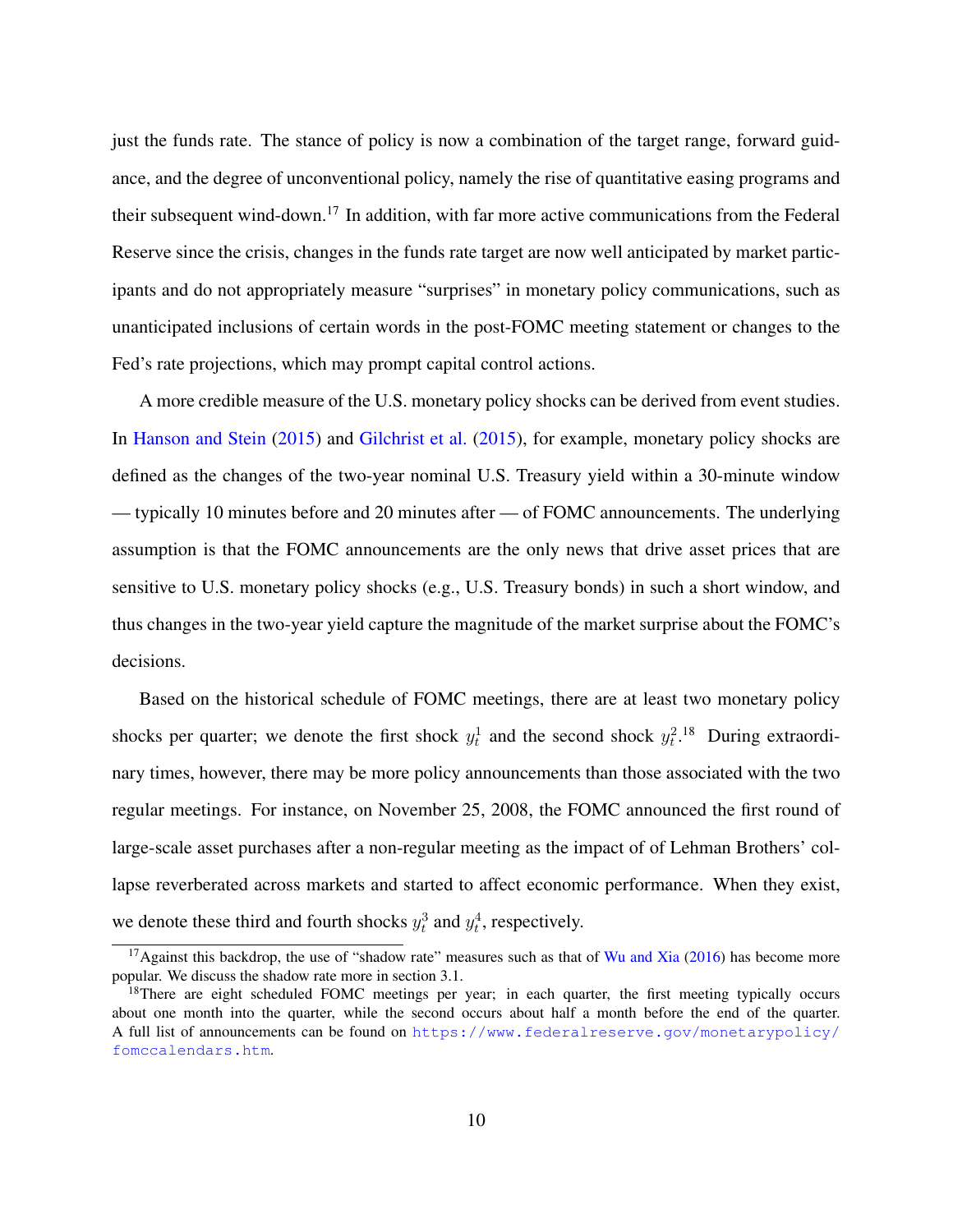Figure [2](#page-41-0) displays U.S. monetary policy shocks identified using the event study methodology, expressed in percentage points changes in the two-year Treasury yield within the 30 minute window. As evident,  $y_t^3$  and  $y_t^4$  — the green and orange bars, respectively — are present, although they only appear during very bad times. While we include these third and fourth shocks in Figure [2](#page-41-0) as an illustration of monetary policy decisions, their sparseness means that we cannot include them in regression analyses below.

## [*Figure [2](#page-41-0) here.*]

Monetary policy shocks can be either "easing shocks" (yield goes down) or "tightening shocks" (yield goes up). An easing (tightening) shock is often referred to as a "dovish" ("hawkish") surprise from the Fed. Throughout our sample period there is a balance of both easing and tightening shocks, which suggests that the Fed delivered unexpected news about monetary policy on both sides. For example, during the thick of the financial crisis, an unscheduled FOMC conference call on March 10, 2008 induced a big rise in yields (the big green bar during the crisis in chart [2\)](#page-41-0) as the FOMC did not deliver on a rate cut when it was revealed to the market that the call took place—rather, the FOMC announced swap lines with other central banks, as well as several liquidity facilities. In contrast, nine months later on December 16, 2008, the FOMC cut rates from 1 percent to the zero lower bound target range of 0 to 0.25 percent, and offered the forward guidance that "[...] economic conditions are likely to warrant exceptionally low levels of the federal funds rate for some time. ", which delivered more accommodation than the market expected and led to a 17 basis points monetary policy easing shock (the big orange bar during the crisis in chart [2\)](#page-41-0). The monetary policy shocks during our sample period of 2000 to 2015 are essentially not serially correlated (correlation between shock and the previous shock is 0.04).

In part reflecting enhanced communications by the Federal Reserve since the financial crisis, shocks have generally become smaller since 2010. That said, the magnitude of  $y_t^2$  has generally become larger than that of  $y_t^1$  over time, which could be due to the fact that since June 2012, the so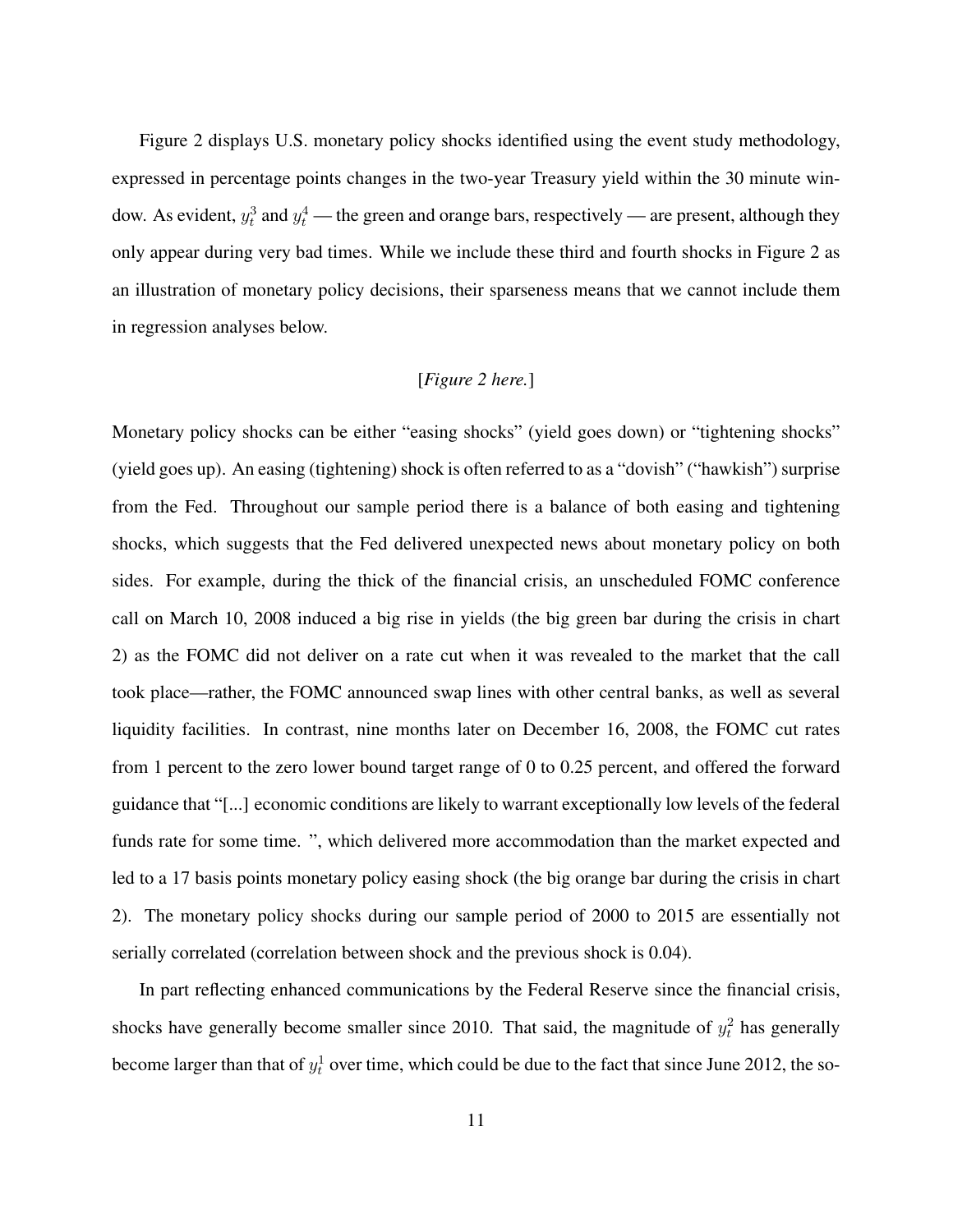called "dots", or the FOMC's projections of the federal funds rate path, are released in conjunction with the post-meeting statement for the second regular meeting of each quarter; the dots generally elicit substantial market attention and asset price reactions.

### <span id="page-12-1"></span>2.3 Portfolio flows

Like many other studies of capital flow dynamics, we employ portfolio flows from the IMF's International Financial Statistics (IFS). Of the four categories of capital flows available — FDI, portfolio, derivative and "other" — we focus on portfolio flows predicated on two facts. First, portfolio flows, which consist primarily of equity and bond investments, have accounted for much of the recent increase in global capital flows as documented in [Evans and Hnatkovska](#page-35-7) [\(2014\)](#page-35-7); these flows greatly influence the economic fate of EMEs, as discussed by [Forbes and Warnock](#page-35-8) [\(2012\)](#page-35-8) and others. Second, portfolio flows are also the main targets of capital control actions, the effectiveness of which is the key interest of this paper. For instance, the effect of removing capital controls on portfolio equity flows is studied in [Henry](#page-37-7) [\(2000a\)](#page-37-7), [Henry](#page-37-8) [\(2000b\)](#page-37-8) and [Bekaert et al.](#page-33-4)  $(2005)$ , among others.<sup>[19](#page-12-0)</sup>

Merging the IFS data with the capital controls data described in section [2.1](#page-7-2) results in a quarterly dataset from the first quarter of 2001 through the third quarter of 2015 for 18 EMEs. There are three types of portfolio flows data: **portfolio flows on the liability side**  $(P_{c,t}^L)$ , which are net purchases of domestic assets by non-residents, **portfolio flows on the asset side**  $(P_{c,t}^A)$ , which are net purchases of foreign assets by residents, and **net-net portfolio flows**  $(P_{c,t}^N)$ , the difference of the two. All portfolio flows data are in the U.S. dollars. These flows are likely commensurate with capital control action variables  $NIT_{c,t}$ ,  $NOE_{c,t}$ , and  $NNKIR_{c,t}$ , respectively. Figure [3](#page-42-0) shows the z-scores of  $P_{c,t}^N$ , across the 18 EMEs.

#### [*Figure [3](#page-42-0) here.*]

<span id="page-12-0"></span><sup>&</sup>lt;sup>19</sup>The portfolio flows can be further decomposed into portfolio debt and portfolio equity flows. Our findings hold in both types of portfolio flows and results are reported in Table [A.2](#page-56-0) of the online appendix.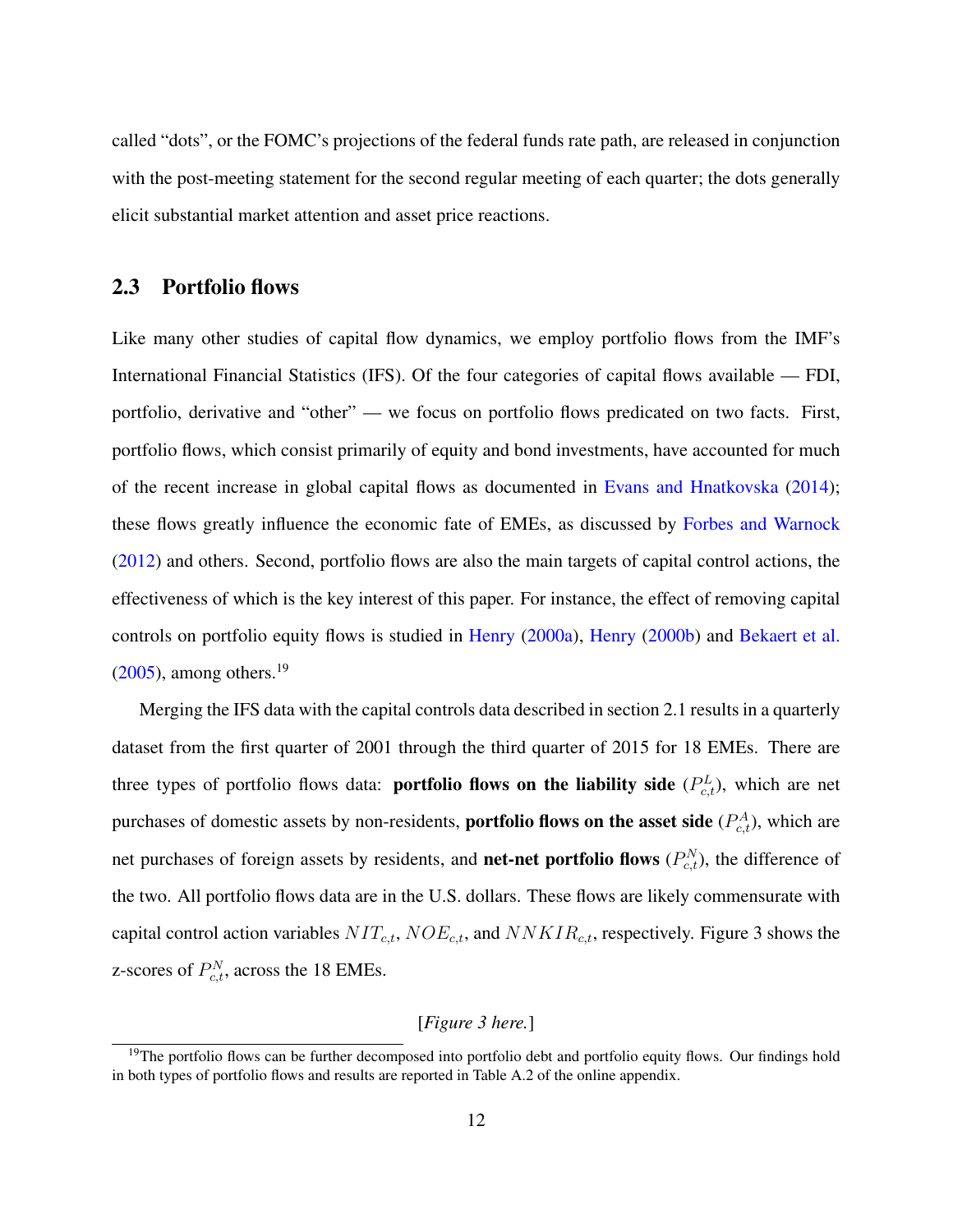As can be seen, the quarterly net-net portfolio flows have generally become larger in magnitude over time, reflecting the so-called "risk on" sentiment by investors in advanced economies after the financial crisis. That said, the Taper Tantrum in 2013 seems to have led to substantial netnet outflows in many countries. Nonetheless, the flows across the countries in our panel showed divergence toward the end of the sample period: while countries in Emerging Asia seem sensitive to the episode of renminbi devaluation and the associated capital flight from China in 2015, countries in Latin America saw strong net-net inflows.

In addition to using the z-scores of  $P_{c,t}^N$  as our main dependent variable, throughout the paper, we also use the z-scores of portfolio flows as a percentage of trend nominal GDP obtained using a two-sided Hodrick-Prescott filter  $(GDP_{c,t}^*)$  as an alternative dependent variable, since it is reasonable to posit that flows expressed in dollars get larger as the economy grows.<sup>[20](#page-13-0)</sup>

### <span id="page-13-1"></span>2.4 Other country fundamentals

Since portfolio flows are influenced by country fundamentals, we merge capital controls and portfolio flows data with the following variables:  $\pi_{c,t}$ , the CPI inflation rate calculated as the year-onyear change in the CPI index;  $g_{c,t}$ , the real GDP growth rate calculated as the year-on-year change in real GDP;  $CA_{c,t}$ , the current account balance in U.S. dollars;  $s_{c,t}$ , the nominal exchange rate, expressed as the units of the local currency per U.S. dollar. We standardized  $CA_{c,t}$  using  $GDP_{c,t}^*$ .

Table [1](#page-44-0) presents the mean and standard deviation of these fundamental variables for each country, together with  $NNKIR_{c,t}$  and  $\left(\frac{P^N}{GDR}\right)$  $\frac{P^N}{GDP^*}$ . Some cross-sectional variation can be seen: while some EMEs such as Argentina, Russia and Turkey have had inflation problems, others such as South Korea, Malaysia and Thailand have enjoyed low inflation and stable growth. Countries with high inflation also saw the largest average exchange rate depreciations; perhaps not surprisingly,

<span id="page-13-0"></span><sup>&</sup>lt;sup>20</sup>The appropriateness of HP-filtering has been debated, see [Hamilton](#page-36-8) [\(2018\)](#page-36-8) for example. In Table [A.6](#page-60-0) of the online appendix, we show that the main results are largely unchanged when the procedure of [Hamilton](#page-36-8) [\(2018\)](#page-36-8) is used instead to estimate  $GDP_{c,t}^*$ .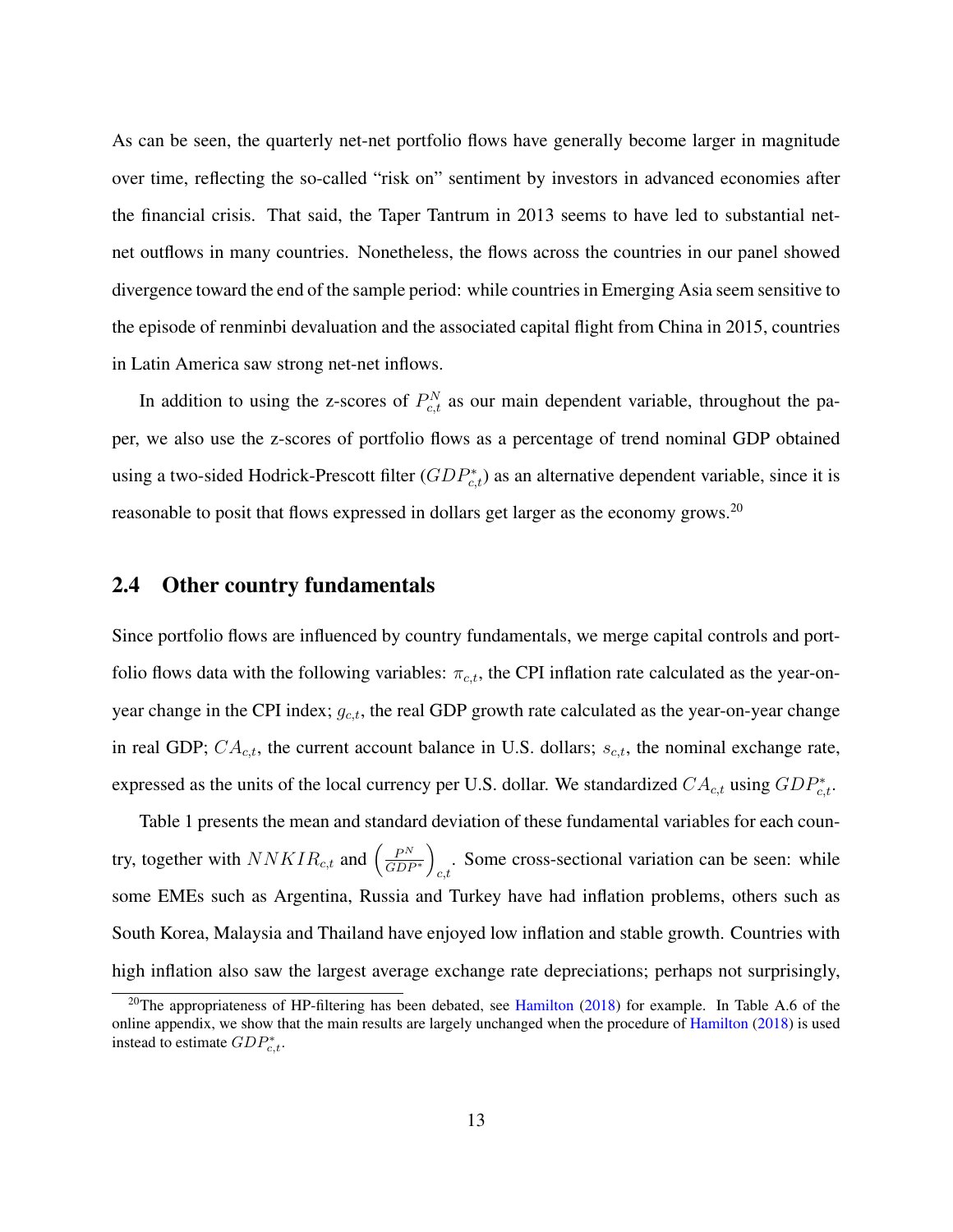Argentina and Russia saw average net portfolio outflows. Currencies appreciated in the countries with high economic growth, current account surplus and net portfolio inflows such as China and Thailand.

#### [*Table [1](#page-44-0) here.*]

## <span id="page-14-0"></span>3 Methodology

In obtaining estimates of the causal effect of capital flow management on portfolio flows, the key challenge is a classic simultaneity problem: changes in capital controls may quell excessive portfolio flows, but countries with excessive flows are likely to impose more capital controls. This simultaneity means that a simple regression of portfolio flows on capital control actions yields biased estimates of the causal effect of interest. Instead, our strategy is built on the insight of [Rey](#page-38-0) [\(2013\)](#page-38-0) and [Han and Wei](#page-36-5) [\(2018\)](#page-36-5) who concluded that in the face of shocks from advanced economies, particularly monetary policy shocks, a flexible exchange rate alone is inadequate in absorbing these shocks and that EMEs necessarily need to impose countercyclical capital controls. In this section we discuss the use of U.S. monetary policy shocks as instruments for capital control actions.

### <span id="page-14-1"></span>3.1 Monetary policy shocks as instruments for capital controls

The key assumption behind our identification strategy is that EMEs will take capital control actions when they are confronted with U.S. monetary policy shocks. A dovish shock may prompt authorities to take actions to stay ahead of net inflows, which could be due to non-resident investors trying to gain relatively high returns in EMEs and/or domestic residents repatriating money home as U.S. yields become less attractive. In contrast, a hawkish shock may prompt authorities to increase controls on net outflows, as non-resident flows may "stop" while residents flow may "flight", in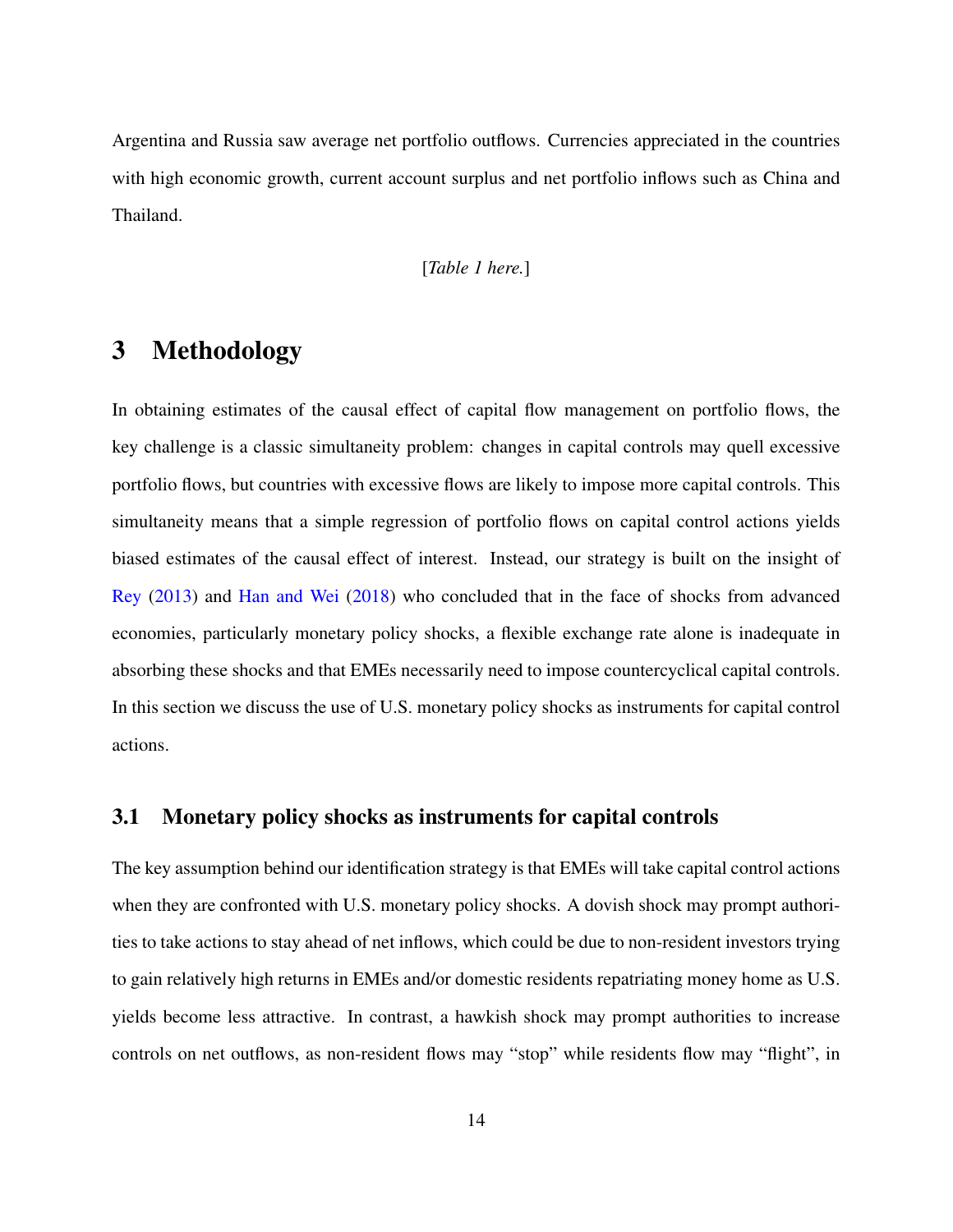the parlance of [Forbes and Warnock](#page-35-8)  $(2012).^{21}$  $(2012).^{21}$  $(2012).^{21}$  $(2012).^{21}$ 

We find that this hypothesis receives empirical support in our data. Following the literature, we start with the analysis on net-net capital control actions and their effects on net-net portfolio flows. Net-net portfolio flows drop significantly below their mean and induce the collapse of the credit and asset prices during emerging-market financial crises such as Sudden Stops.<sup>[22](#page-15-1)</sup> Policymakers in emerging markets usually pay close attentions to net-net capital flows and are prompted to impose additional capital controls when there are large net-net flows leaving the country. For instance, [Korinek and Sandri](#page-37-9) [\(2016\)](#page-37-9) argue that capital flows can increase the aggregate net worth of the economy by reducing net inflows over economic booms, which makes the economy less vulnerable to sudden stops and excessive currency depreciations during recessions.

The results based on net-net capital flows may not reveal enough information for the policymaking purpose as inflows and outflows are of different types and may need different policies. For instance, inflows and outflows are owned by different agents, triggered by different motivations, and responding to different policies. In particular, [Broner et al.](#page-34-6) [\(2013\)](#page-34-6) emphasized the importance of the behaviors of gross capital flows in understanding the sources of fluctuations in net-net capital flows and the effects of capital control policies. Therefore, in the second set of empirical exercises, we break the net-net capital control actions into the actions on net inflows from non-residents,  $NIT_{c,t}$ , and the actions on net outflows by residents,  $NOE_{c,t}$ . Then we examine their effects on non-resident and resident portfolio flows, respectively.

Our empirical results generally suggest that emerging-market economies adjust capital flow management in response to U.S. monetary policy shocks and such policy actions influence future portfolio flows. Specifically, we first regress  $NNKIR_{c,t}$ , the net-net number of inflow reducing actions, on U.S. monetary policy shocks in the previous quarter and some pre-determined regres-

<span id="page-15-0"></span> $21$ Examples of early studies on Sudden Stops and capital flights include [Faucette et al.](#page-35-9) [\(2005\)](#page-35-9) and [Mendoza](#page-38-8) [\(2010\)](#page-38-8), among others.

<span id="page-15-1"></span> $22$ For instance, see [Mendoza](#page-38-8) [\(2010\)](#page-38-8) and [Calvo et al.](#page-34-7) [\(2006\)](#page-34-7).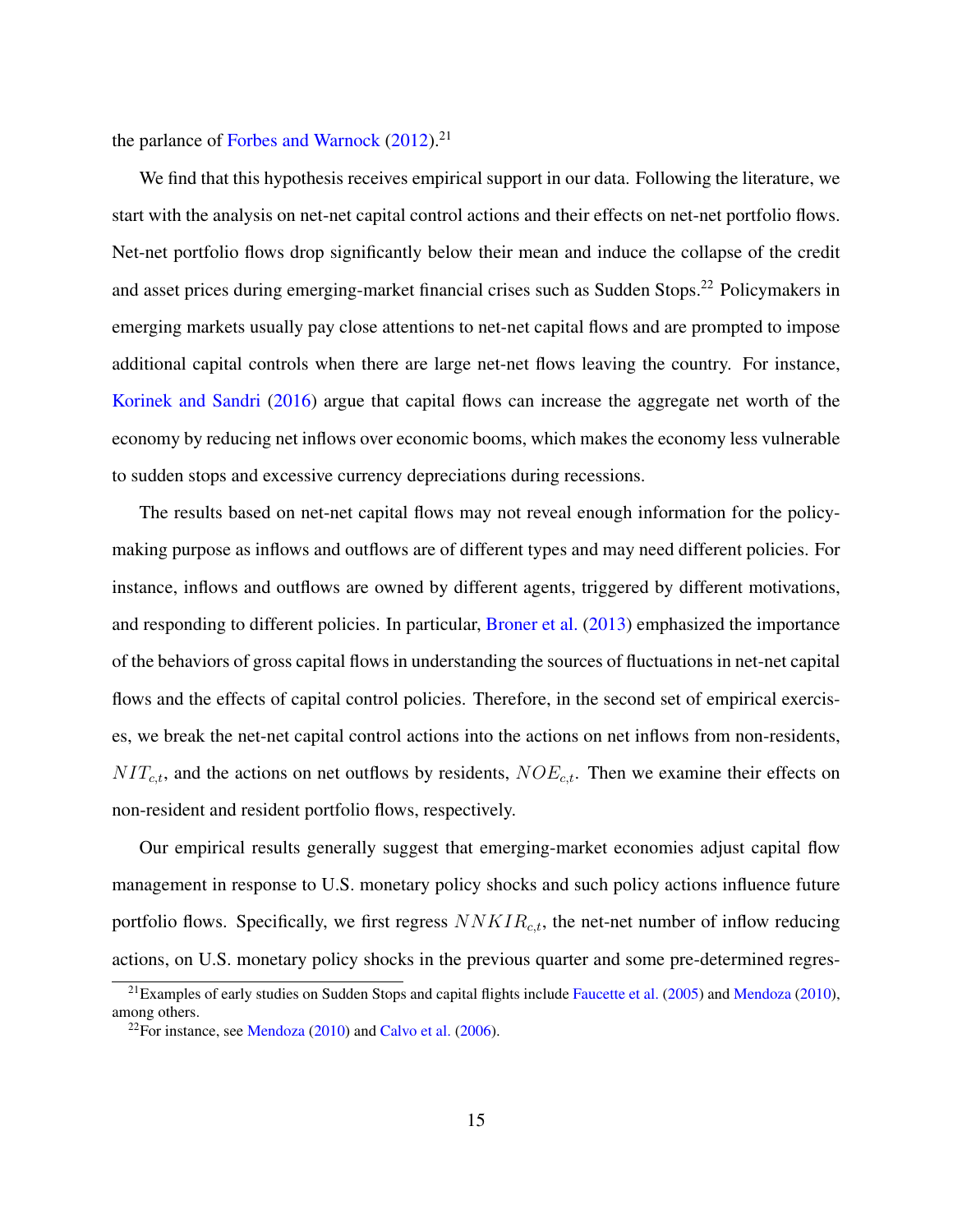sors in the first stage of our methodology:

<span id="page-16-0"></span>
$$
NNKIR_{c,t} = \theta_c + \gamma_1 y_{t-1}^1 + \gamma_2 y_{t-1}^2 + \Gamma' \mathbf{Z}_{c,t-1} + \xi_{c,t}.
$$
\n<sup>(1)</sup>

In equation [\(1\)](#page-16-0),  $\theta_c$  is a country fixed effect;  $y_{t-1}^1$  and  $y_{t-1}^2$  are the first and second monetary policy shocks in the previous quarter, respectively; and  $\mathbf{Z}_{c,t-1}$  is the vector of pre-determined (in a time series sense) country fundamentals discussed in Section [2.4:](#page-13-1)

$$
\mathbf{Z}_{c,t-1} \equiv \left[ \pi_{c,t-1}, g_{c,t-1}, \Delta(CA/GDP^*)_{c,t-1}, \Delta \ln s_{c,t-1} \right]'.
$$

The economic fundamentals in  $\mathbf{Z}_{c,t-1}$  are among the widely-believed important drivers of capital controls. For instance, [Forbes et al.](#page-35-3) [\(2015\)](#page-35-3) argues that countries adjust capital flow management measures in response to changes in variables that capital controls are intended to influence such as exchange rate movements, inflation, portfolio inflows and financial fragilities. We included many other variables in the original regressions, but most of them are not statistically significant and are removed from our final regression. The setup in equation [\(1\)](#page-16-0) assumes that upon observing fundamentals and monetary policy shocks from quarter  $t-1$ , authorities in EMEs decide whether to impose additional capital controls in quarter  $t$ . For ease of comparisons, all variables in equation [\(1\)](#page-16-0), except for  $y_{t-1}^1$  and  $y_{t-1}^2$ , are standardized by country-specific mean and standard deviation (i.e., z-scores are used in these regressions.)<sup>[23](#page-16-1)</sup>

Table [2](#page-45-0) shows the results of this first-stage regression for the 15 emerging markets in our sample.<sup>[24](#page-16-2)</sup> Country fundamentals  $\mathbf{Z}_{c,t-1}$  being absent (column (1)) or present (column (2)) does not affect that the coefficient on the second U.S. monetary policy shock,  $y_{t-1}^2$ , by very much. Changing the dependent variable to the weighted version of capital control actions (column (4))

<span id="page-16-1"></span> $^{23}$ To validate that this transformation — done at the country-level — is not driving the results, Table [A.4](#page-58-0) of the online appendix shows the results do not change qualitatively when the variables are not transformed.

<span id="page-16-2"></span><sup>&</sup>lt;sup>24</sup>As discussed in Section [2,](#page-6-1) we removed Egypt, Mexico and Morocco because of their very limited number of capital control actions over the sample period.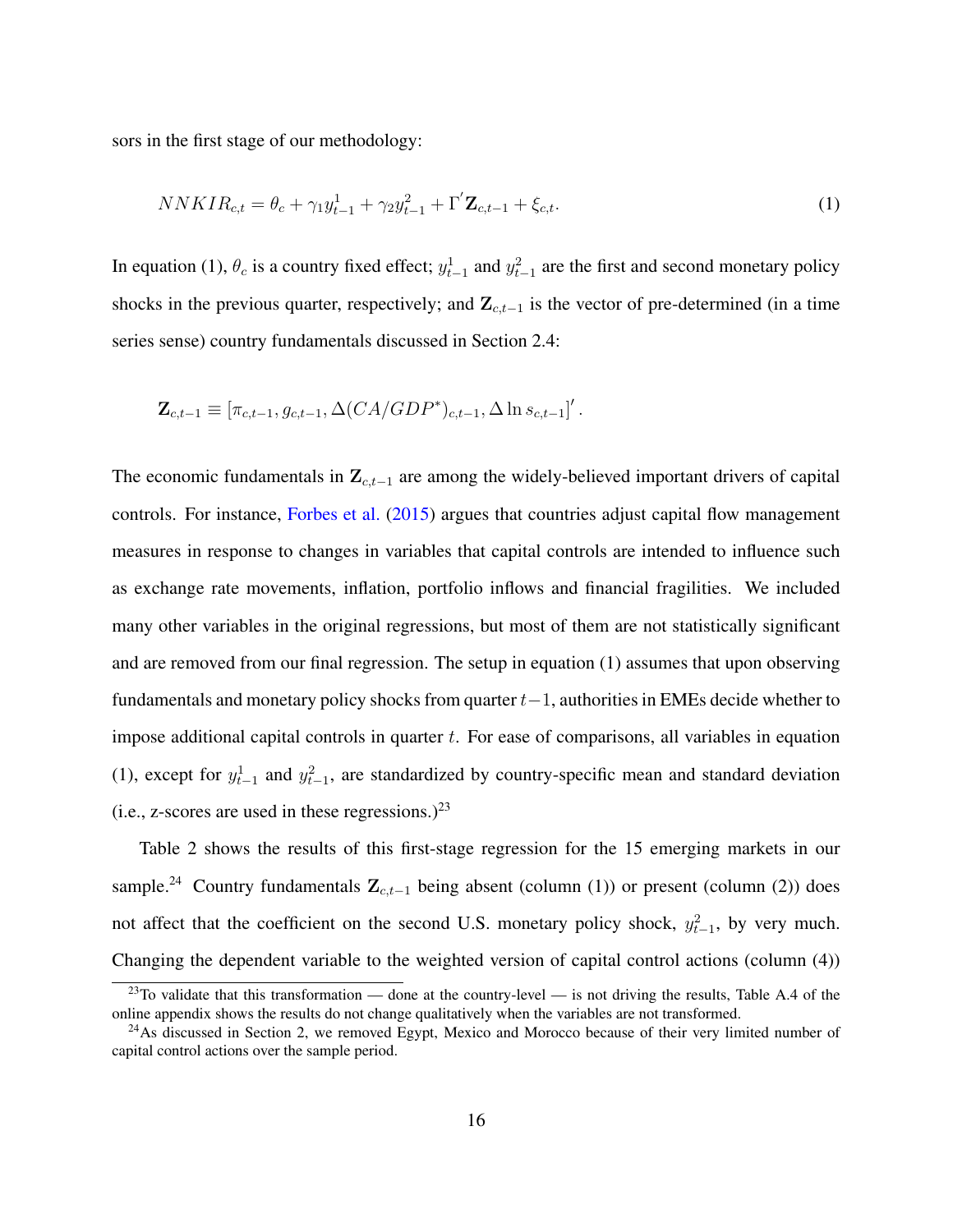also does not affect the results. Because  $y_{t-1}^2$  is expressed in percentage points, its coefficient in column (2), our preferred specification, suggests that a dovish monetary shock that culminates to a 1 percentage point decline in the two-year Treasury yield results in a 1.7 standard deviation increase in  $NNKIR_{c,t}$ . Therefore, on average, EMEs impose more inflow reducing measures when there is a perception that monetary policy in the U.S. has eased.<sup>[25](#page-17-0)</sup>

### [*Table [2](#page-45-0) here.*]

One question that arises from the first-stage regressions in Table [2](#page-45-0) is why the second monetary policy shock of the quarter,  $y_{t-1}^2$ , is statistically significant, while the first shock  $y_{t-1}^1$  is not. There are two possible reasons for this: first, since the second shock is closer to the following quarter t, EMEs could be more sensitive to this shock when deciding  $NNKIR_{c,t}$ . A second reason could be that as discussed in Section [2.2,](#page-9-2) since June 2012, the second shock is associated with the meetings when the FOMC releases its projections for the path of interest rates along with the statement, which typically elicited larger market reactions (see Figure [2\)](#page-41-0). So, for about 30 percent of our time series, the second meeting of each quarter has plausibly exerted more influence on EMEs than the first.[26](#page-17-1)

To further demonstrate the quality of our instruments, column (3) of Table [2](#page-45-0) shows that when these monetary policy shocks are replaced by quarterly changes in the shadow rate of [Wu and Xia](#page-39-3) [\(2016\)](#page-39-3), a popular measure of the stance of monetary policy during the zero lower bound period, NNKIRc,t is not explained by this alternative measure. This highlights the power of *unanticipated* monetary policy shocks in prompting policy responses from EMEs.

<span id="page-17-0"></span><sup>&</sup>lt;sup>25</sup>we also ran the first-stage regression using contemporaneous shocks and found a positive association between NNKIR and U.S. monetary policy shocks. This could be because the two variables — now in the same month — are both reacting to news, for instance buoyant economic data in the U.S.

<span id="page-17-1"></span><sup>&</sup>lt;sup>26</sup>Another possible instrument is the sum of all monetary policy shocks is used as the instrument. For example, if there are two shocks in quarter t, this instrument can be defined as  $y_t^1 + y_t^2$ . Table [A.5](#page-59-0) of the online appendix contains the result. Not surprisingly, the results are weaker, in part because positive and negative shocks in the same quarter are offset under this method.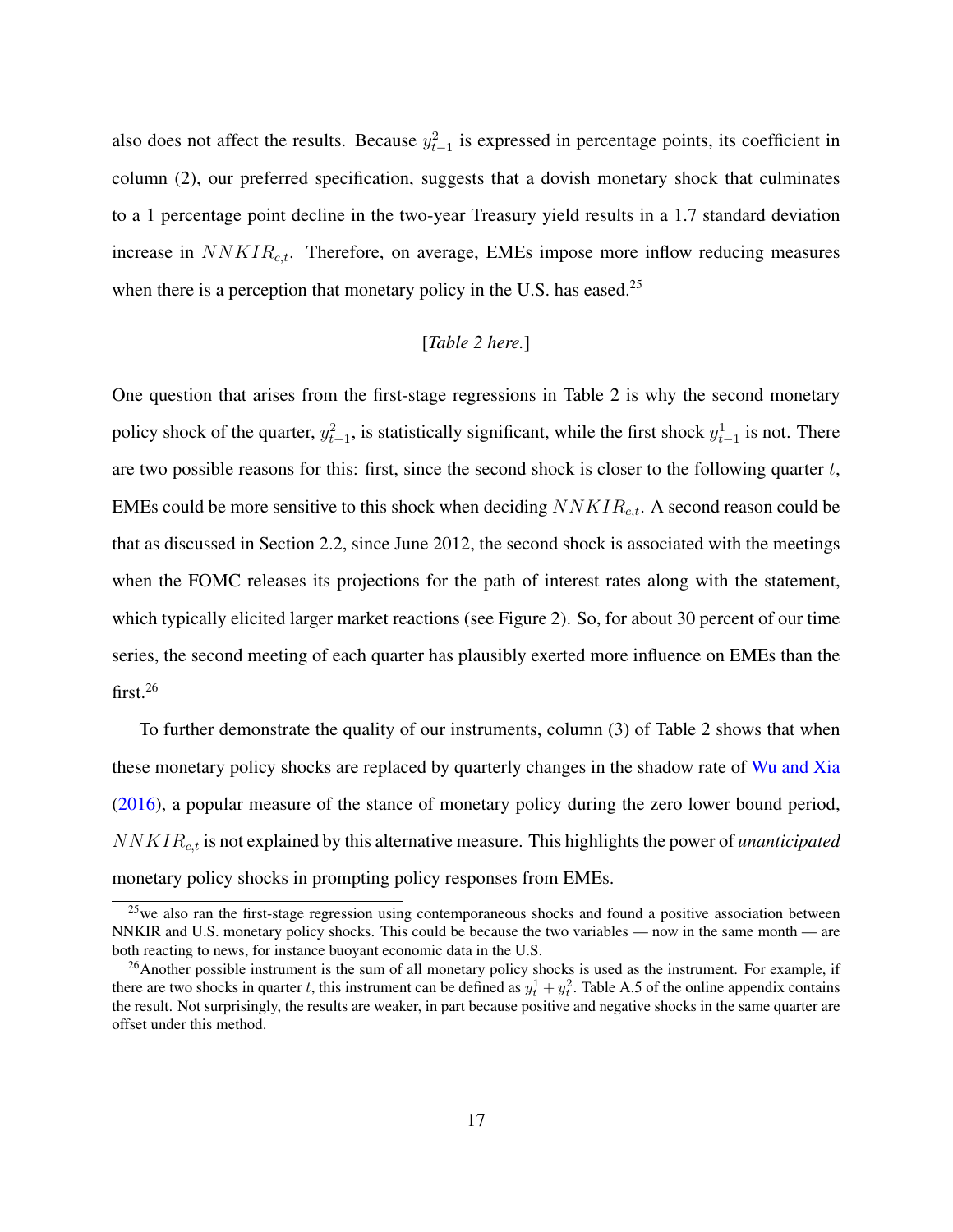### <span id="page-18-2"></span>3.2 Efficient GMM estimation of the causal effect of controls on flows

Under the instrumental variables setup, the fitted capital control action from equation [\(1\)](#page-16-0),  $\widehat{NNKIR}_{c,t}$ , is used as a regressor to explain portfolio flows in the next quarter,  $P_{c,t+1}^N$ :

<span id="page-18-0"></span>
$$
P_{c,t+1}^{N} = \alpha_c + \beta \widehat{NNKIR}_{c,t} + \Psi' \widetilde{\mathbf{Z}}_{c,t} + \sum_{i=0}^{3} \phi_i P_{c,t-i}^{N} + \varepsilon_{c,t+1}.
$$
 (2)

All variables in equation [\(2\)](#page-18-0) are expressed in their z-scores and the causal parameter of interest is  $\beta$ . Importantly, equation [\(2\)](#page-18-0) assumes that capital control actions impact net portfolio flows, but not right away — the impact will be felt in the next quarter as actions take time to implement. This regression also includes pre-determined country fundamentals  $\mathbf{Z}_{c,t}$ , defined as:<sup>[27](#page-18-1)</sup>

$$
\widetilde{\mathbf{Z}}_{c,t} \equiv \left[\pi_{c,t} - \pi_{c,t}^{U.S.}, g_{c,t} - g_{c,t}^{U.S.}, \Delta(CA/GDP^*)_{c,t}, \Delta \ln s_{c,t}\right]'
$$

In particular, the use of  $\widetilde{\mathbf{Z}}_{c,t}$  is recognition that while capital control actions may be determined on the basis on a country's own fundamentals, investors will likely look at cross-country differentials in inflation and growth when deciding portfolio allocations. In addition, lags of  $P_{c,t+1}^N$  are included in recognition that flows can have momentum, and  $\alpha_c$  is the country fixed effect to control for unobserved heterogeneity specific to each country.

The timeline below illustrates the timing of events according to our identification strategy:



Decide whether capital control actions are needed; implement actions

<span id="page-18-1"></span> $27$ Our main results hold when we replace pre-determined country fundamentals with their expected values measured by the IMF's forecasts. Results are available upon request.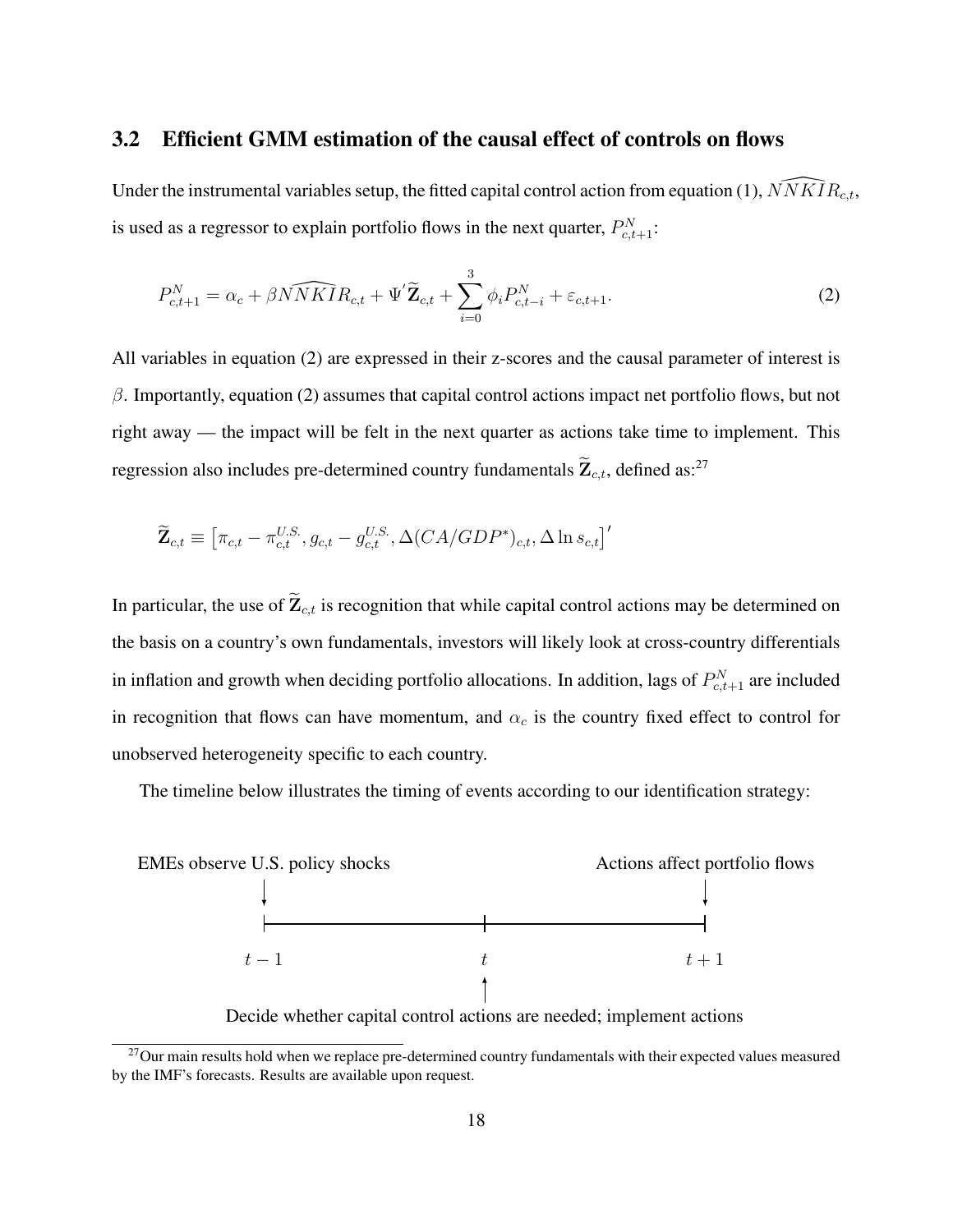Equations [\(1\)](#page-16-0) and [\(2\)](#page-18-0) constitute a typical Two Stage Least Squares (TSLS) setup: the key identification assumptions are that the instruments  $y_{t-1}^1$  and  $y_{t-1}^2$  are not simultaneously determined with  $NNKIR_{c,t}$ , and that they influence  $P_{c,t+1}^{N}$  only through their effects on  $NNKIR_{c,t}$ . The former assumption could be tenuous if the FOMC places significant weight on developments abroad when deciding monetary policy, but as we show in Section [4.4,](#page-24-0) our result still holds when we remove FOMC meeting when developments abroad may have played a role. The latter assumption is the subject of the next section.

Since our model is over-identified — there are more than one instrument in equation  $(1)$  rather than using standard TSLS, we apply efficient generalized method of moments (GMM) to within-transformed variables.<sup>[28](#page-19-1)</sup> With only a moderate number of countries in our panel, rather than clustering our standard errors along the cross-section or time series dimension, we use the spatial correlation consistent standard errors of [Driscoll and Kraay](#page-35-10) [\(1998\)](#page-35-10) over a window of 12 quarters. As discussed in [Cameron and Miller](#page-34-8) [\(2015\)](#page-34-8), this standard error is suitable for panels where the number of cross-sectional units is fixed. In all specifications below we report the Sargan-Hansen J−statistics, which tests the null of validity of over-identifying restrictions.

## <span id="page-19-0"></span>4 Empirical findings

In this section, we will show that capital control actions do have a causal effect on net-net portfolio flows. In particular, if more inflow reducing actions are taken, this should reduce net-net inflows, meaning that  $\beta < 0$  in equation [\(2\)](#page-18-0). This section also shows that our key results are robust to various alternative specifications.

<span id="page-19-1"></span><sup>28</sup>Within transformations are used to handle the country fixed effects.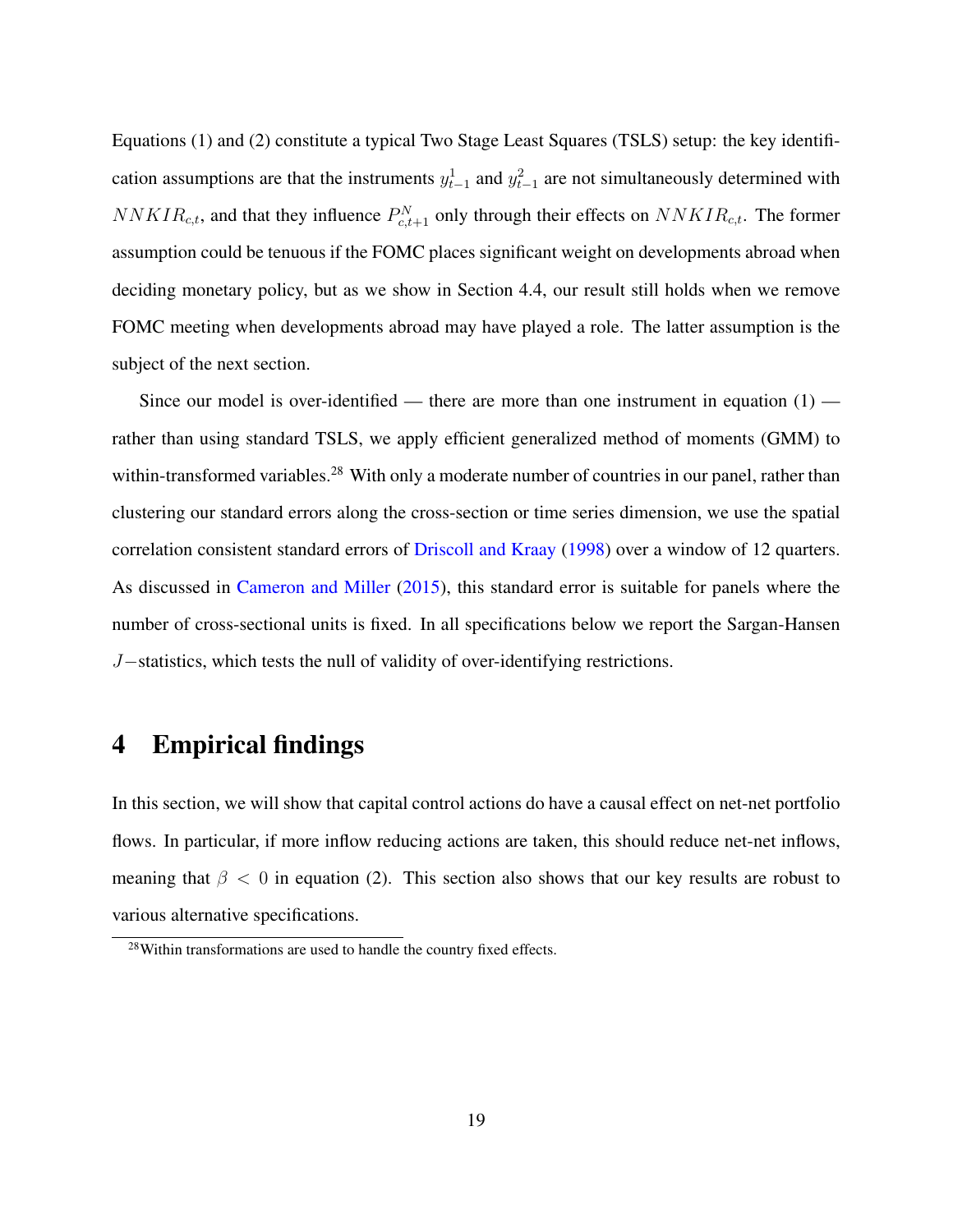### <span id="page-20-2"></span>4.1 The key result

Table [3](#page-46-0) presents the key results. Column (1) shows the regression in equation [\(2\)](#page-18-0) without instruments — that is,  $NNKIR<sub>c,t</sub>$  is included as the main regressor instead of the GMM estimation that uses instruments. The coefficient of interest is not statistically significant and has the wrong sign: the positive coefficient estimate suggests that as the net-net number of inflow reducing actions increases, net-net portfolio inflows will *also increase*. This puzzling result may be driven by simultaneity: it could be that higher  $NNKIR_{c,t}$  leads to lower  $P_{c,t+1}^{N}$ , but at the same time countries with more inflows may impose more inflow reducing measures.<sup>[29](#page-20-0)</sup>

### [*Table [3](#page-46-0) here.*]

Column (2) is the key result of this paper, which properly identifies the causal effect by using instrumental variable efficient GMM described in Section [3.](#page-14-0) All variables except the instruments  $y_{t-1}^1$  and  $y_{t-1}^2$  are converted into z-scores before they enter the regressions. The statistically significant causal coefficient estimate of interest is about -0.4, which suggests that a one standard deviation increase in NNKIRc,t leads to an economically meaningful *decline* of net-net portfolio inflows by more than two-fifths of a standard deviation.<sup>[30](#page-20-1)</sup> When the trend GDP-normalized flows is used as the dependent variable instead (column (3)), the estimated causal impact is little changed. In terms of diagnostic statistics, the Sargan-Hansen J−statistics p-value indicates that the null of valid over-identifying restrictions cannot be rejected.

As for the pre-determined economic fundamentals, the signs of the estimated coefficients suggest that a higher inflation differential and depreciating currency reduce net-net inflows, although these relationships are not statistically significant. Higher growth differential and an improving

<span id="page-20-0"></span><sup>&</sup>lt;sup>29</sup>The fact that capital control actions are measured in time t and flows are measured at time  $t + 1$  does not absolve this problem, since there is substantial autocorrelation in flows.

<span id="page-20-1"></span><sup>30</sup>We also estimate the *cumulative* net-net portfolio flows—normalized by nominal GDP—in response to an impulse in  $NNKIR_{c,t}$ , with the latter instrumented by U.S. monetary policy shocks using the methodology of [Jorda et al.](#page-37-10) [\(2020\)](#page-37-10). The results suggest that the impact of  $NNKIR$  on net-net portfolio flows mostly comes through in the first quarter hence, although it is persistent, with no evidence of reversal through six quarters. Details are available upon request.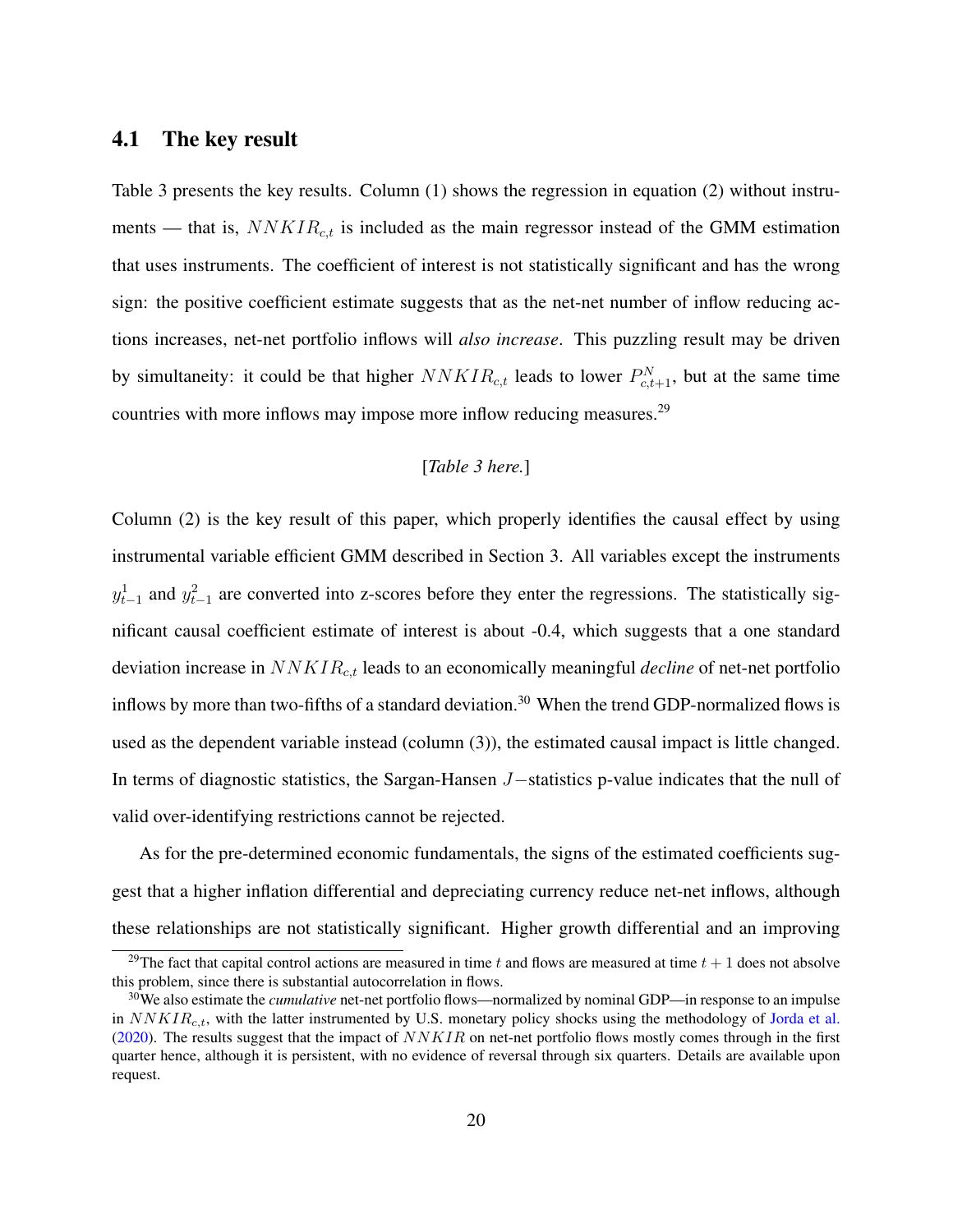current account induce net inflows, with the estimate of the former effect statistically significant.

## 4.2 The exclusion restriction: Are there other channels at play?

Our identification assumption assumes that the monetary policy shocks  $y_{t-1}^1$  and  $y_{t-1}^2$  influence  $P_{c,t+1}^{N}$  only through their effects on  $NNKIR_{c,t}$ , commonly known as an exclusion restriction. This could be violated if U.S. monetary policy shocks affect capital flows through other channels besides capital controls. As demonstrated by [Angrist and Pischke](#page-33-5) [\(2008\)](#page-33-5), such exclusion restrictions cannot be directly tested. Instead, we check whether these shocks might also drive portfolio flows through three alternative channels: an interest rate differential channel and two asset price channels – cross-country differentials in equity returns or home price growth. The intuition for these channels would be that a dovish U.S. monetary policy shock could push up the relative interest rate, equity returns, or home price growth of the EME, and these in turn push capital flows toward it.<sup>[31](#page-21-0)</sup> Our exclusion restriction would therefore be more tenuous if these three channels exist.

To investigate whether any of the three channels are at play, we repeat the first-stage regression, but replace  $NNKIR_{c,t}$  with the differential, vis-à-vis the U.S., of the EME's policy interest rate, equity returns and home price growth. $32$  The regression results, not reported in the paper but are available upon request, show that U.S. monetary policy shocks affect next quarter's nominal interest rate differential — a dovish (first) shock widens the interest differential as expected, but they do not affect house price growth differential or equity return differential in the following quarter. While prolonged periods of accommodative monetary policy in the U.S. may inflate asset prices in EMEs, the impact of a monetary policy *shock* may not immediately feed through assets in the following quarter.

<span id="page-21-1"></span><span id="page-21-0"></span><sup>&</sup>lt;sup>31</sup>We thank a referee for recommending us to explore these channels.

<sup>&</sup>lt;sup>32</sup>Nominal policy interest rates are obtained from the IMF's International Finance Statistics (IFS). Quarterly house price data are from the Bank for International Settlements and the data for equity returns are from Bloomberg and Wind. Like most of the other variables in the paper, all three differential variables were standardized by countryspecific mean and standard deviation (i.e., z-scores).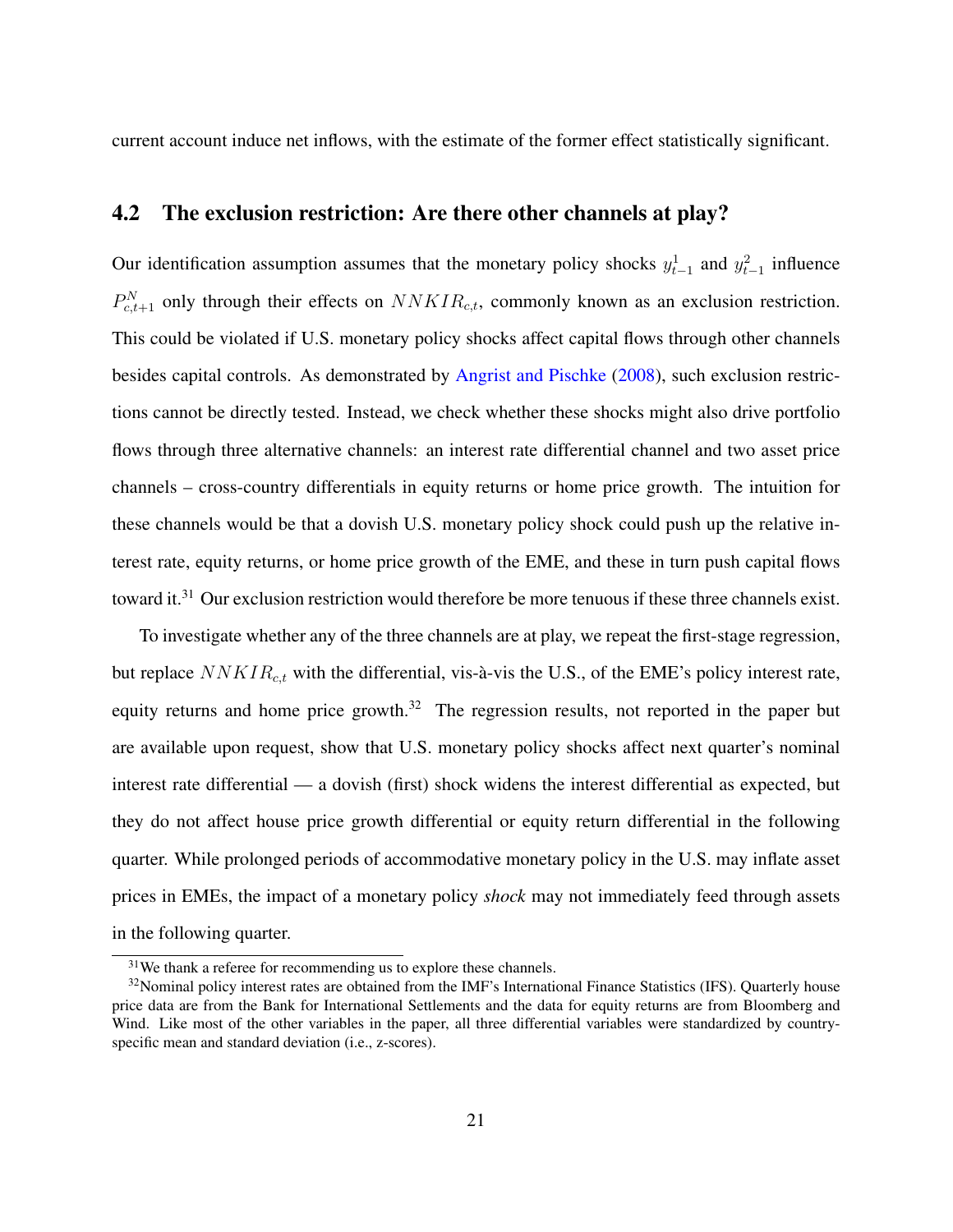These results suggest that monetary policy shocks may affect portfolio flows through an interest rate channel, other than the capital flow management channel we explore in the paper. Since we have two monetary policy shocks — following the first and second FOMC meetings, respectively, of each quarter — we are able to instrument both  $NNKIR_{c,t}$  and nominal interest rate differential to identify the causal effects of these two variables on portfolio flows. The model in column (4) of Table [3](#page-46-0) is just-identified, showing estimates of causal effects for both  $NNKIR_{c,t}$  and interest rate differential,  $i_{c,t}-i_{US,t}$ . It is evident that the estimate of the causal effect of capital flow management actions on net-net portfolio flows is qualitatively similar even when nominal rate differential is in the model, which is itself not statistically significant.

We also investigate if EMEs policymakers tighten capital flow restrictions in response to U.S. credit supply shocks — i.e., a different exclusion restriction that credit shocks influence portfolio flows through capital controls — in column  $(5)$  of Table [3.](#page-46-0)<sup>[33](#page-22-0)</sup> Like [Ben Zeev](#page-39-4)  $(2019)$ , we use the Excess Bond Premium (EBP) of [Gilchrist and Zakrajsek](#page-36-9) [\(2012\)](#page-36-9) as a measure of credit supply shocks. Monthly data of the EBP is obtained from the Federal Reserve Board's website and is averaged within a quarter to arrive at a quarterly version of EBP. We substitute our instruments in the benchmark model — U.S. monetary policy shocks — with the EBP to instrument for NNKIR. The estimated causal effect in column (3) is that a 1 standard deviation increase in NNKIR reduces netnet portfolio flows by 0.19 standard deviation, which is smaller (and less statistically significant) than the estimates obtained using monetary policy shocks as the instrument. This could be due to the fact that the EBP is a significantly weaker instrument than monetary policy shocks — indeed, in a first stage regression of NNKIR on EBP (and other controls), the *p*-value of the coefficient is 0.099; the R-squared of the first stage regression is also significantly lower than that for monetary policy shocks.

<span id="page-22-0"></span><sup>33</sup>We thank a referee for recommending us this exercise.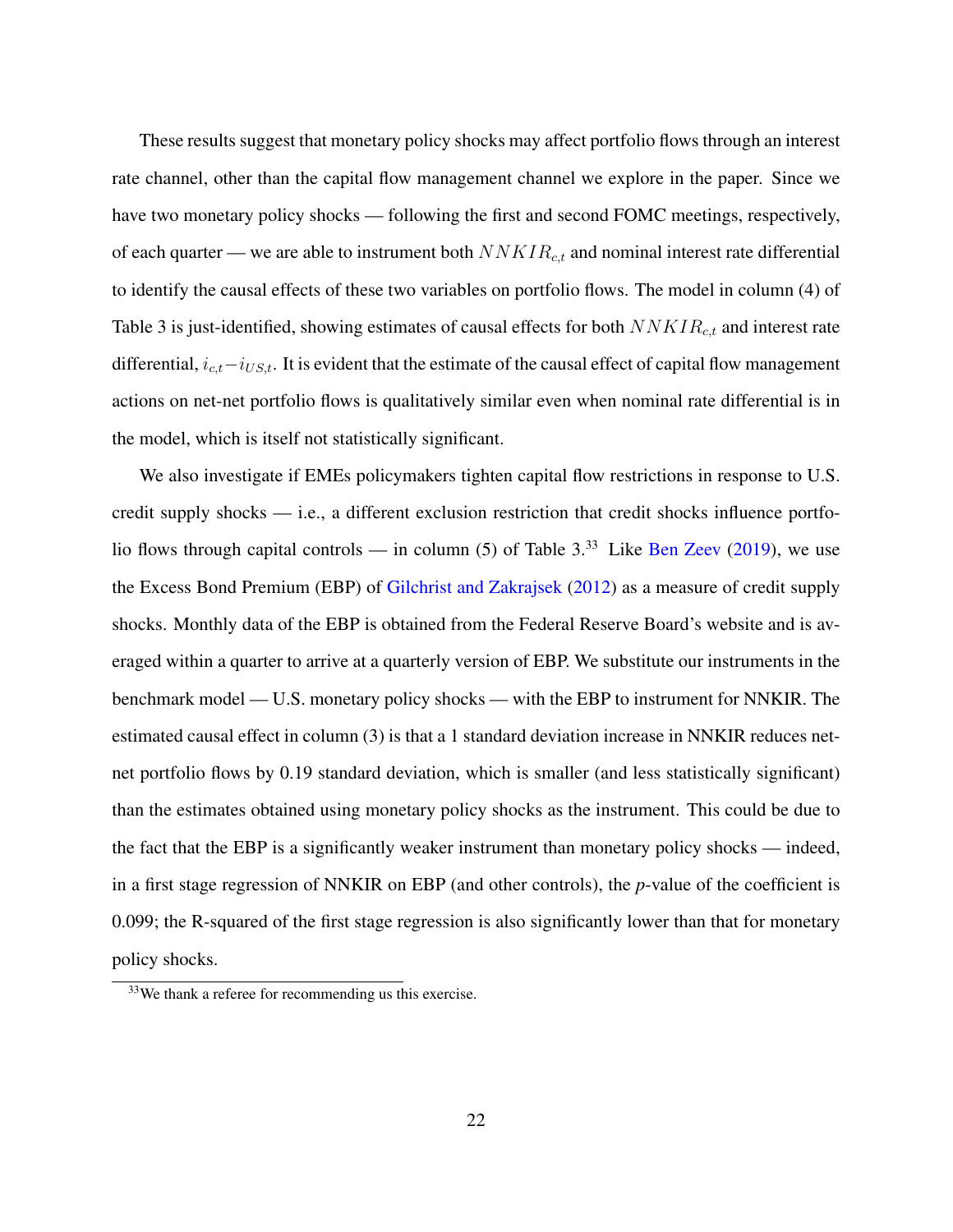## <span id="page-23-1"></span>4.3 Other types of flows and other measures of capital controls

*FDI and "other" flows.* One might wonder how the actions captured by  $NNKIR$ —aimed mostly at financial flows—affect foreign direct investments (FDI). To investigate this, we replace the netnet portfolio flows dependent variable in the key regressions with net FDI flows from the same IMF dataset,  $FDI_{c,t+1}^N$ , as the dependent variable. Column (2) of Table [4](#page-47-0) shows that, contrary our key result using net-net portfolio flows, which is reprinted in column (1), more net-net inflow tightening measures—a larger  $NNKIR_{ct}$ —leads to increased FDI flows in the next quarter. This may reflect a substitution effect between FDI and other capital flows as more restrictions imposed on portfolio flows could be an impetus for investors to substitute to FDI inflows. For instance, [Wang and Wang](#page-38-9) [\(2015\)](#page-38-9) and [Alquist et al.](#page-33-6) [\(2019\)](#page-33-6) find evidence that FDI is used as vehicle to evade capital controls in emerging markets. This result is also consistent with previous findings that FDI flow is countercyclical, while portfolio flow is procyclical (e.g., [Aguiar and Gopinath](#page-33-7) [\(2005\)](#page-33-7) and [Alquist et al.](#page-33-8) [\(2016\)](#page-33-8)).

### [*Table [4](#page-47-0) here.*]

In addition to portfolio flows, which captures mostly debt and equity flows, "other" flows in the IMF data, which includes bank flows, are also important for EMEs—indeed, for 10 out of the 15 EMEs in our regressions, the standard deviation of quarterly "other" flows is larger than that of portfolio flows when measured in dollar terms. This is also why the dataset of [Pasricha et al.](#page-38-3)  $(2018)$  captures prudential control actions.<sup>[34](#page-23-0)</sup> Therefore, we also estimate the causal effect of an increase in  $NNKIR$  on *combined* portfolio and "other" flows— $P\&O_{c,t+1}^N$ . Column (3) of Table [4](#page-47-0) shows that the estimated effect—at 0.34 standard deviations of this combined flows—is only slightly smaller than our key results, shown in column (1). Our hypothesis that more net-net inflow

<span id="page-23-0"></span><sup>&</sup>lt;sup>34</sup>We thank a referee for pointing this out. The referee also suggested that "derivative" flows might also be relevant, but we omit it from this analysis as data for this type of flow is not available for several countries, and such flows tend to be quite small when compared to portfolio and "other" flows any ways. In the last part of Section [4.4](#page-24-0) we parse out these prudential actions from  $NNKIR_{c,t}$  so that this key regressor better matches the dependent variable of portfolio flows.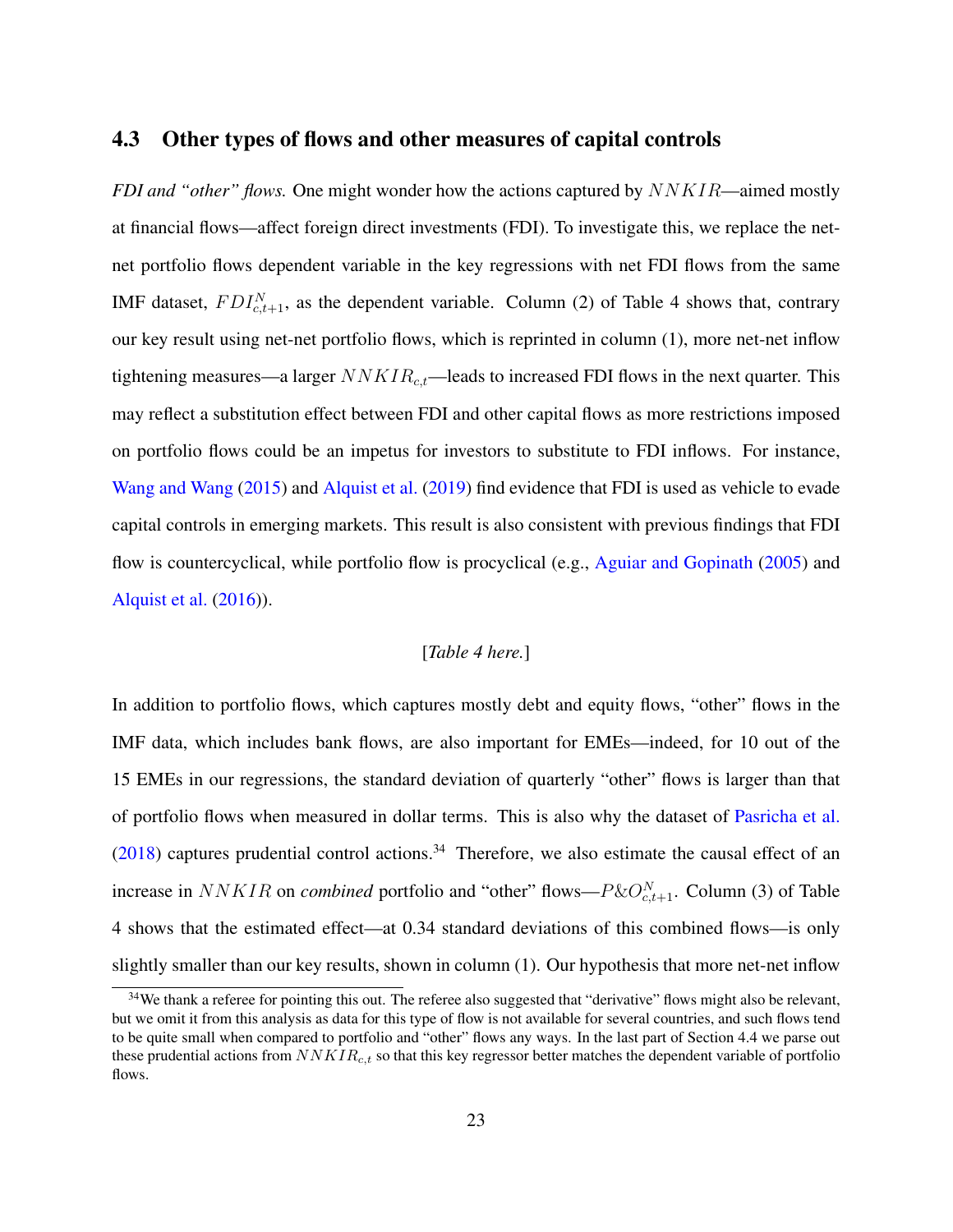management measure dampens financial inflows.

*The importance of intensive margins when measuring capital controls.* An alternative dataset for capital flow management often used in the literature is that of [Fernandez et al.](#page-35-6) [\(2015\)](#page-35-6), which indicates whether capital controls *exist* but does not contain information about the intensive margins of the controls. To demonstrate the importance of capturing intensive margins when assessing capital flow management policies, we repeat the regression using this a measure constructed from [Fernandez et al.](#page-35-6) [\(2015\)](#page-35-6), and compare the results with our key result. [Fernandez et al.](#page-35-6) [\(2015\)](#page-35-6) contains indicators — by asset types e.g., equity, bonds — whether restrictions to purchases locally or issuances abroad exist for residents and nonresidents. This definition does not directly map to the data of [Pasricha et al.](#page-38-3) [\(2018\)](#page-38-3), and therefore we create a measure using the data of [Fernandez et al.](#page-35-6)  $(2015)$  that proxies — to the best of our ability — the net-net capital inflow tightening measure in our paper ( $NNKIR$ ). Then we repeat our benchmark regressions by replacing  $NNKIR$  with the above proxy in level and in first difference. We cannot find any statistical significance in the regression results, which highlights the importance of including intensive margins in capital control measures.[35](#page-24-1)

## <span id="page-24-0"></span>4.4 Robustness checks

*Removing FOMC meetings where there seemed to be concerns about economies abroad.* As discussed in Section [3.2,](#page-18-2) one of the assumptions behind our identification strategy is that the FOMC's decisions on monetary policy and its communications are exogenous to the developments from EMEs. Since the FOMC takes all sorts of information into account when deciding monetary policy, it is difficult to decisively show this exogeneity. However, we can glean from the post-meeting statement the gravity of concerns from abroad to the FOMC's decision at a particular meeting. To

<span id="page-24-1"></span><sup>&</sup>lt;sup>35</sup>Details about these regressions and their results are available upon request.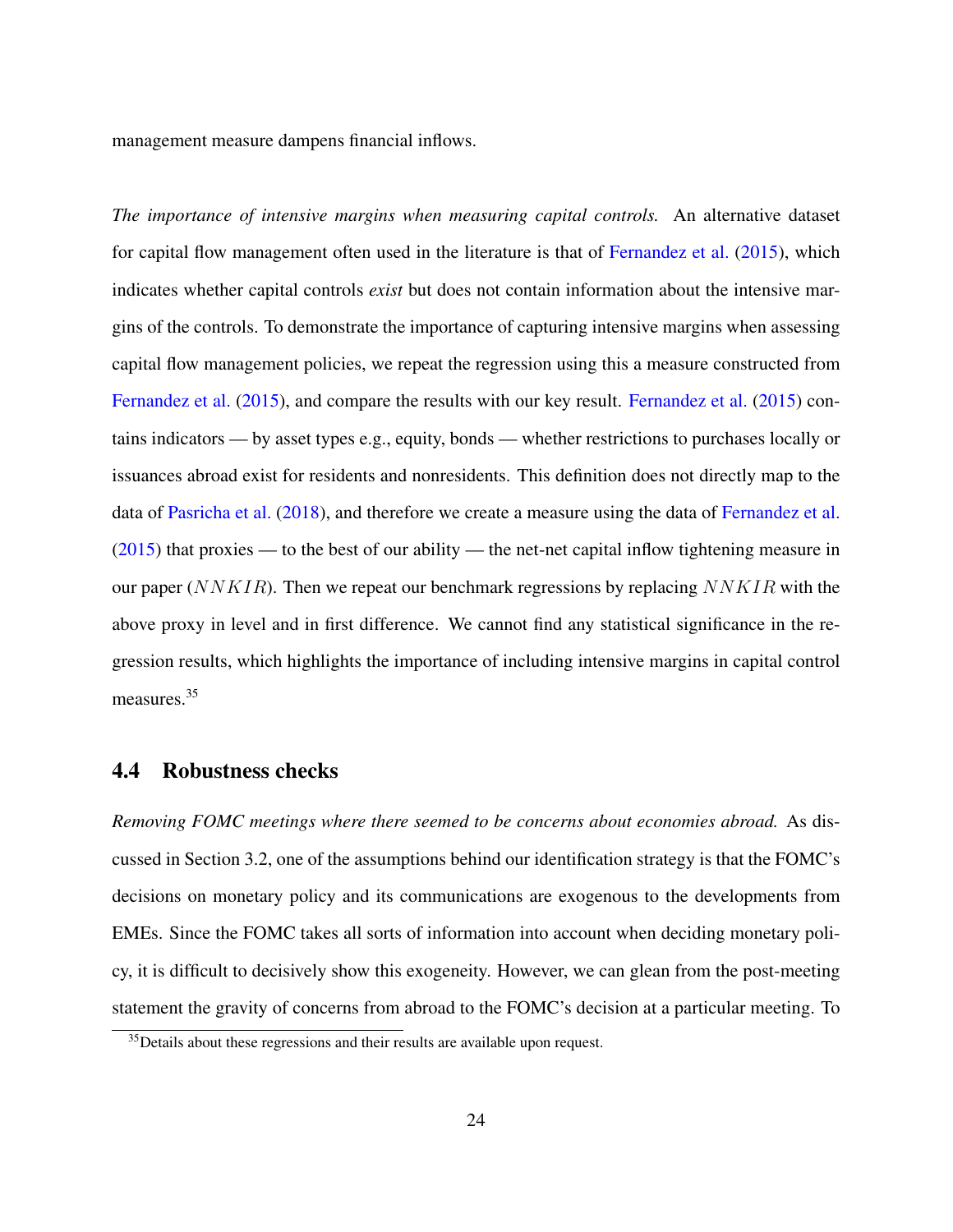this end, we check whether our key result still holds when we remove FOMC meetings for which the post-meeting statement includes the following words: "foreign", "abroad", and "international".[36](#page-25-0) Table [5](#page-48-0) shows the results of this robustness check.

#### [*Table [5](#page-48-0) here.*]

Column (2) of the table shows that the statistical significance of the causal effect is still present when FOMC meetings for which the development abroad likely played a role were removed from the sample. That said, when compared to our key result, which is reprinted in column (1), the estimated causal effect is smaller, as the meetings that were removed were indeed ones involving significant global issues, such as the large oil price decline in 2014. Normalizing flows by trend GDP does not materially change the estimate of the causal effect, as shown in column (3).

*Using the weighted version of*  $NNKIR_{c,t}$ . [Pasricha et al.](#page-38-3) [\(2018\)](#page-38-3) created a weighted version of  $NNKIR_{c,t}$ —W  $NNKIR_{c,t}$ —to better measure the intended impact of capital control actions by recognizing the sizes of the investment types affected (see Section [2.1\)](#page-7-2). Table [6](#page-49-0) examines whether the causal effect of capital controls on flows is still valid when capital control actions are measured by  $WNNKIR_{c,t}$  instead.

#### [*Table [6](#page-49-0) here.*]

Column (2) of the table shows that when  $WNNKIR_{c,t}$  is used as the main regressor, the estimated causal effect actually increases slightly when compared to the key result, which is reprinted in column (1). Normalizing flows by trend GDP does not affect this outcome, as shown in column (3).

*Monetary policy shocks measured using longer-term yields.* Many monetary policy announcements in the sample period, particularly after the financial crisis, are associated with Fed asset

<span id="page-25-0"></span><sup>&</sup>lt;sup>36</sup>This method is likely quite conservative, since it encompasses not just EME references, but global developments including Japan and the euro area. For example, there were no meetings in our sample where "emerging economies" were explicitly mentioned in the post-meeting statement.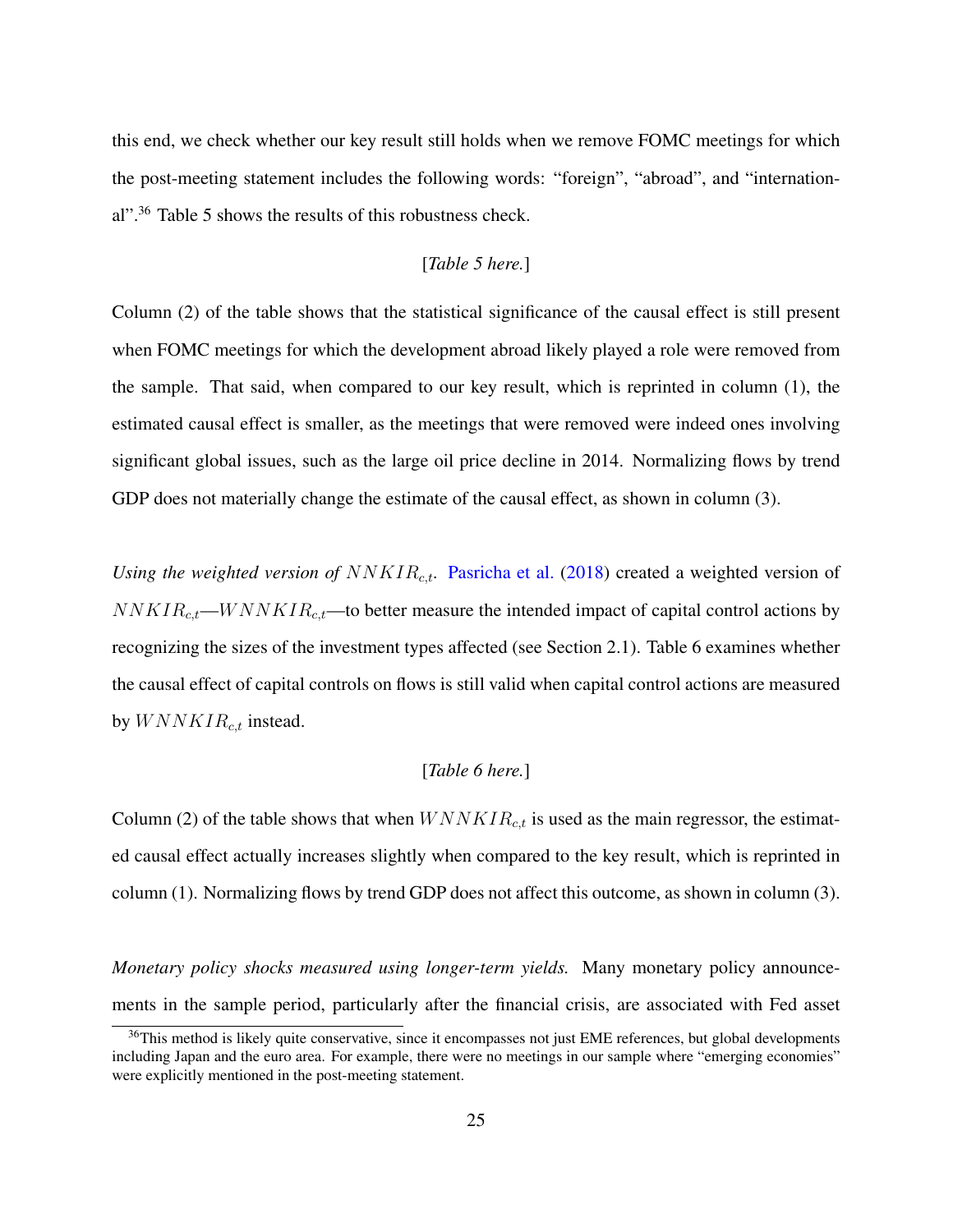purchases or *quantitative easing* programs. These unconventional monetary policy programs usually aim to influence longer-term interest rates (e.g., 10-year Treasury yields) and may have a significant impact on international capital flows. For instance, [Chari et al.](#page-34-2) [\(forthcoming\)](#page-34-2) identify U.S. monetary policy shocks by extracting the unexpected components from the daily changes in five-year Treasury futures on the date of FOMC announcements. The identified shocks are found to exhibit sizable effects on U.S. holdings of emerging market assets. Our monetary policy shocks identified from the two-year Treasury yield may not be able to sufficiently capture shocks to longer-term yields.

In order to take into account the effects of unconventional monetary policy on long-term yields, we follow procedure similar to [Gilchrist et al.](#page-36-7) [\(2015\)](#page-36-7): we regress the changes to the 10-year Treasury yield within the 30-minute window of the first and second FOMC announcements of the quarter on  $y_{t-1}^1$  and  $y_{t-1}^2$ , respectively, and use the residuals of these regressions,  $e_{t-1}^1$  and  $e_{t-1}^2$ as additional instruments. These two additional instruments capture the monetary policy shocks expressed through longer-term interest rates that are *not already* captured by changes in the 2-year yield.

#### [*Table [7](#page-50-0) here.*]

Column (1) of Table [7](#page-50-0) shows the first stage regression. As can be seen,  $e_{t-1}^2$  in particular explains  $NNKIR_{c,t}$ , although  $y_{t-1}^2$  is more important. As can be seen in columns (2) and (3), our key results do not change qualitatively when  $e_{t-1}^1$  and  $e_{t-1}^2$  are included as instruments in a subsample that includes both the financial crisis as well as the post-crisis period where QE was abundantly used.

*Parsing out prudential policy changes not targeting at portfolio flows.* Although difficult to know for sure, it is possible that the dataset of [Pasricha et al.](#page-38-3) [\(2018\)](#page-38-3) includes changes to certain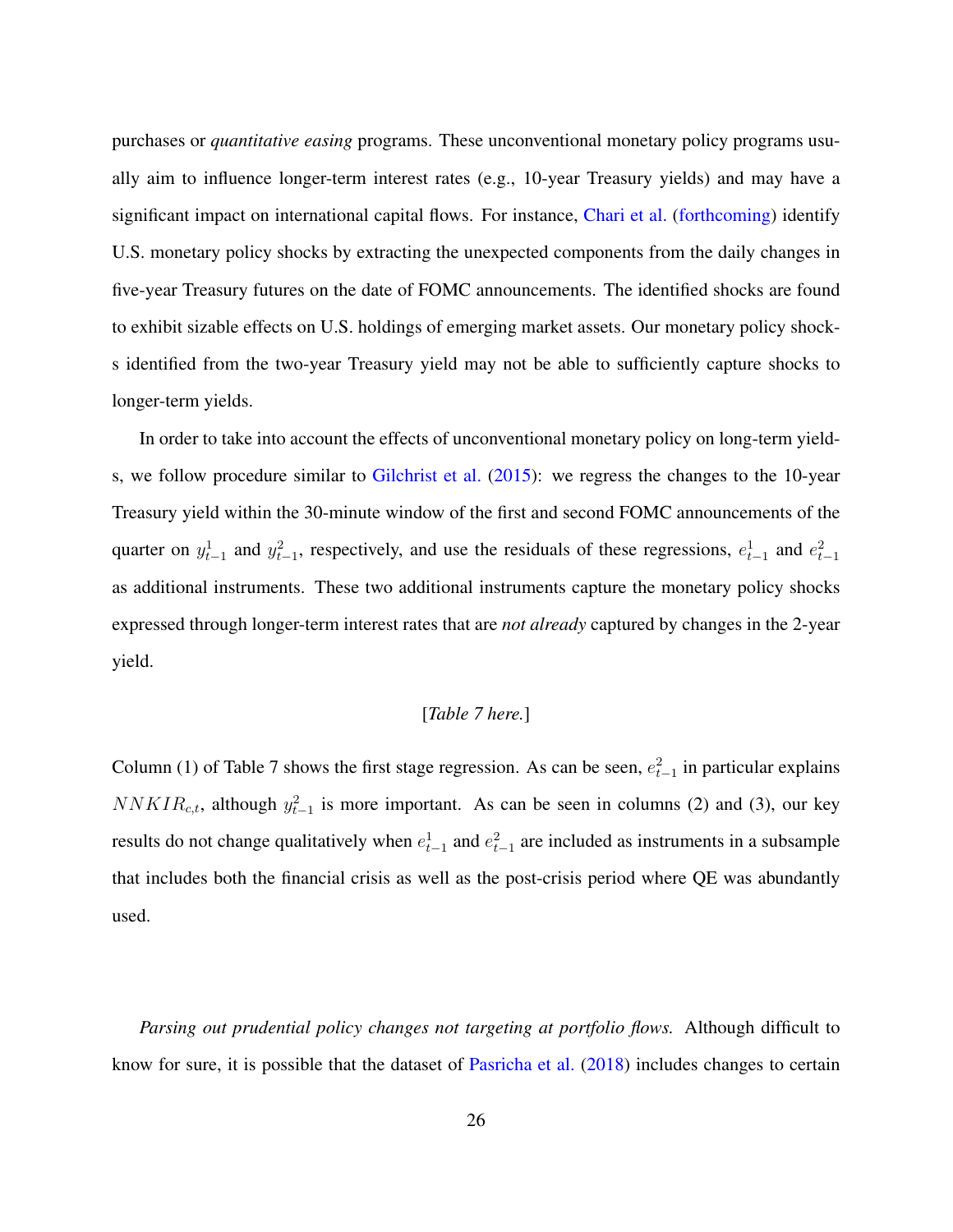prudential policy instruments that are not targeted at portfolio flows, such as regulations on the amount of credit risk banks can take. If that is the case, the effects of capital flow management on portfolio flows we identified may be co-mingled with those of countercyclical prudential policies.

Our strategy to alleviate this concern is to show that changes in prudential policies do not significantly influence portfolio flows. To do that, we first obtain changes in prudential policies for our sample of economies from [Cerutti et al.](#page-34-9) [\(2017\)](#page-34-9), who construct a dataset that captures the in-tensity of usage of nine common types of prudential tools.<sup>[37](#page-27-0)</sup> We compute a "prudential tightening" variable  $PT_{c,t}$  by summing up all positive values across the nine types; a "prudential loosening" variable  $PL_{c,t}$  is computed similarly by summing up all negative values. Table [8](#page-51-0) shows that  $PT_{c,t}$ and  $PL_{c,t}$  have only small correlations with the four basic variables in [Pasricha et al.](#page-38-3) [\(2018\)](#page-38-3),  $IT_{c,t}$ ,  $OT_{c,t}$ ,  $IE_{c,t}$  and  $OE_{c,t}$ , indicating that these two data sets are indeed capturing different policy actions.

### [*Table [8](#page-51-0) here.*]

Table [9](#page-52-0) more formally shows that changes in prudential policies are not driving portfolio flows. We begin by constructing a *net* prudential tightening measure akin to  $NNKIR_{c,t}$ ,  $NPT_{c,t}$  $PT_{c,t} - PL_{c,t}$ . Column (2) shows that when  $NPT_{c,t}$  is used instead of  $NNKIR_{c,t}$  as the explanatory variable of interest, it does not significantly reduce portfolio flows at  $t + 1$ .<sup>[38](#page-27-1)</sup> In an even more stringent test, we subtract  $NPT_{c,t}$  from  $NNKIR_{c,t}$  and use that as the key regressor. The goal of this exercise is to parse out prudential policies from capital control policies in the most conservative way, since the capital control actions in [Pasricha et al.](#page-38-3) [\(2018\)](#page-38-3) are likely to include only a small fraction of the prudential policies documented in [Cerutti et al.](#page-34-9) [\(2017\)](#page-34-9), if at all (see Table [8\)](#page-51-0). This variable,  $NNKIR_{c,t}^{noprud}$ , is the explanatory variable of interest in columns (3) and (4). As can be seen, the effects of the prudential policy-free net-net number of inflow reducing actions

<span id="page-27-1"></span><span id="page-27-0"></span> $37$ [Cerutti et al.](#page-34-9) [\(2017\)](#page-34-9) constructs this data for a significantly larger panel of 64 countries.

<sup>&</sup>lt;sup>38</sup>That said, we found that  $NPT_{c,t}$  is indeed countercyclical, in that it increases when there are easing U.S. monetary policy shocks at  $t - 1$ .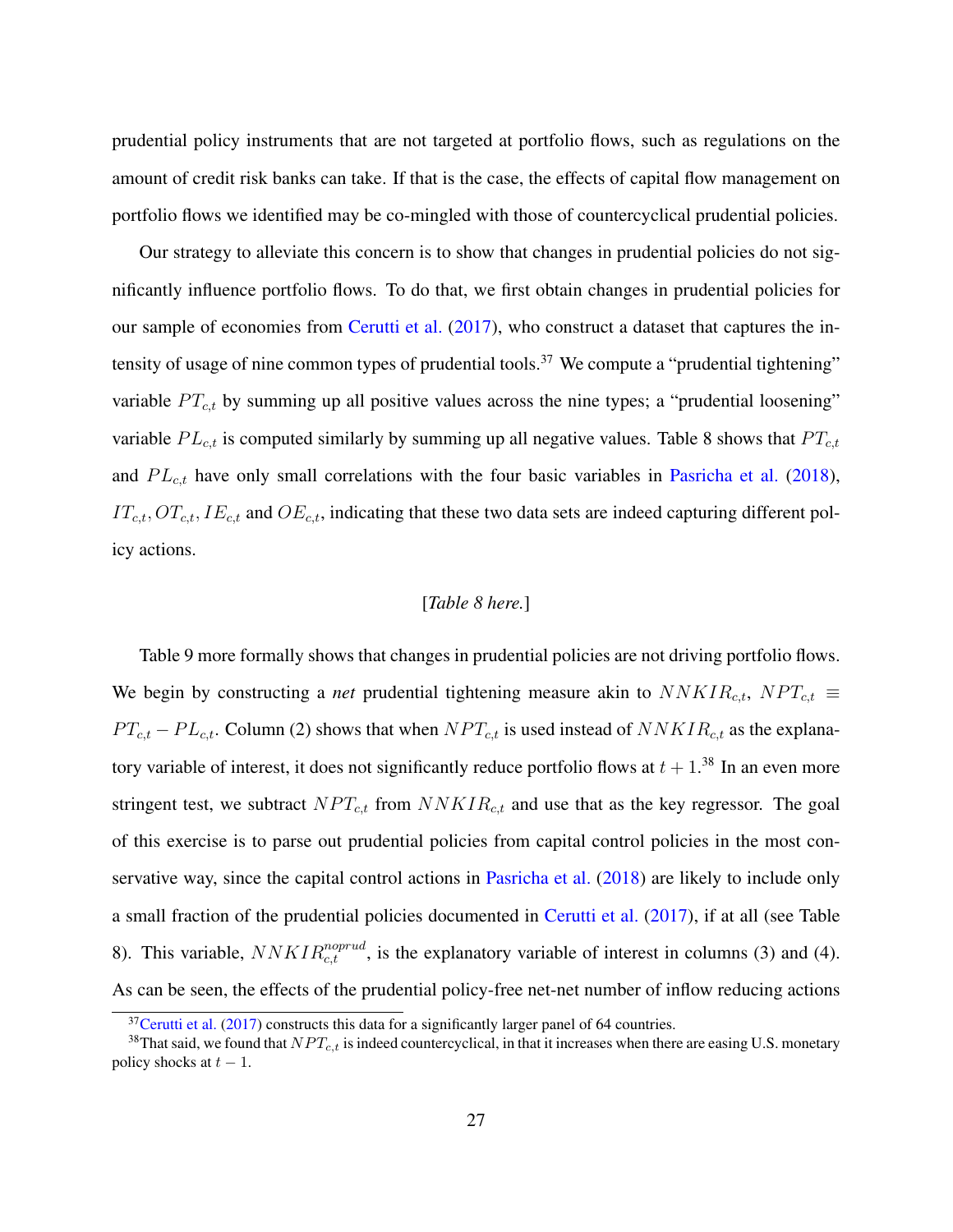on portfolio flows is actually a bit stronger: a one standard deviation increase in this variable reduces net-net portfolio inflows by 0.524 standard deviations (column 3) and trend GDP-normalized net-net portfolio inflows by 0.463 standard deviations (column 4).

[*Table [9](#page-52-0) here.*]

## <span id="page-28-0"></span>5 Drivers of empirical findings

We have shown in Section [4](#page-19-0) that an increase in the number of "net-net" inflow reducing actions indeed reduces "net-net" inflows, and this result is robust to a number of alternative specifications. The policy implication of this result is that EMEs could increase  $NNKIR_{c,t}$  to temper inflows if needed. But can the policy message be made more precise? The section provides insights into the relative roles of capital control actions taken on non-residents and residents, respectively.

## **5.1 Breaking down NNKIR**<sub>c,t</sub> into  $\text{NIT}_{c,t}$  and  $\text{NOE}_{c,t}$

Recall from Section [2.1](#page-7-2) that there are two components to  $NNKIR_{c,t}$ : the net number of actions taken to tighten net inflows from non-residents,  $NIT_{c,t}$ , and the net number of actions taken to ease outflows by residents,  $NOE_{c,t}$ . These two components are displayed in Figure [4.](#page-43-0)

## [*Figure [4](#page-43-0) here.*]

As can be seen, in some cases  $NIT_{c,t}$  and  $NOE_{c,t}$  reinforced each other, for example at the outset of the crisis in Thailand and over the course of the recession in Peru. In other cases, actions are deployed in opposite directions. [Pasricha et al.](#page-38-3) [\(2018\)](#page-38-3) also document this conflicting nature of capital control policies in EMEs, from the point of view of managing net capital inflows. This could be because actions are taken by different authorities, or they target different types of investments. We also observe that there is a great deal of heterogeneity across countries: whereas India preferred to use  $NIT_{c,t}$ , Malaysia seems to have used  $NOE_{c,t}$  more proactively.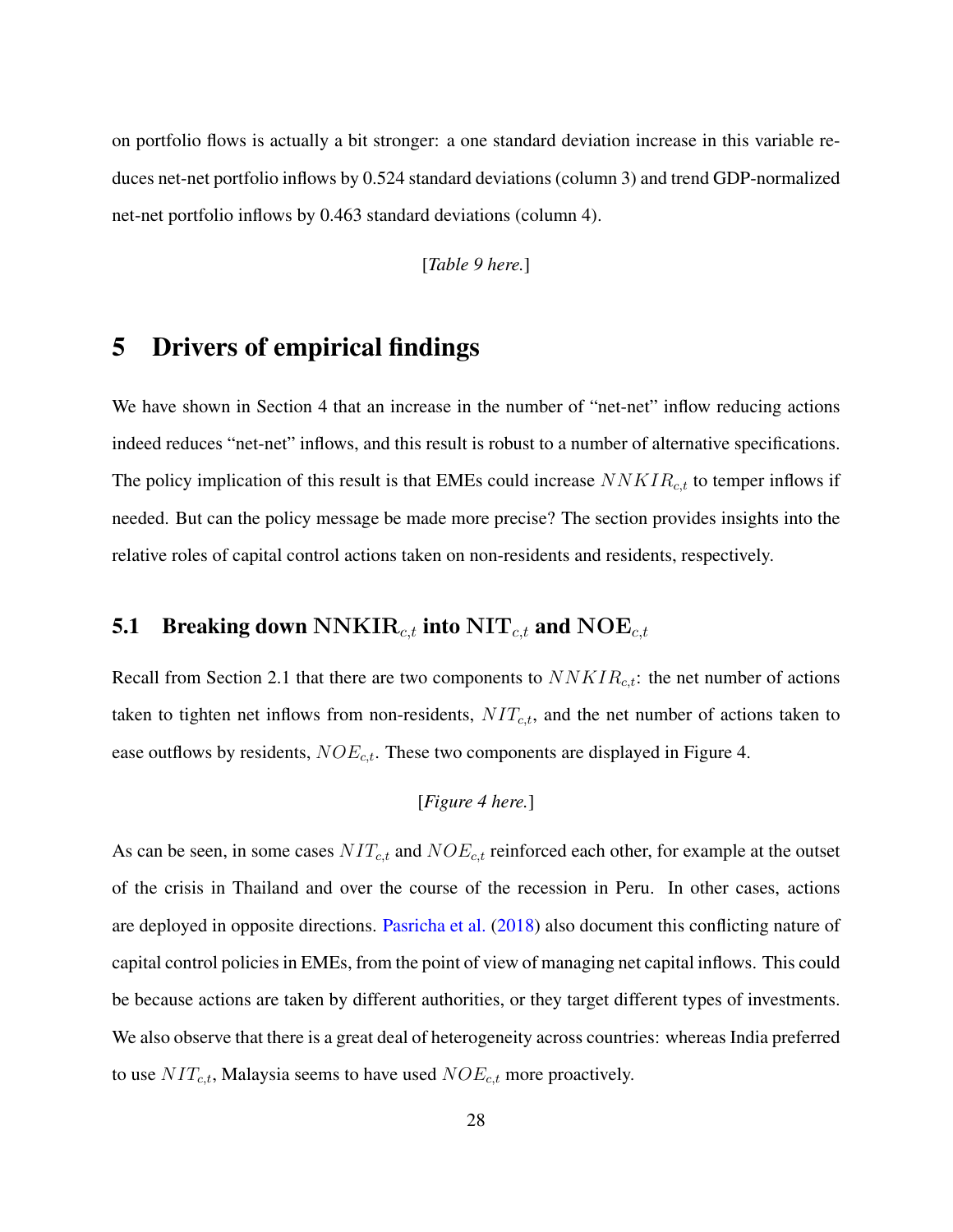### 5.2 Asymmetric monetary policy shocks

Since  $NIT_{c,t}$  and  $NOE_{c,t}$  are deployed in different ways across countries and across time, the natural next question is how these two components of  $NNKIR_{c,t}$  react to monetary policy shocks. To explore this case, we inspect the regressions of  $NIT_{c,t}$  and  $NOE_{c,t}$  on monetary policy shocks, but with one important modification: since one would expect inflow tightening and outflow easing actions to be introduced when there is a dovish shock (and vice versa in the event of a hawkish shock) we decompose the instruments  $y_{t-1}^1$  and  $y_{t-1}^2$  into these two types of shocks:

<span id="page-29-0"></span>
$$
y_{t-1}^{i-} \equiv y_{t-1}^i \mathbf{1}(y_{t-1}^i \le 0) \text{ for } i = 1, 2, \text{ "dovish" shock}
$$
 (3)

$$
y_{t-1}^{i+} \equiv y_{t-1}^i \mathbf{1}(y_{t-1}^i > 0) \text{ for } i = 1, 2, \text{ "hawkish" shock.} \tag{4}
$$

The usefulness of these asymmetric monetary policy shock instruments are displayed in Table [10.](#page-53-0)

#### [*Table [10](#page-53-0) here.*]

Column (2) in the table shows the regression of  $NNKIR<sub>c,t</sub>$  on the asymmetric shocks. Compared to the baseline first-stage regression, which is reprinted in column (1), the explanatory power of  $y_{t-1}^2$  comes from its dovish part,  $y_{t-1}^2$ , and not its hawkish part,  $y_{t-1}^2$ . This finding can be viewed as supportive of the concept of a "2.5-lemma" a là [Han and Wei](#page-36-5)  $(2018)$  — while a floating exchange rate and other adjustments could insulate a country from the monetary tightening in "center economies", capital controls need to be imposed when the center economies have a monetary easing.

When  $NNKIR_{c,t}$  is decomposed into  $NIT_{c,t}$  and  $NOE_{c,t}$ , in columns (3) and (4), respectively, we observe that while  $NIT_{c,t}$  is statistically explained by the dovish shock  $y_{t-1}^{2-}$ ,  $NOE_{c,t}$ is not. This means that upon a dovish shock from the Fed, the average EME tends to take action by increasing the net number of inflow tightening measures applied to non-residents, probably because non-residents would find EMEs more attractive when Fed policy is perceived to have eased.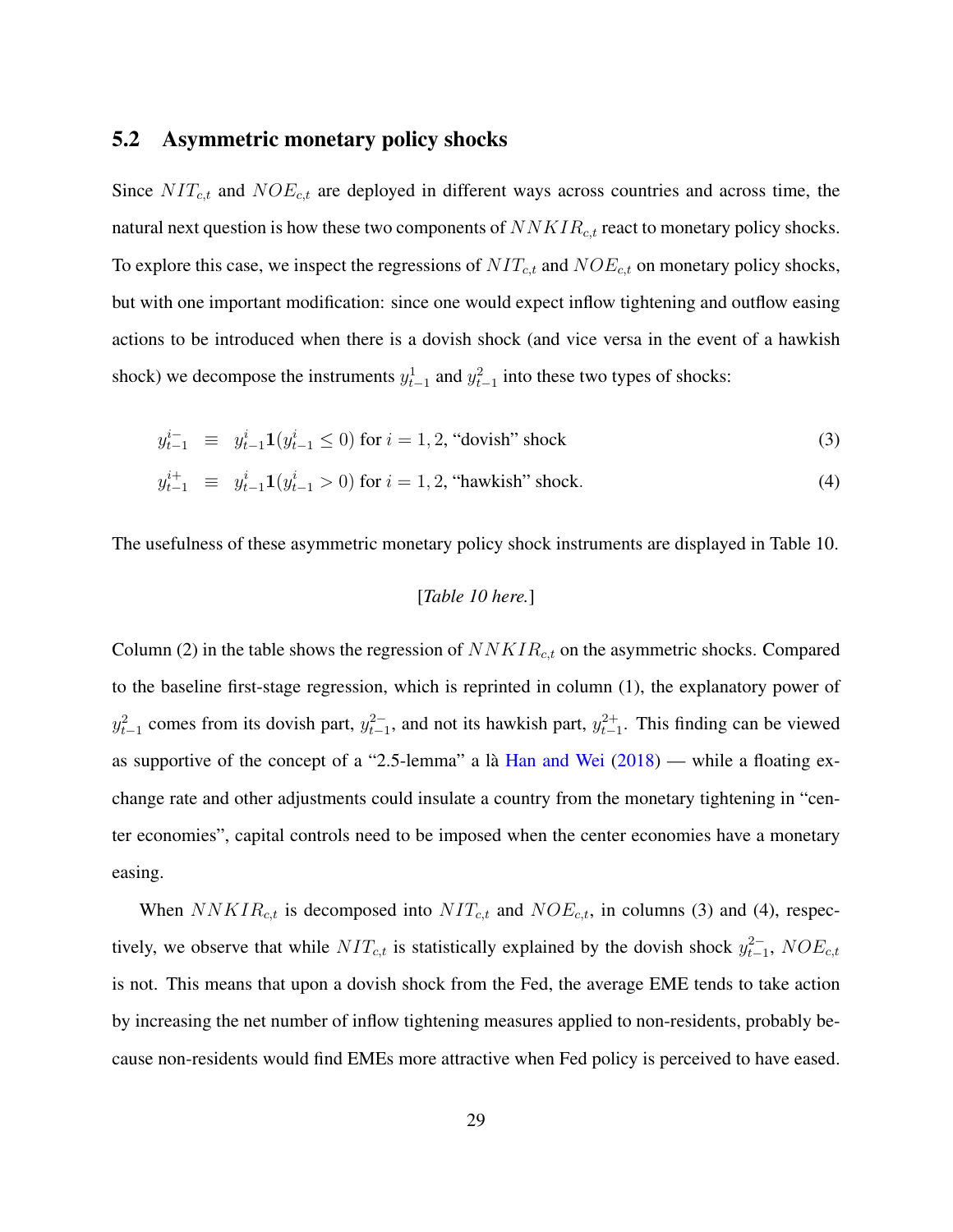Column (3) also suggests that net inflow tightening actions are taken on non-resident flows when inflation is low and growth is strong, and when the nominal exchange rate appreciates. In contrast, there is no significant evidence that EMEs adjust net outflow controls on residents in response to U.S. monetary policy shocks. This may be due to the fact that net capital flows in many EMEs are mostly driven by flows of non-resident investors rather than residents. Therefore, it would be more effective to change restrictions on net capital inflows by non-residents to temper large net capital flows.

## 5.3 Does  $\text{NIT}_{\text{c,t}}$  affect non-resident portfolio flows?

Having found that monetary policy shocks drive  $NNKIR_{c,t}$  because  $NIT_{c,t}$  changes during monetary easing episodes, we next turn to the component of  $P_{c,t+1}^N$  that responds to  $NIT_{c,t}$ . Since the capital control actions summarized by  $NIT_{c,t}$  are ones that target non-residents, we estimate the impact of  $NIT_{c,t}$  on *portfolio liability flows*,  $P_{c,t+1}^L$ . Recall that these flows represent changes in investments by non-residents. Table [11](#page-54-0) shows the key result, along with several robustness checks.

[*Table [11](#page-54-0) here.*]

The key estimated causal effect of  $NIT_{c,t}$  on  $P_{c,t+1}^L$  is presented in column (1). The estimated coefficient suggests that a one standard deviation increase in the net number of inflow tightening actions on non-residents leads to almost nine-tenths of a standard deviation decline in net portfolio flows from non-residents. This result is found to be robust when "concerns abroad" FOMC meetings are removed (column (2)), when the weighted version of  $NIT_{c,t}$  is used (column (3)), and when  $P_{c,t+1}^L$  is expressed as a percent of trend GDP (column (4)).<sup>[39](#page-30-0)</sup>

To summarize, we found in this section that EMEs increase the net number of inflow tightening actions applied to non-residents when dovish U.S. monetary policy shocks materialize. In contrast, there is no statistically significant evidence that inflow easing actions are taken when tightening

<span id="page-30-0"></span><sup>&</sup>lt;sup>39</sup>See Section [4.4](#page-24-0) for more details on these robustness checks.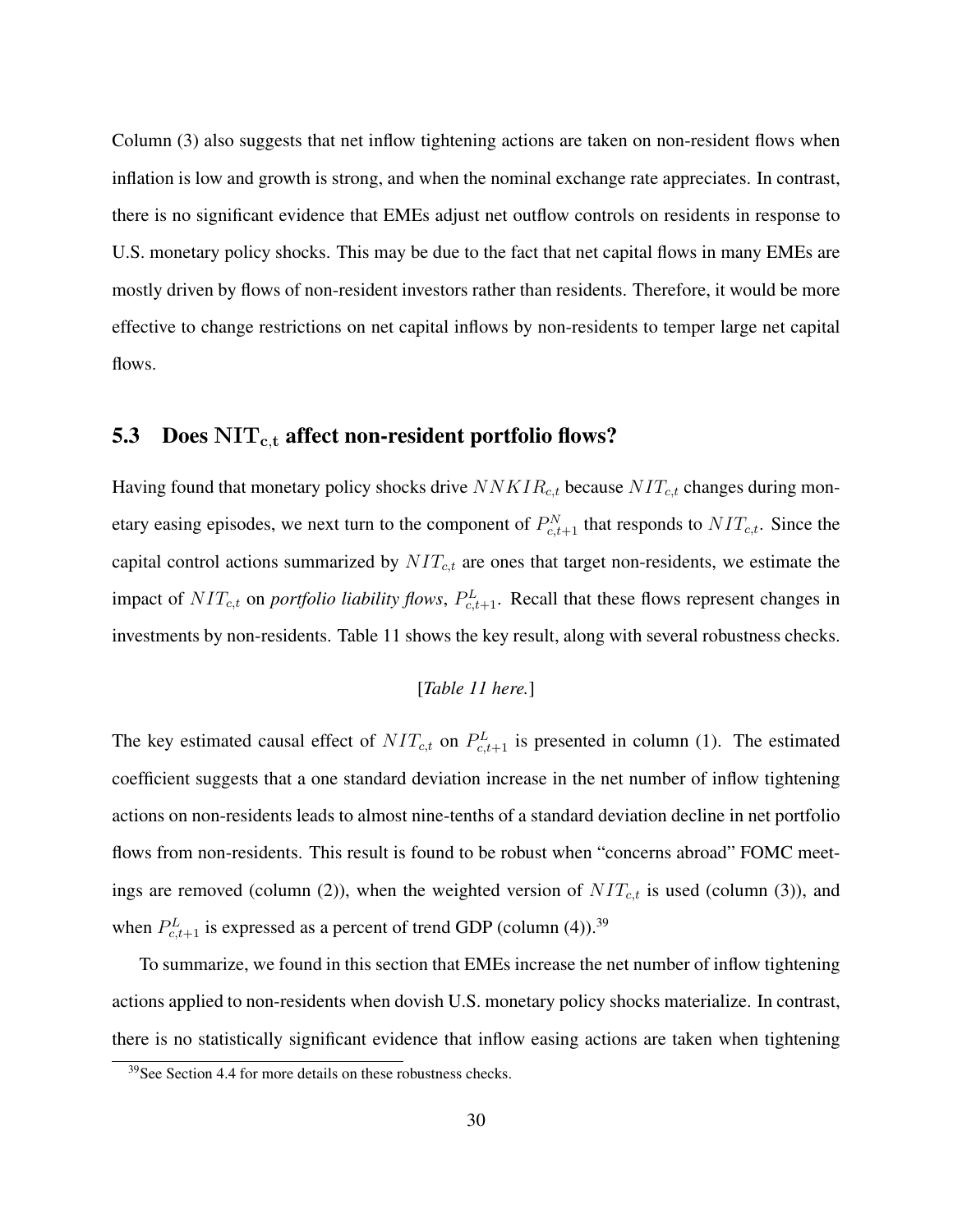shocks arrive. Using this asymmetric relationship, we show that our key result in Section [4.1](#page-20-2) is driven by the causal effect that net inflow tightening actions on non-residents reduce their portfolio flows. In contrast, we do not find strong evidence that EMEs change capital controls on residents in response to U.S. monetary policy shocks. However, resident lending and nonresident capital flight become increasingly important for capital flows in many emerging markets, which policymakers should be vigilant about in the future.

## <span id="page-31-0"></span>6 Conclusions

We find evidence that EMEs adjust their capital flow management in a countercyclical manner in response to the U.S. monetary policy shocks — EMEs increase the "net-net" number of inflow reducing actions when a dovish Fed policy shock materializes. Using these monetary policy shocks as exogenous instruments, we identified the causal effect of capital controls on portfolio flows, showing that a one standard deviation increase in the "net-net" number of inflow reducing actions reduces "net-net" portfolio flows in the following quarter by two-fifths of a standard deviation, using a panel of 15 EMEs. We exploit the cross-country and over-time variations of capital control *actions* using the dataset of [Pasricha et al.](#page-38-3) [\(2018\)](#page-38-3) to obtain our results. In doing so, we contribute to the literature by providing more definitive evidence that capital flow management actions affect capital flows, and also show that actions tend to be used more intensely when monetary policy eases. The findings of this paper provide empirical support to a policy recommendation that re-emerged after the financial crisis: under appropriate circumstances, countercyclical capital flow management should be used to ameliorate the impact of external shocks. Our results may be used to argue that such capital flow management should be adopted because they are effective in tempering large and volatile global capital flows, particularly restrictions applied to non-residents which is found to affect portfolio liability flows. We also found evidence that capital flow management is used to restriction inflows from non-residents when U.S. monetary policy eases unexpectedly.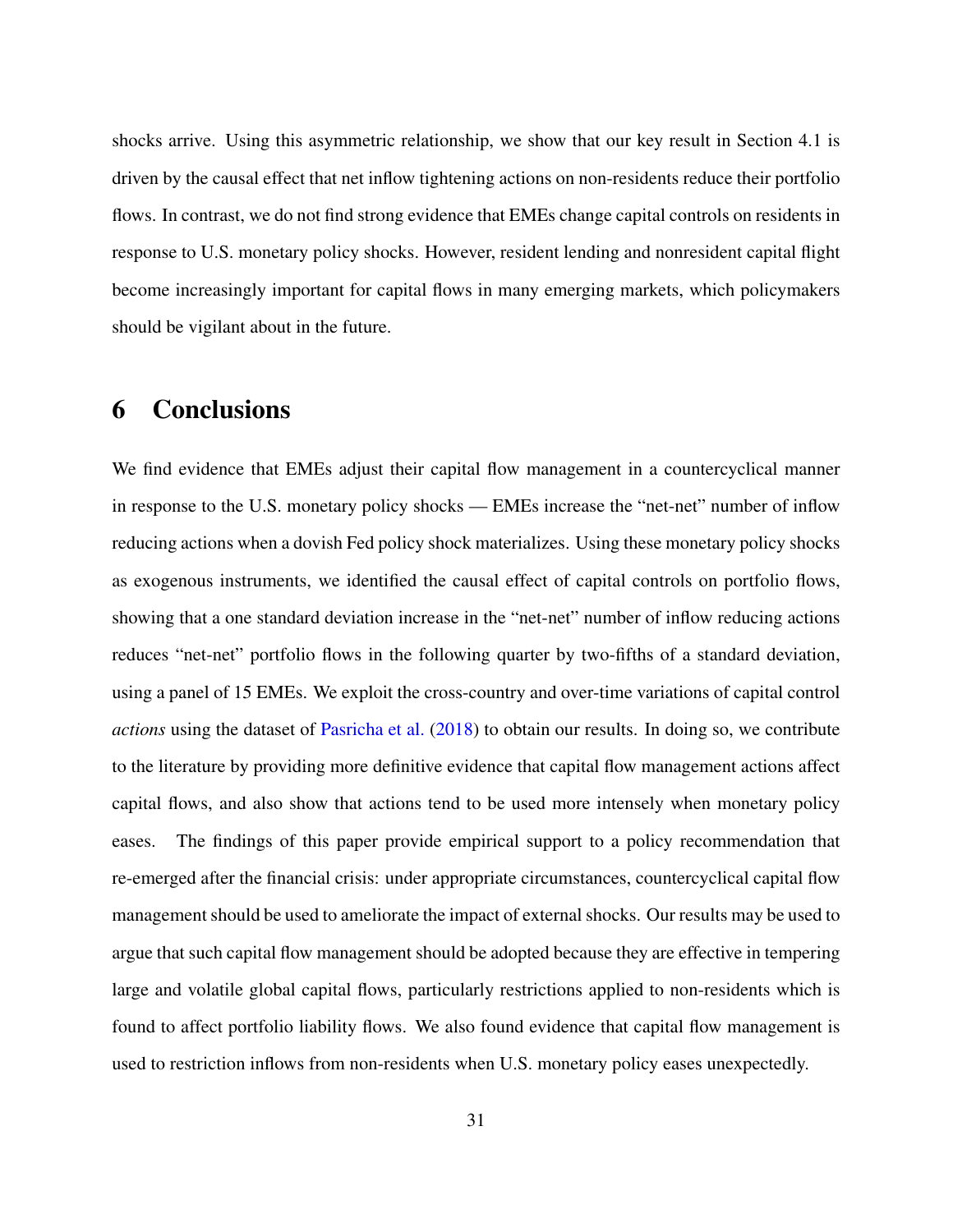This study does not represent a normative assessment of capital controls, as it only shows that capital controls are effective in altering portfolio flows and does not address the potential *costs* associated with capital controls. In addition, our estimates are for the causal effect of an increased use of controls on a given type of flow, and does not differentiate the various forms of controls that are in policymakers' toolkits, for example an outright ban on a type of transaction versus a tax imposed. In this regard, our results are muted on the optimal form or timing of controls; studies providing policymakers with an early warning system to help "time" capital controls may be a promising direction for future research.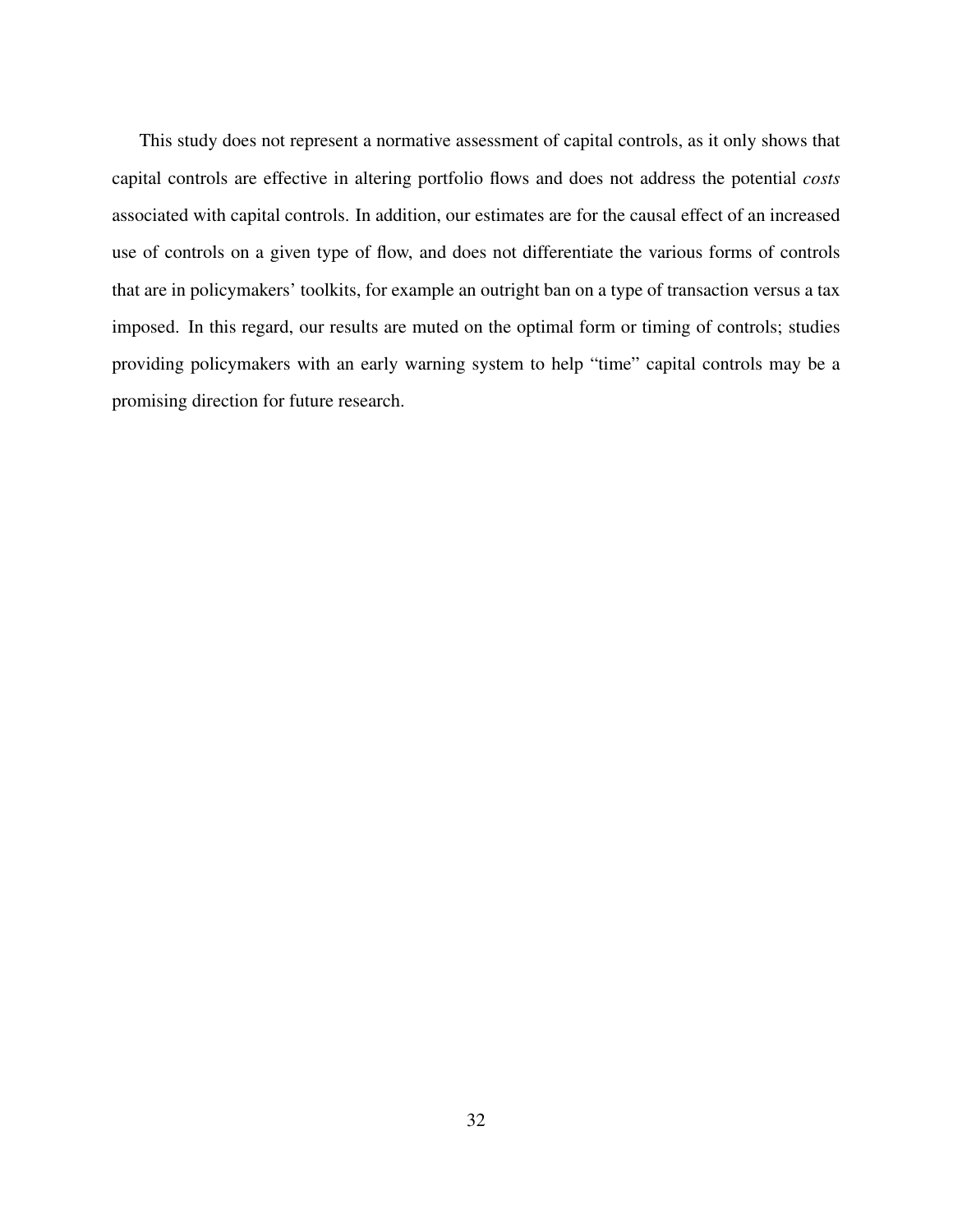## References

- <span id="page-33-3"></span>Acosta-Henao, Miguel, Laura Alfaro, and Andres Fernandez Martin, "Sticky Capital Controls," *NBER Working Papers No. 26997*, 2020.
- <span id="page-33-7"></span>Aguiar, Mark and Gita Gopinath, "Fire-Sale Foreign Direct Investment and Liquidity Crises," *The Review of Economics and Statistics*, 2005, *87* (3), 439–452.
- <span id="page-33-0"></span>Aizenman, J. and G. K. Pasricha, "Why do emerging markets liberalize capital outflow controls? Fiscal versus net capital flow concerns," *Journal of International Money and Finance*, 2013, *39*, 28–64.
- <span id="page-33-1"></span>, M. Chinn, and H. Ito, "Financial spillovers and macroprudential policies," *Open Economies Review*, 2020, *31*, 529–563.
- <span id="page-33-2"></span>Alfaro, L., A. Chari, and F. Kanczuk, "The real effects of capital controls: Firm-level evidence from a policy experiment," *Journal of International Economics*, 2017, *108*, 191–210.
- <span id="page-33-6"></span>Alquist, Ron, Nicolas Berman, Rahul Mukherjee, and Linda Tesar, "Financial constraints, institutions, and foreign ownership," *Journal of International Economics*, May 2019, *118*, 63– 83.
- <span id="page-33-8"></span>, Rahul Mukherjee, and Linda Tesar, "Fire-sale FDI or business as usual?," *Journal of International Economics*, 2016, *98* (C), 93–113.
- <span id="page-33-5"></span>Angrist, J. D. and J. Pischke, *Mostly Harmless Econometrics: An Empiricist's Companion*, Princeton University Press, 2008.
- <span id="page-33-4"></span>Bekaert, G., C. R. Harvey, and C. Lundblad, "Does financial liberalization spur growth?," *Journal of Financial Economics*, 2005, *77*, 3–55.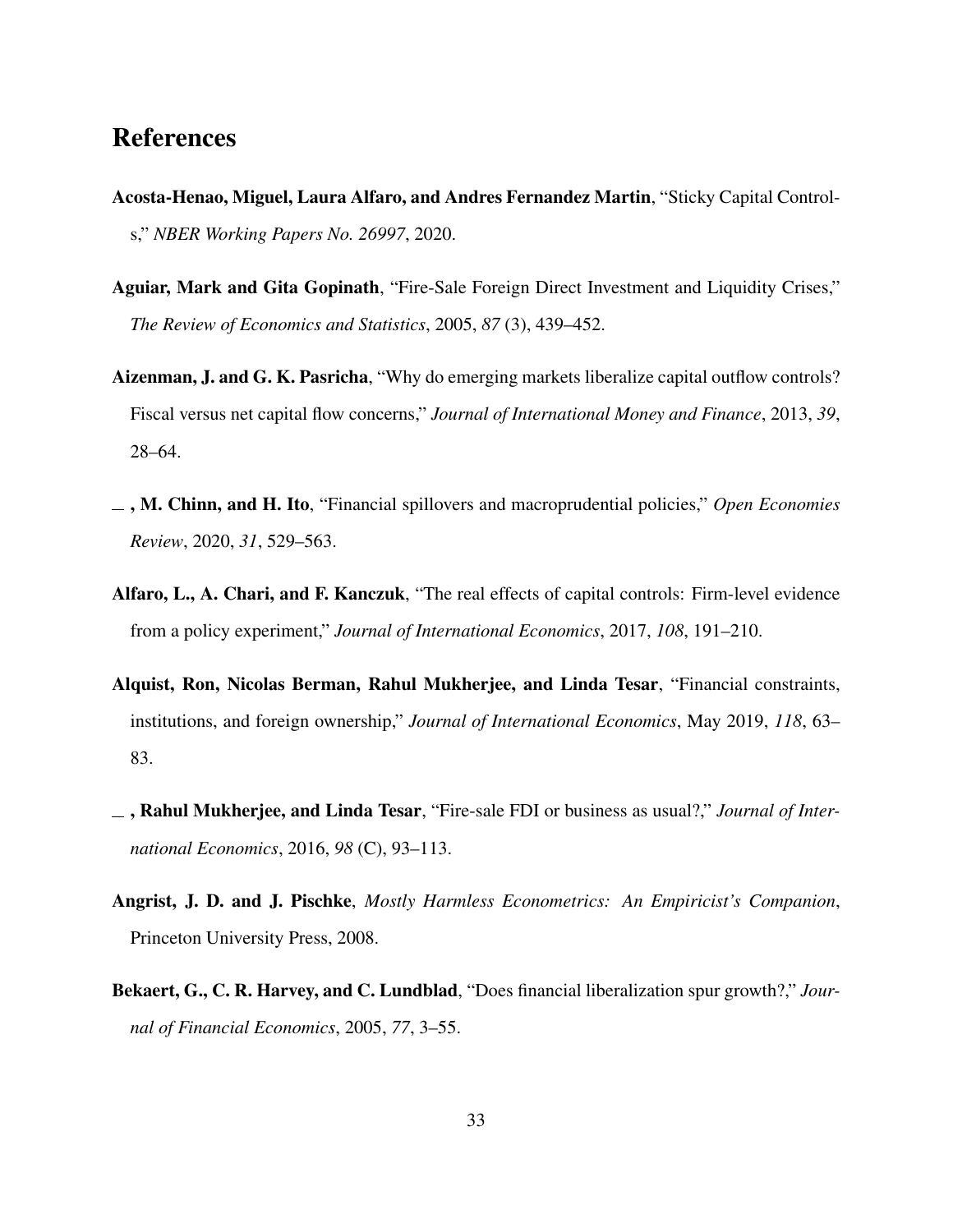- <span id="page-34-1"></span>Benigno, G., H. Chen, C. Otrok, A. Rebucci, and E. R. Young, "Optimal capital controls and real exchange rate policies: A pecuniary externality perspective," *Journal of Monetary Economics*, 2016, *84*, 147–165.
- <span id="page-34-4"></span>Bianchi, J. and E. G. Mendoza, "Optimal time-consistent macroprudential policy," *Journal of Political Economy*, 2018, *126*, 588–634.
- <span id="page-34-6"></span>Broner, F., T. Didier, A. Erce, and S. L. Schmukler, "Cross capital flows: Dynamics and crises," *Journal of Monetary Economics*, 2013, *60*, 113–133.
- <span id="page-34-7"></span>Calvo, G., A. Izquierdo, and E. Talvi, "Sudden stops and phoenix miracles in emerging markets," *American Economic Review Papers and Proceedings*, 2006, *96*, 405–410.
- <span id="page-34-8"></span>Cameron, A. C. and D. L. Miller, "A practitioner's guide to cluster-robust inference," *The Journal of Human Resources*, 2015, *50*, 317–372.
- <span id="page-34-9"></span>Cerutti, E., R. Correa, E. Fiorentino, and E. Segalla, "Changes in prudential policy instruments—A new cross-country database," *International Journal of Central Banking*, 2017, *13*, 477–503.
- <span id="page-34-2"></span>Chari, A., K. Stedman, and C. Lundblad, "Taper tantrums: QE, its aftermath and emerging market capital flows," *Review of Financial Studies*, forthcoming.
- <span id="page-34-3"></span>Coimbra, N. and H. Rey, "Financial cycles with heterogeneous intermediaries," *NBER Working Paper No. 23245*, 2017.
- <span id="page-34-5"></span> $-$  and  $-$ , "Financial cycles and credit growth across countries," *AEA Papers and Proceedings*, 2018, *108*, 509–12.
- <span id="page-34-0"></span>Davis, S. J. and I. Presno, "Capital controls and monetary policy autonomy in a small open economy," *Journal of Monetary Economics*, 2017, *85*, 114–130.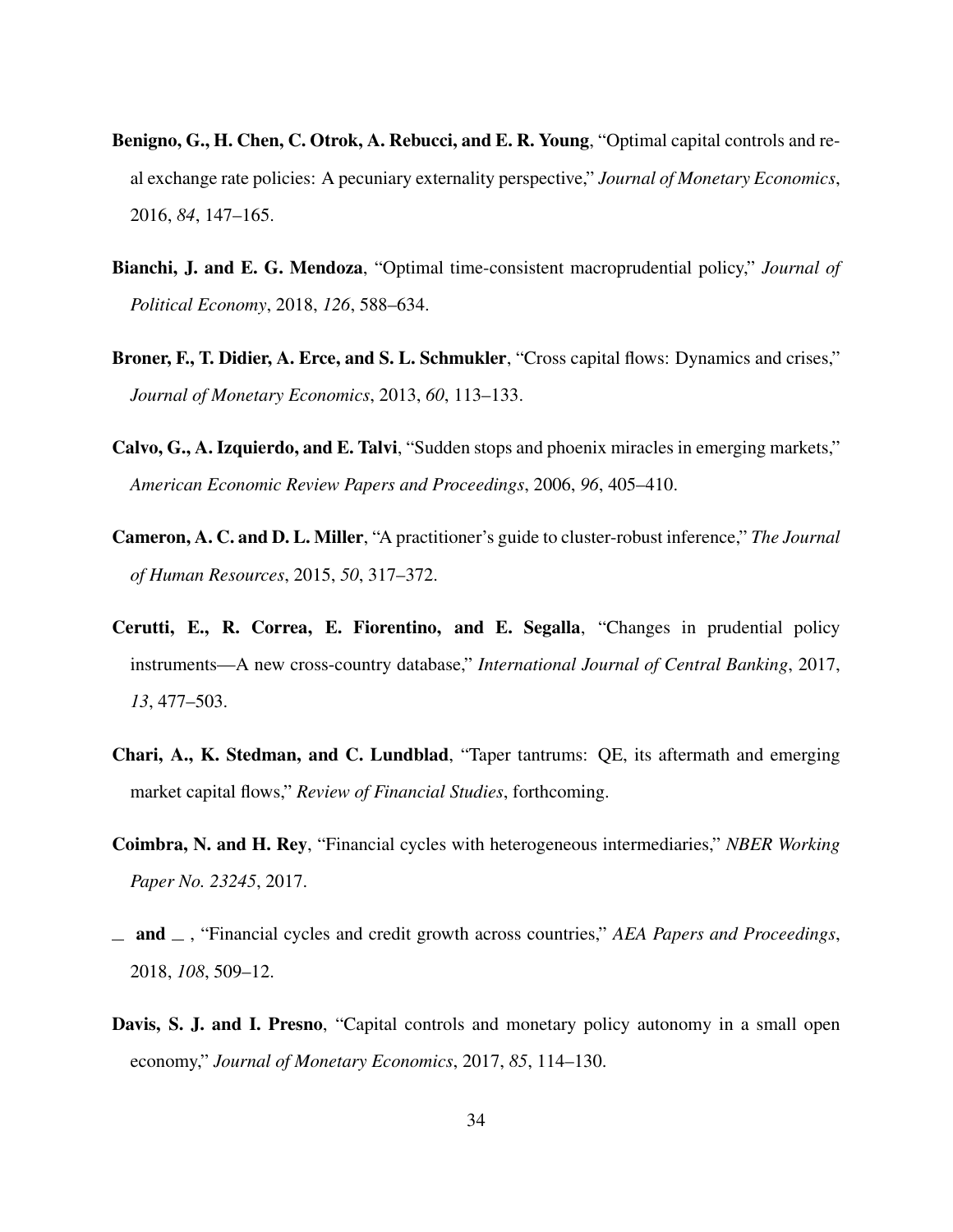- <span id="page-35-10"></span>Driscoll, J. C. and A. C. Kraay, "Consistent covariance matrix estimation with spatially dependent panel data," *Review of Economics and Statistics*, 1998, *80*, 549–560.
- <span id="page-35-2"></span>Edison, H. and C. Reinhart, "Stopping hot money," *Journal of Development Economics*, 2001, *66*, 533–553.
- <span id="page-35-4"></span>Erten, B., A. Korinek, and J. A. Ocampo, "Capital controls: Theory and evidence," *Journal of Economic Literature*, forthcoming.
- <span id="page-35-7"></span>Evans, M. D. D. and V. Hnatkovska, "International capital flows, returns and world financial integration," *Journal of International Economics*, 2014, *92*, 14–33.
- <span id="page-35-0"></span>Farhi, E. and I. Werning, "Dilemma not trilemma? Capital controls and exchange rates with volatile capital flows," *IMF Economic Review*, 2014, *62*, 569–605.
- <span id="page-35-9"></span>Faucette, J., A. Rothenberg, and F. Warnock, "Outflows-induced sudden stops," *Journal of Policy Reform*, 2005, *8*, 119–129.
- <span id="page-35-6"></span>Fernandez, A., A. Rebucci, and M. Uribe, "Are capital controls countercyclical?," *Journal of Monetary Economics*, 2015, *76*, 1–14.
- <span id="page-35-1"></span> $_$ , M. W. Klein, A. Rebucci, M. Schindler, and M. Uribe, "Capital control measures: A new dataset," *IMF Economic Review*, 2016, *64*, 548–574.
- <span id="page-35-5"></span>Forbes, K., "One cost of the Chilean capital controls: Increased financial constraints for smaller traded firms," *Journal of International Economics*, 2007, *71*, 294–323.
- <span id="page-35-8"></span>and F. E. Warnock, "Capital flow waves: Surges, stops, flight, and retrenchment," *Journal of International Economics*, 2012, *88*, 235–251.
- <span id="page-35-3"></span> $\Box$ , M. Fratzscher, and R. Straub, "Capital-flow management measures: What are they good for?," *Journal of International Economics*, 2015, *96*, S76–S97.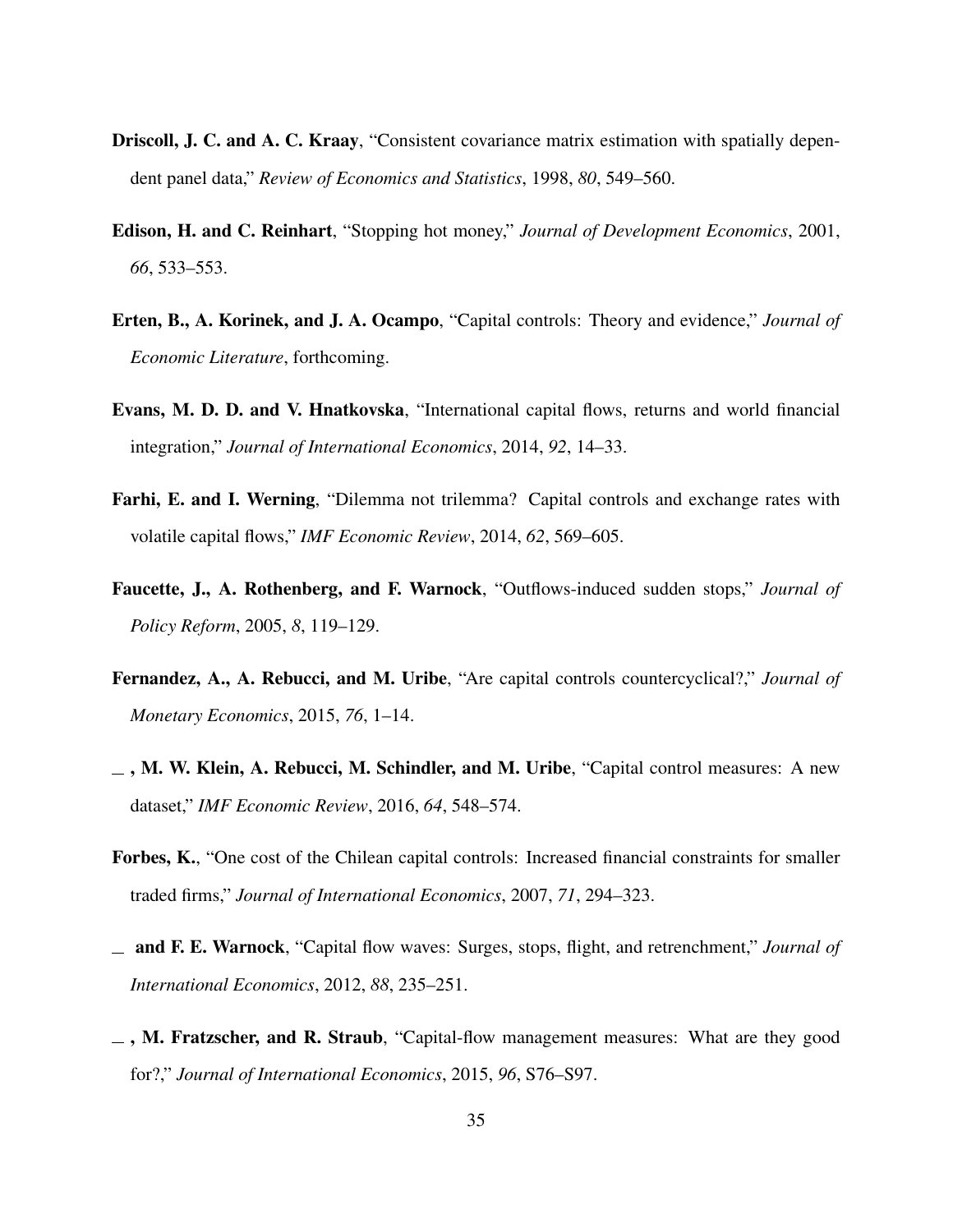- <span id="page-36-2"></span> $\ldots$ , T. Kostka, and R. Straub, "Bubble thy neighbour: Portfolio effects and externalities from capital controls," *Journal of International Economics*, 2016, *99*, 85–104.
- <span id="page-36-1"></span>Frankel, J., S. Schmukler, and L. Serven, "Global transmission of interest rates: Monetary independence and currency regime," *Journal of International Money and Finance*, 2004, *23*, 701–733.
- <span id="page-36-3"></span>Fratzscher, M., C Saborowski, and R. Straub, "Monetary policy shocks and portfolio choice," *ECB Working Paper*, 2009.
- <span id="page-36-4"></span>, M. Duca, and R. Straub, "On the international spillovers of US quantitative easing," *Economic Journal*, 2016, *128*, 330–377.
- <span id="page-36-7"></span>Gilchrist, S., D. Lopez-Salido, and E. Zakrajsek, "Monetary policy and real borrowing costs at the zero lower bound," *American Economic Journal: Macroeconomics*, 2015, *7(1)*, 77–109.
- <span id="page-36-9"></span>Gilchrist, Simon and Egon Zakrajsek, "Credit Spreads and Business Cycle Fluctuations," *American Economic Review*, June 2012, *102* (4), 1692–1720.
- <span id="page-36-0"></span>Giovanni, J., S. Kalemli-Ozcan, M. Ulu, and Y. Baskaya, "International Spillovers and Local Credit Cycles," *NBER Working Paper No. 23149*, 2017.
- <span id="page-36-8"></span>Hamilton, J. D., "Why You Should Never Use the Hodrick-Prescott Filter," *Review of Economists and Statistics*, 2018, *100(5)*, 831–843.
- <span id="page-36-5"></span>Han, X. and S. Wei, "International transmission of monetary shocks: Between a trilemma and dilemma," *Journal of International Economics*, 2018, *110*, 205–219.
- <span id="page-36-6"></span>Hanson, S. G. and J. C. Stein, "Monetary policy and long-term real rates," *Journal of Financial Economics*, 2015, *115(3)*, 429–448.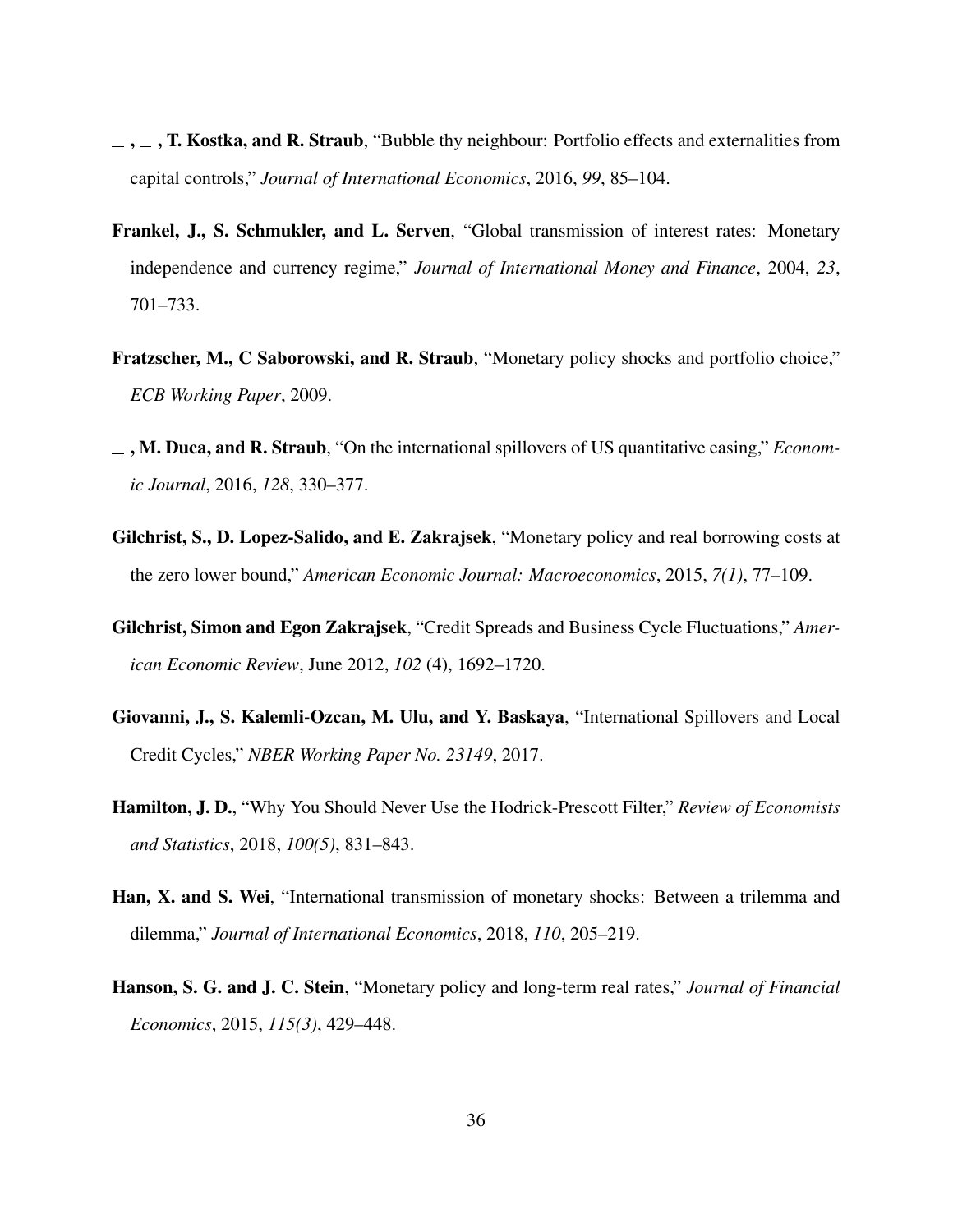- <span id="page-37-7"></span>Henry, P. B., "Do stock market liberalizations cause investment booms?," *Journal of Financial Economics*, 2000, *58*, 301–334.
- <span id="page-37-8"></span>, "Stock market liberalization, economic reform, and emerging market equity prices," *Journal of Finance*, 2000, *55*, 529–564.
- <span id="page-37-0"></span>IMF, "Recent experiences in managing capital inflows: Cross-cutting themes and possible framework," *IMF Policy Paper*, 2011.
- <span id="page-37-2"></span>Jeanne, O., "Macroprudential policies in a global perspective," *Paper Prepared for 2013 Asia Economic Policy Conference, Federal Reserve Bank of San Francisco*, 2013, *November.*
- <span id="page-37-1"></span>and A. Korinek, "Managing credit booms and busts: a Pigouvian taxation approach," *Journal of Monetary Economics*, 2019, *107*, 2–17.
- <span id="page-37-10"></span>Jorda, Oscar, Moritz Schularick, and Alan M. Taylor, "The effects of quasi-random monetary experiments," *Journal of Monetary Economics*, 2020, *112* (C), 22–40.
- <span id="page-37-6"></span>Klein, M., "Capital controls: Gates versus walls," *Brookings Papers on Economic Activity*, 2012, *Fall*, 317–355.
- <span id="page-37-3"></span>Korinek, A., "Capital controls and currency wars," *mimeo*, 2011.
- <span id="page-37-4"></span>, "Regulating capital flows to emerging markets: An externality view," *Journal of International Economics*, 2018, *111*, 61–80.
- <span id="page-37-9"></span>and D. Sandri, "Capital controls or macroprudential regulation?," *Journal of International Economics*, 2016, *99*, S27–S42.
- <span id="page-37-5"></span>Magud, N., C. Reinhart, and K. Rogoff, "Capital controls: Myth and reality–A portfolio balance approach," *Annals of Economics and Finance*, 2018, *19*, 1–47.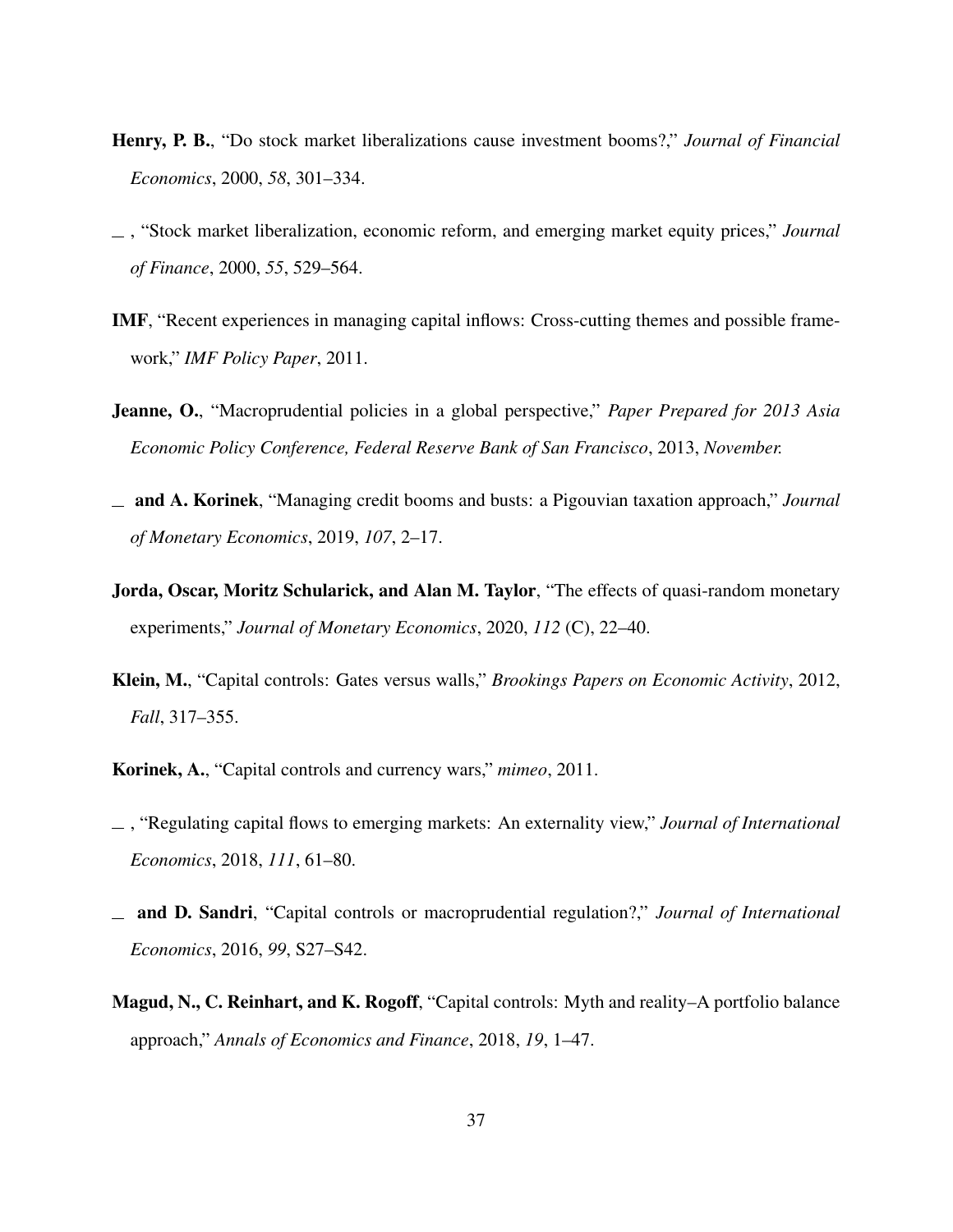- <span id="page-38-8"></span>Mendoza, E. G., "Sudden stops, financial crises, and leverage," *American Economic Review*, 2010, *100*, 1941–1966.
- <span id="page-38-6"></span>, "Macroprudential Policy: Promise and Challenges," in Enrique G. Mendoza, Ernesto Pastn, and Diego Saravia, eds., *Monetary Policy and Global Spillovers: Mechanisms, Effects and Policy Measures*, Vol. 25 of *Central Banking, Analysis, and Economic Policies Book Series*, Central Bank of Chile, November 2018, chapter 7, pp. 225–277.
- <span id="page-38-4"></span>Miranda-Agrippino, S. and H. Rey, "US monetary policy and the global financial cycle," *Review of Economic Studies*, forthcoming.
- <span id="page-38-2"></span>Ostry, J. D., A. R. Ghosh, M. Chamon, and M. S. Qureshi, "Tools for managing financial stability risks from capital inflows," *Journal of International Economics*, 2012, *88(2)*, 407–421.
- <span id="page-38-5"></span>Pasricha, G. K., "Policy rules for Capital Controls," *Bank of Canada Staff Working Papers No. 2017-42*, 2017.
- <span id="page-38-3"></span> $\equiv$ , M. Falagiarda, M. Bijsterbosch, and J. Aizenman, "Domestic and multilateral effects of capital controls in emerging markets," *Journal of International Economics*, 2018, *115*, 48–58.
- <span id="page-38-7"></span>Quinn, D., M. Schindler, and A. M. Toyoda, "Assessing measures of financial openness and integration," *IMF Economic Review*, 2011, *59(3)*, 488–522.
- <span id="page-38-0"></span>Rey, H., "Dilemma not trilemma: the global financial cycle and monetary policy independence," *Jackson Hole Symposium on Economic Policy*, 2013, pp. 284–333.
- <span id="page-38-1"></span>Tong, H. and S. Wei, "The composition matters: Capital inflows and liquidity crunch during global economic crisis," *Review of Financial Studies*, 2010, *24(6)*, 2023–2052.
- <span id="page-38-9"></span>Wang, Jian and Xiao Wang, "Benefits of foreign ownership: Evidence from foreign direct investment in China," *Journal of International Economics*, 2015, *97* (2), 325–338.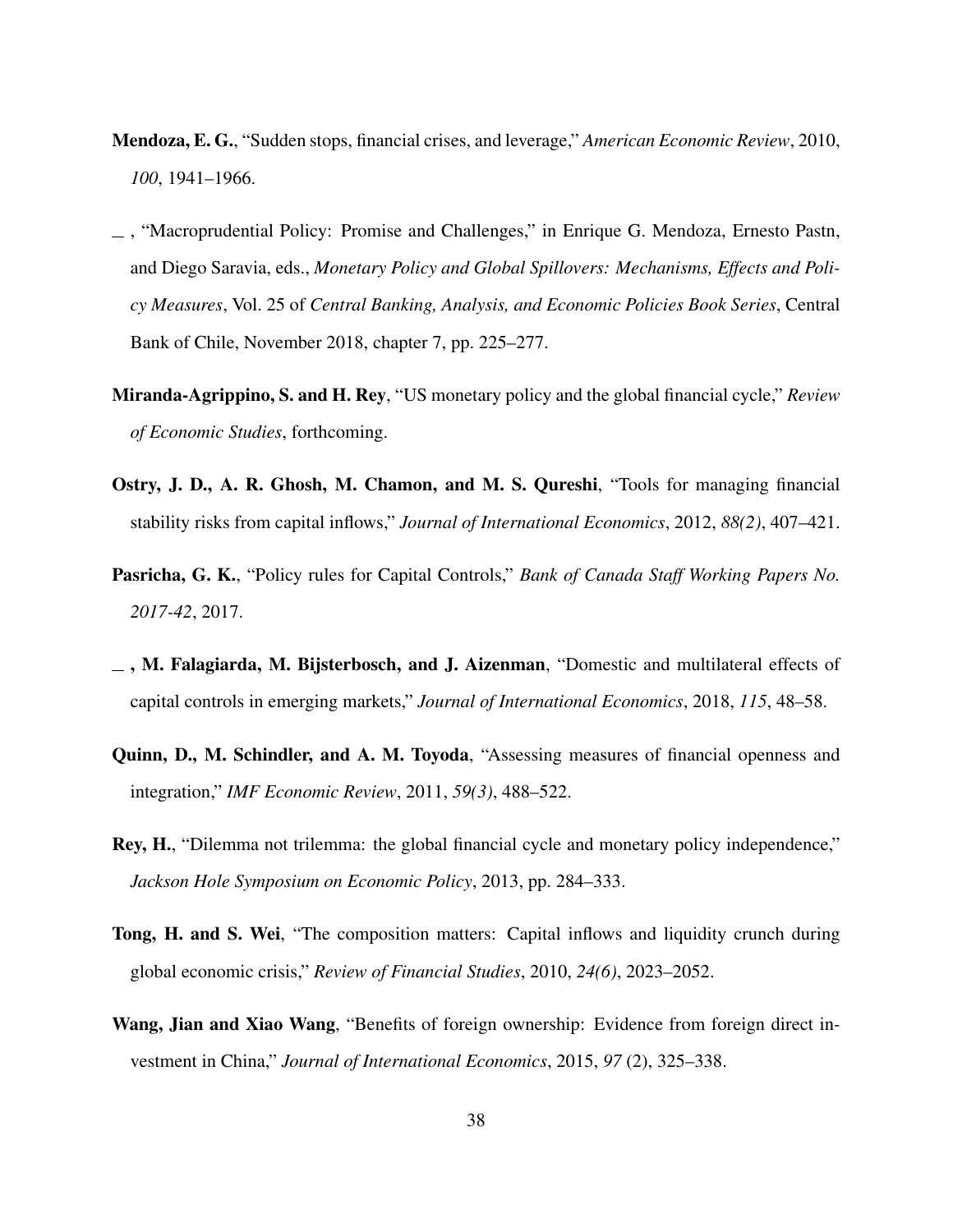- <span id="page-39-1"></span>Wei, S. and J. Zhou, "Quality of public governance and structure of nations and firms," *NBER Working Papers No. 24184*, 2018.
- <span id="page-39-3"></span>Wu, J. C. and F. D. Xia, "Measuring the macroeconomic impact of monetary policy at the zero lower bound," *Journal of Money, Credit, and Banking*, 2016, *48(2)*, 253–291.
- <span id="page-39-0"></span>Zeev, N. Ben, "Capital controls as shock absorbers," *Journal of International Economics*, 2017, *109*, 43–67.
- <span id="page-39-4"></span>Zeev, Nadav Ben, "Global credit supply shocks and exchange rate regimes," *Journal of International Economics*, 2019, *116* (C), 1–32.
- <span id="page-39-2"></span>Zhou, J., "Financial crises, debt maturity, and capital controls," *mimeo*, 2017.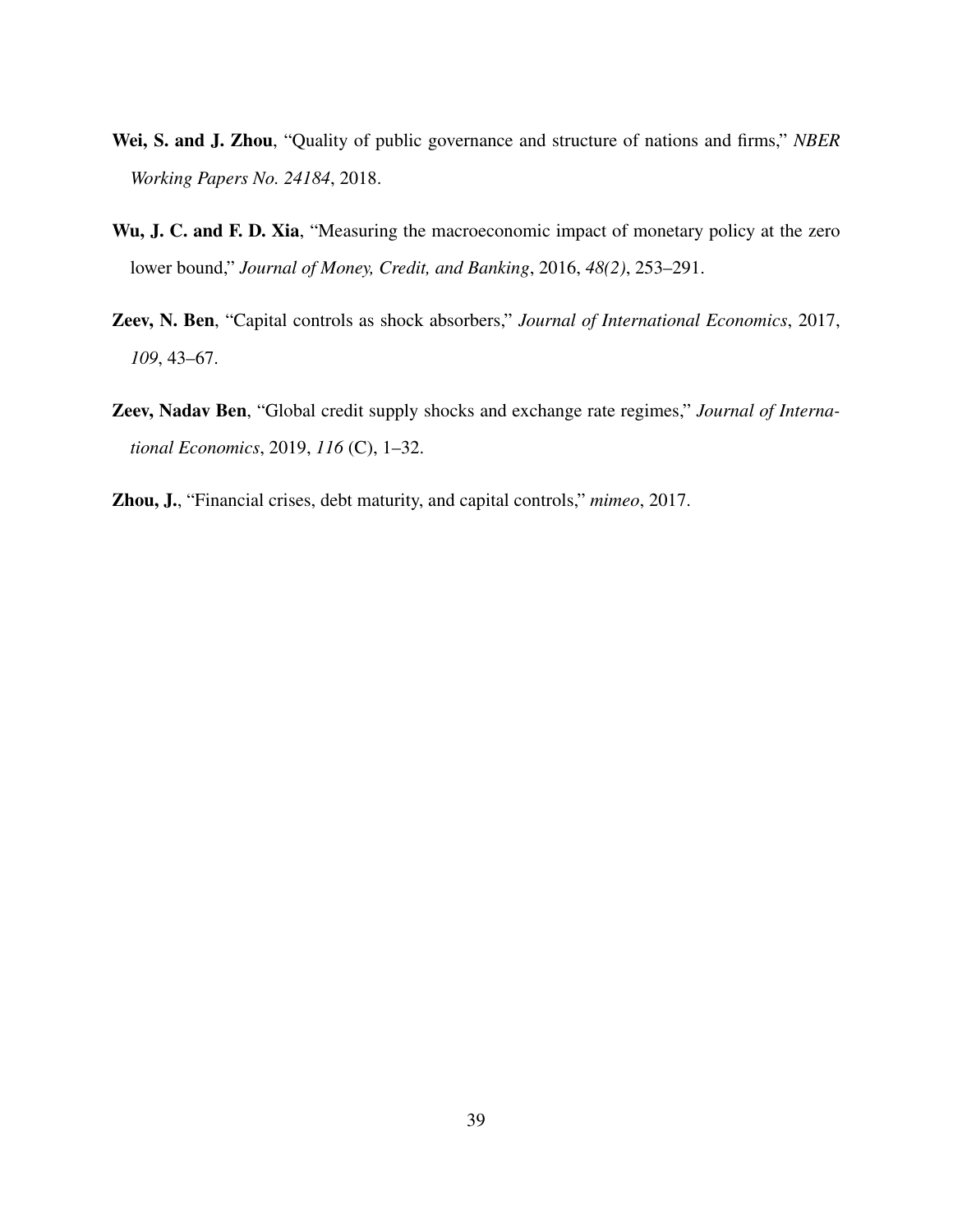

<span id="page-40-0"></span>

Note: NNKIR<sub>c,t</sub> is the number of net-net capital inflow reducing actions calculated according to the description in section 2.1, Note:  $NNKIR_{c,t}$  is the number of net-net capital inflow reducing actions calculated according to the description in section [2.1,](#page-7-2) using the data of Pasricha et al. (2018). NBER recessions are indicated by the shaded grey time periods. using the data of [Pasricha](#page-38-3) et al. [\(2018\)](#page-38-3). NBER recessions are indicated by the shaded grey time periods.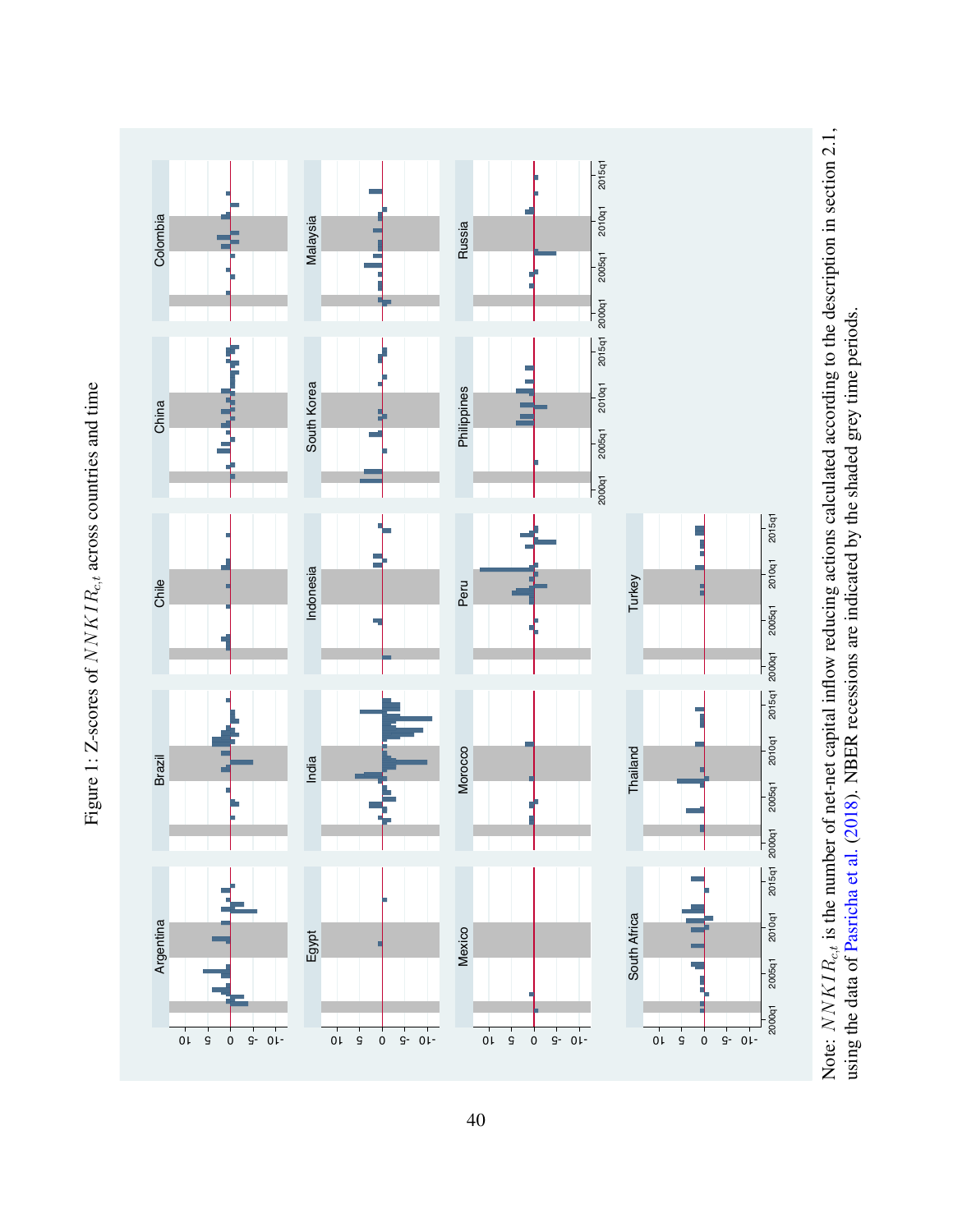<span id="page-41-0"></span>

Note:  $y_t^1, y_t^2, y_t^3$  and  $y_t^4$  are calculated as the change in the two-year Treasury yield 10 minutes before and 20 minutes after the first, second, third and fourth FOMC announcements, respectively. These changes are Note:  $y_t^1, y_t^2, y_t^3$  and  $y_t^4$  are calculated as the change in the two-year Treasury yield 10 minutes before and 20 minutes after the first, second, third and fourth FOMC announcements, respectively. These changes are recorded as percentage point changes. NBER recessions are indicated by the shaded grey time periods. NBER recessions are indicated by the shaded grey time periods.

Figure 2:  $y_t^1$ ,  $y_t^2$ ,  $y_t^3$  and  $y_t^4$  across time Figure 2:  $y_t^1$ ,  $y_t^2$ ,  $y_t^3$  and  $y_t^4$  across time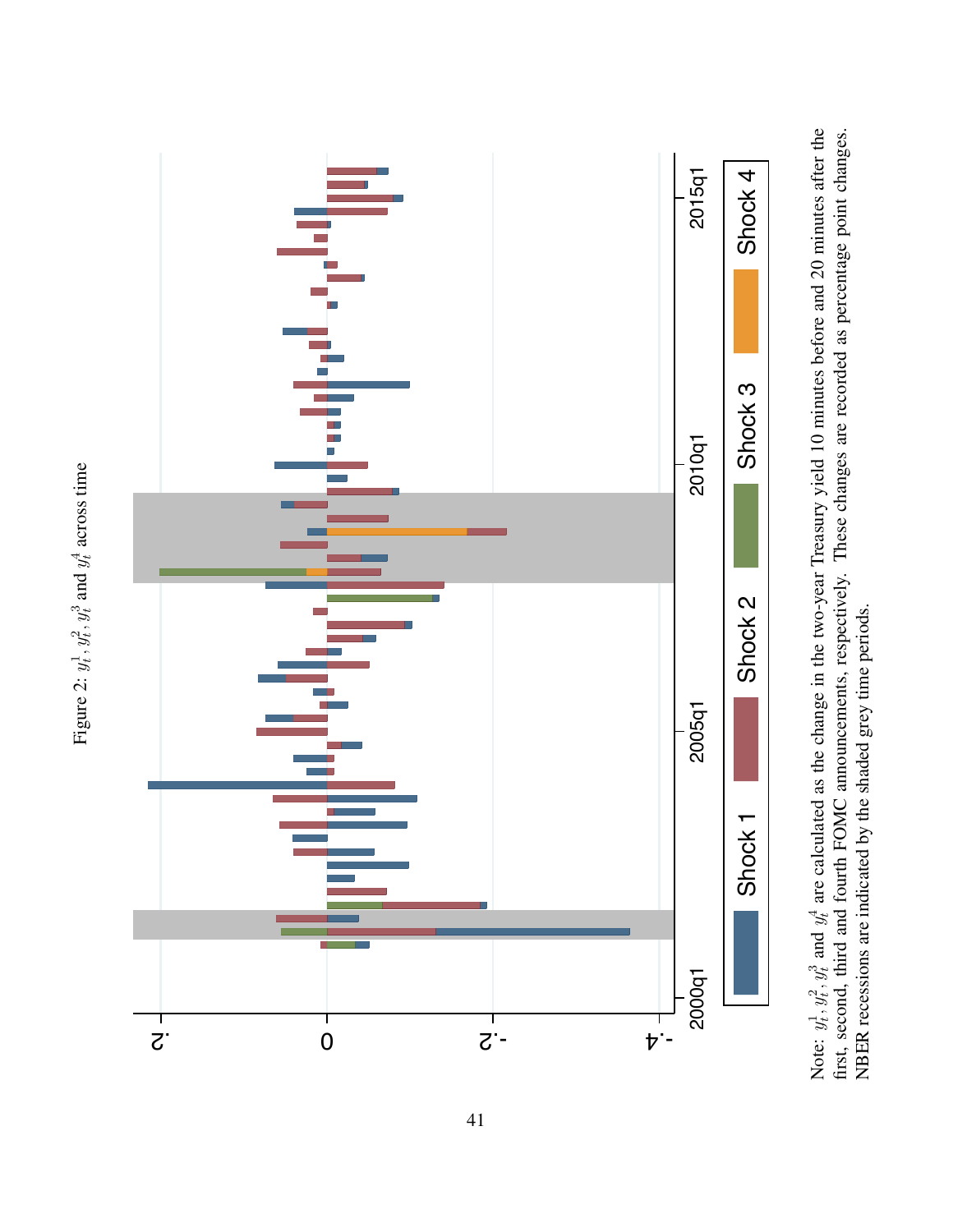<span id="page-42-0"></span>

Figure 3: Z-scores of  $P_{c,t}^N$  across countries and time Figure 3: Z-scores of  $P_{c,t}^N$  across countries and time

shaded grey time periods.

shaded grey time periods.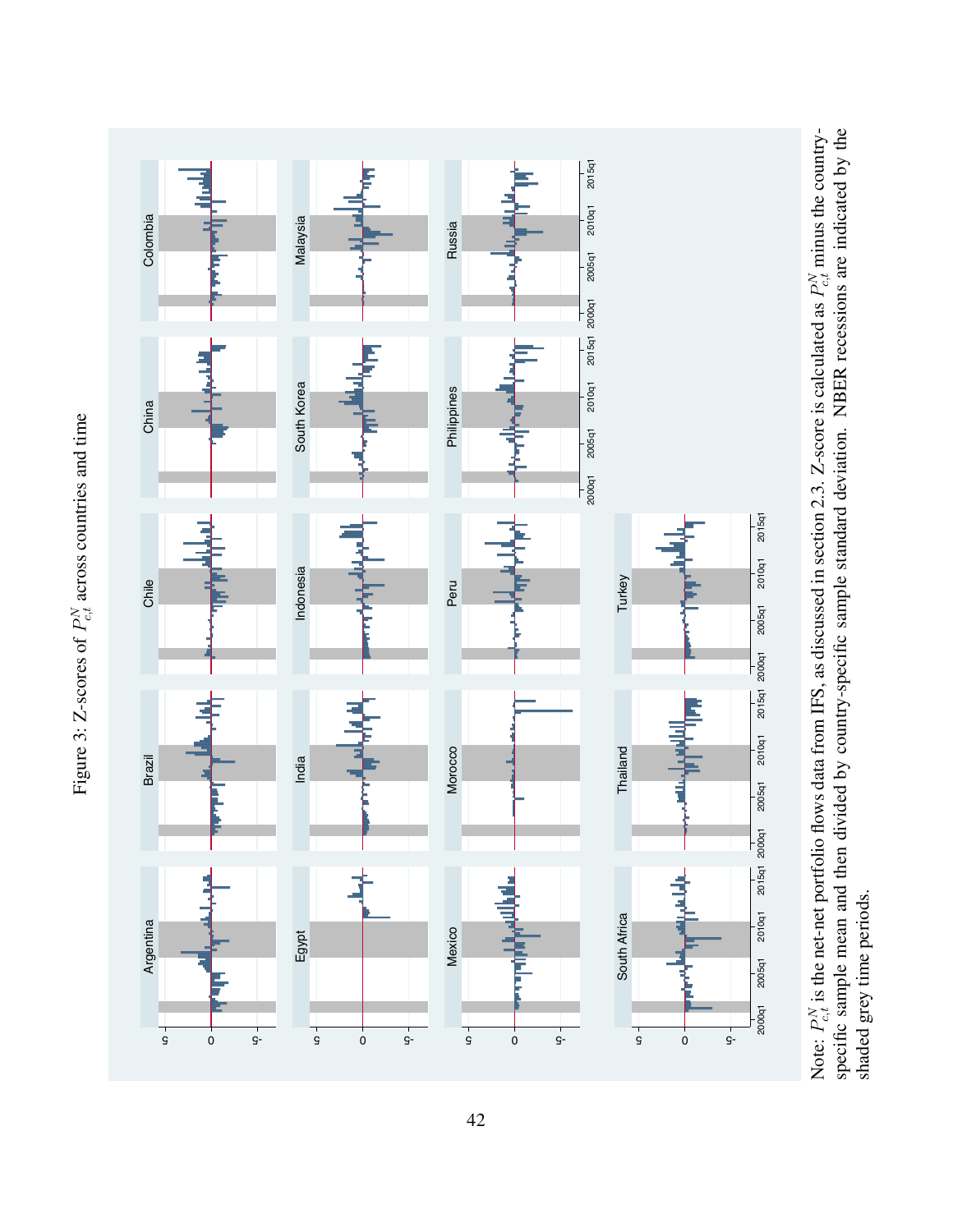

<span id="page-43-0"></span>

Note:  $NT_{c,t}$  (in  $\Box$ ) and  $NOE_{c,t}$  (in  $\Box$ ) are the net number of inflow tightening actions imposed on non-residents and the net number of outflow easing actions imposed on residents, respectively, calculated according to the description in section 2.1, using Note:  $NT_{c,t}$  (in  $\Box$ ) and  $NOE_{c,t}$  (in  $\Box$ ) are the net number of inflow tightening actions imposed on non-residents and the net number of outflow easing actions imposed on residents, respectively, calculated according to the description in section [2.1,](#page-7-2) using the data of Pasricha et al. (2018). NBER recessions are indicated by the shaded grey time periods. the data of [Pasricha](#page-38-3) et al. [\(2018\)](#page-38-3). NBER recessions are indicated by the shaded grey time periods.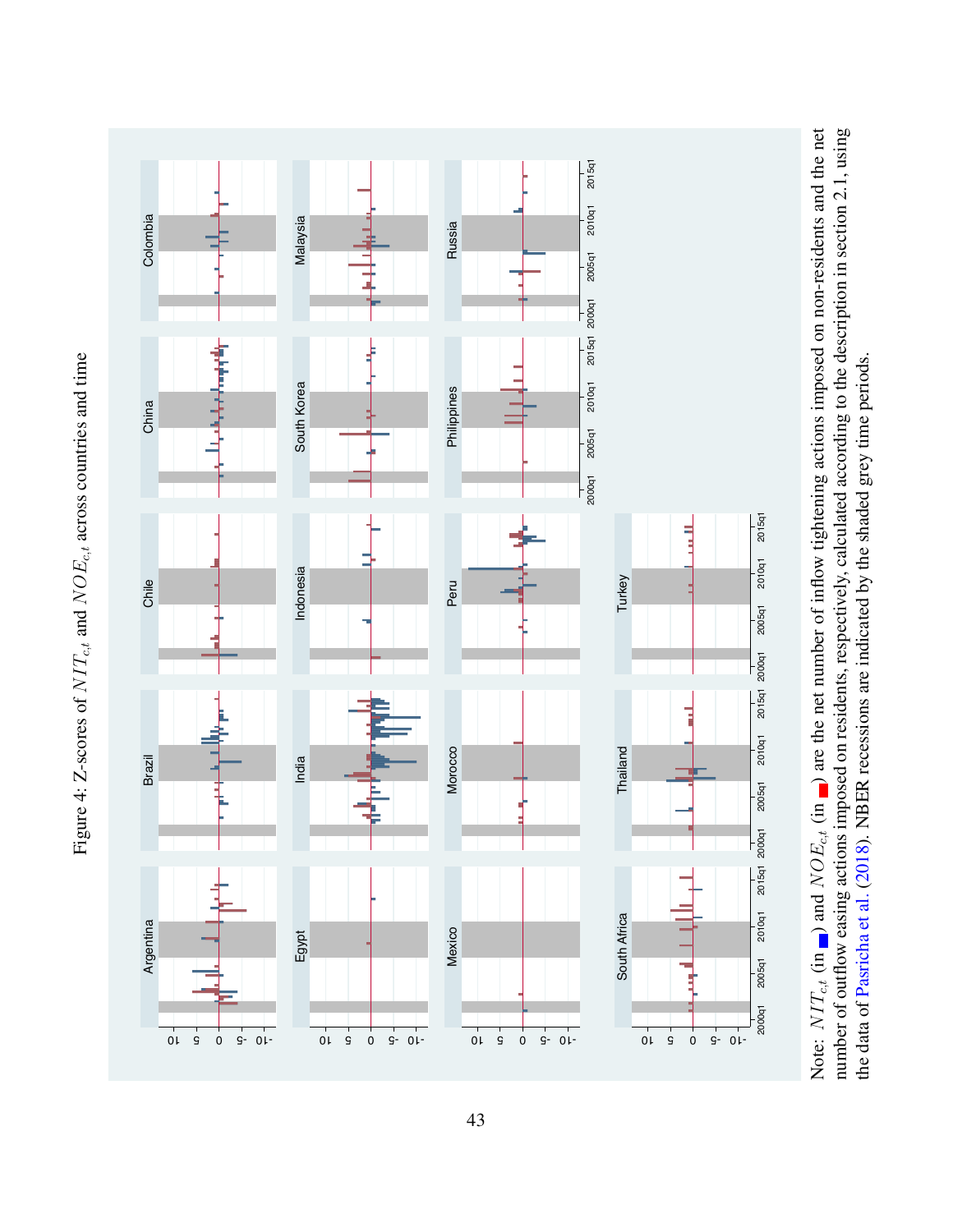|                                                                                                                                                                                                |                                                                                         | $\pi_{c,t}$ | $g_{c,t}$ |          | $\left(\frac{CA}{GDP^*}\right)$ | c, t                            |           | $\Delta\ln s_{c,t}$                                                             | $NNKIR_{c,t}$                                                             |                                                   | $\big(\frac{P^N}{GDP^*}$                                                       |                                         |
|------------------------------------------------------------------------------------------------------------------------------------------------------------------------------------------------|-----------------------------------------------------------------------------------------|-------------|-----------|----------|---------------------------------|---------------------------------|-----------|---------------------------------------------------------------------------------|---------------------------------------------------------------------------|---------------------------------------------------|--------------------------------------------------------------------------------|-----------------------------------------|
|                                                                                                                                                                                                | Mean                                                                                    | ರ.<br>೧     | Mean      | s.d      | Mean                            | S.d.                            | Mean      | S.d.                                                                            | Mean                                                                      | ರ.<br>೧                                           | Mean                                                                           | S.d                                     |
| Argentina                                                                                                                                                                                      | 17.65%                                                                                  | 23.40%      | 2.99%     | 7.10%    | $0.96\%$                        | 0.79%                           | 3.85%     | $4.81\%$                                                                        | 0.19                                                                      | 69                                                | $-0.22%$                                                                       | $0.76\%$                                |
| <b>Brazil</b>                                                                                                                                                                                  | 6.64%                                                                                   | 2.70%       | 3.01%     | 2.98%    | 0.17%                           | 0.55%                           | 1.38%     | 9.35%                                                                           | 0.03                                                                      | $\dot{5}$                                         | 0.28%                                                                          | 0.49%                                   |
| Chile                                                                                                                                                                                          | $3.00\%$                                                                                | $1.36\%$    | 4.18%     | 2.44%    | $1.31\%$                        | $1.44\%$                        | 0.43%     | 6.21%                                                                           | 0.24                                                                      | 0.50                                              | $-0.58\%$                                                                      | 1.37%                                   |
| China                                                                                                                                                                                          | $2.40\%$                                                                                | 2.18%       | $0.51\%$  | 4.24%    | 1.45%                           | 0.80%                           | $-0.45%$  | 1.03%                                                                           |                                                                           | 0.99                                              | $0.03\%$                                                                       | 0.28%                                   |
| <b>Colombia</b>                                                                                                                                                                                | $4.79\%$                                                                                | $1.89\%$    | 4.20%     | 2.05%    | $-0.30%$                        | 0.39%                           | 0.77%     | 6.88%                                                                           | $0.02$<br>0.05                                                            | 0.78                                              | $0.17\%$                                                                       | 0.63%                                   |
|                                                                                                                                                                                                |                                                                                         | 4.39%       | 4.98%     | 3.66%    | $-3.26%$                        | $2.18\%$                        | 1.22%     | 3.64%                                                                           |                                                                           |                                                   | $-0.24%$                                                                       | 0.65%                                   |
|                                                                                                                                                                                                |                                                                                         | 3.07%       | 7.37%     | 1.92%    | $-0.95%$                        | 0.57%                           | 0.65%     | 3.80%                                                                           |                                                                           | $\begin{array}{c} 19 \\ 2.98 \\ 0.63 \end{array}$ |                                                                                | $0.34\%$                                |
|                                                                                                                                                                                                |                                                                                         | 3.49%       | 5.34%     | $1.00\%$ | 0.74%                           | 0.62%                           | $0.80\%$  | 5.64%                                                                           | $\begin{array}{c} 0.000 \\ -1.200 \\ 0.010 \\ 0.000 \\ 0.000 \end{array}$ |                                                   | $0.26\%$<br>0.29%                                                              | $0.38\%$                                |
|                                                                                                                                                                                                |                                                                                         | 1.15%       | 3.98%     | 2.09%    | 0.77%                           | 0.63%                           | $-0.02%$  | 4.82%                                                                           |                                                                           |                                                   | $0.06\%$                                                                       | $0.74\%$                                |
|                                                                                                                                                                                                |                                                                                         | $1.48\%$    | 4.88%     | 2.78%    | $4.00\%$                        | 1.22%                           | $0.30\%$  | 3.22%                                                                           |                                                                           | $\frac{0.00}{0.87}$                               | $0.09\%$                                                                       |                                         |
| Egypt<br>India<br>Indonesia<br>Indonesia<br>South Korea<br>Malaysia<br>Malaysia                                                                                                                | $\begin{array}{l} 8.72\% \\ 6.98\% \\ 7.72\% \\ 2.79\% \\ 2.38\% \\ 4.36\% \end{array}$ | $0.98\%$    | 2.20%     | 2.72%    | $-0.41\%$                       | 0.21%                           | $1.01\%$  | 5.20%                                                                           |                                                                           |                                                   | $0.35\%$                                                                       | $2.11\%$<br>0.79%                       |
| Morocco                                                                                                                                                                                        | 1.62%<br>2.67%                                                                          | 1.22%       | 4.55%     | 2.06%    | $-2.54%$                        | 1.07%                           | $-0.09\%$ | 4.28%                                                                           | $\begin{array}{c} 0.10 \\ 0.32 \\ 0.25 \\ 0.07 \end{array}$               | 0.40                                              | $-0.10\%$<br>0.22%                                                             | 0.45%                                   |
| Peru                                                                                                                                                                                           |                                                                                         | 1.53%       | 5.31%     | 3.02%    | 0.52%                           | 0.94%                           | $-0.13%$  | 2.71%                                                                           |                                                                           | 2.04                                              |                                                                                | $0.82\%$                                |
| Philippines                                                                                                                                                                                    | 4.24%                                                                                   | $1.90\%$    | 5.13%     | 1.88%    | $-1.74%$                        | 0.79%                           | $-0.04%$  | 2.93%                                                                           |                                                                           | 1.06                                              | $0.15\%$                                                                       | 0.72%                                   |
|                                                                                                                                                                                                | 1.25%                                                                                   | 4.42%       | 3.50%     | 0.28%    | 2.18%                           | $0.70\%$                        | 1.47%     | 7.40%                                                                           |                                                                           | 0.78                                              | $-0.10%$                                                                       | 0.44%                                   |
| Russia<br>South Africa                                                                                                                                                                         | 5.84%                                                                                   | 2.71%       | 3.09%     | 1.88%    | $0.00\%$                        | 0.52%                           | 1.02%     | 8.60%                                                                           | 0.37                                                                      | 1.25                                              | 0.46%                                                                          | 1.32%                                   |
| Thailand                                                                                                                                                                                       | 2.47%                                                                                   | $2.01\%$    | 3.92%     | 3.65%    | $1.11\%$                        | 0.98%                           | $-0.29%$  | 3.16%                                                                           |                                                                           | 1.03                                              | 0.02%                                                                          | 0.77%                                   |
| Turkey                                                                                                                                                                                         | 15.45%                                                                                  | 5.52%       | 5.16%     | 5.62%    | $-0.85%$                        | 0.79%                           | 2.72%     | 9.57%                                                                           | 0.19                                                                      | $\overline{0.5}$                                  | 0.29%                                                                          | $0.61\%$                                |
| Note: Means and standard deviations are calculated using 59 quarterly observations (2001q1-2015q3) for each country in the table, except in the case of                                        |                                                                                         |             |           |          |                                 |                                 |           |                                                                                 |                                                                           |                                                   |                                                                                | for<br>$\left(\frac{P^N}{GDP^*}\right)$ |
| China, where a later sample start date means that there are 43 quarterly observations. $\pi_{c,t}$ is the CPI inflation rate calculated as the year-on-year change in the CPI index, $g_{c,t}$ |                                                                                         |             |           |          |                                 |                                 |           |                                                                                 |                                                                           |                                                   |                                                                                | c, t                                    |
| is the real GDP growth rate calculated as the year-on-year change in real GDP;                                                                                                                 |                                                                                         |             |           |          |                                 | $\left(\frac{CA}{GDP^*}\right)$ |           | is the current account in U.S. dollars as a percentage of the HP-filtered trend |                                                                           |                                                   |                                                                                |                                         |
| nominal GDP, also in U.S. dollars; $\Delta \ln s_{c,t}$ is the quarterly log difference in the nominal exchange rate, which is the units of the local currency per U.S. dollar; $NNKIR_{c,t}$  |                                                                                         |             |           |          |                                 |                                 |           |                                                                                 |                                                                           |                                                   |                                                                                |                                         |
| is the net-net number of inflow restricting measures from Pasricha et al. (2018), as described in section 2.1; (                                                                               |                                                                                         |             |           |          |                                 |                                 |           | $\left(\frac{P^N}{GDP^*}\right)$                                                |                                                                           |                                                   | is the net portfolio flows in U.S. dollars (as described $\frac{c_1 t}{c_2 t}$ |                                         |
| in section 2.3) as a percentage of the HP-filtered trend nominal GDP.                                                                                                                          |                                                                                         |             |           |          |                                 |                                 |           |                                                                                 |                                                                           |                                                   |                                                                                |                                         |

<span id="page-44-0"></span>Table 1: Summary statistics Table 1: Summary statistics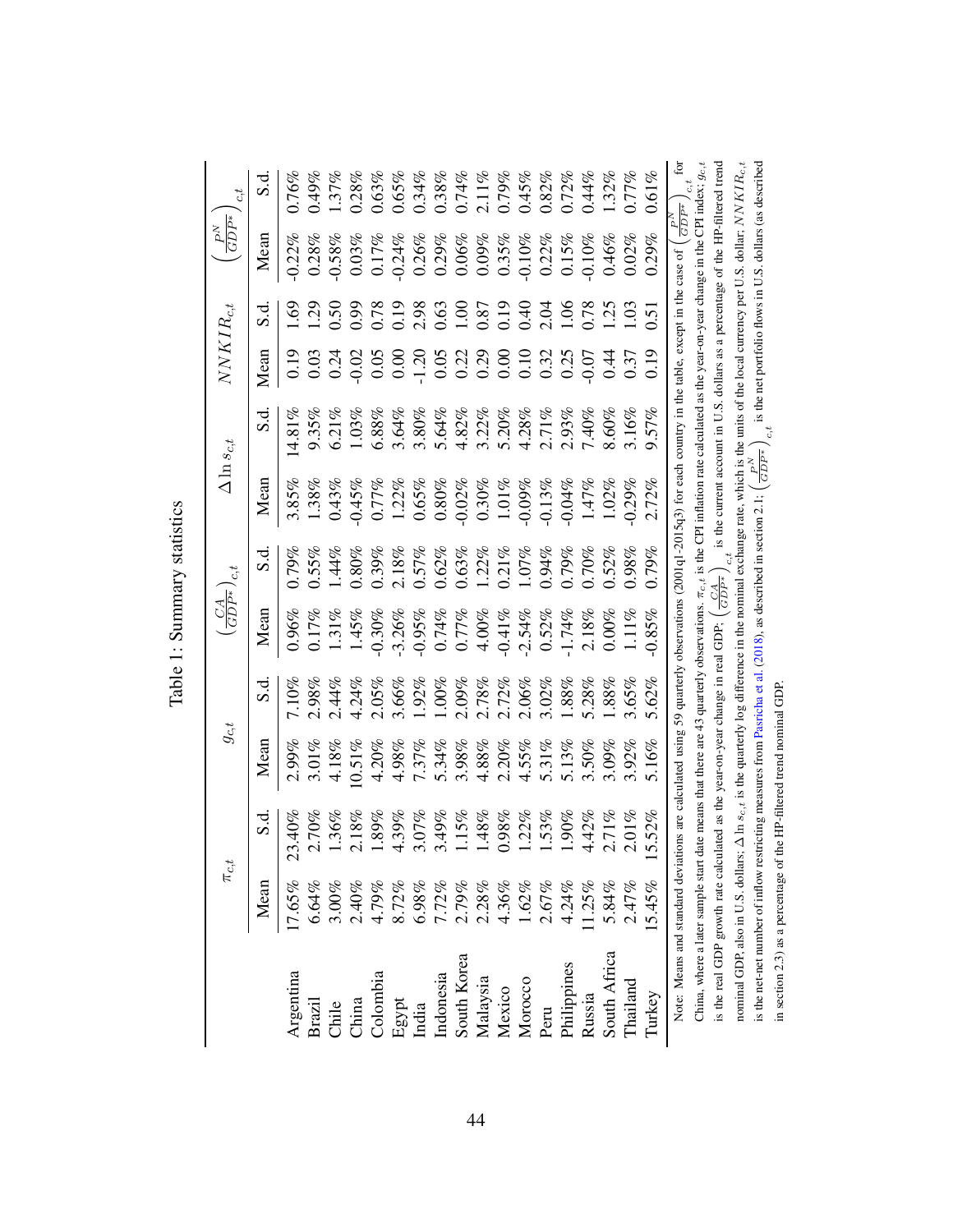<span id="page-45-0"></span>

|                             |           |                                         | Dependent variable |                 |
|-----------------------------|-----------|-----------------------------------------|--------------------|-----------------|
|                             |           | $NNKIR_{c,t}$                           |                    | $WNNKIR_{c.t.}$ |
|                             | (1)       | (2)                                     | (3)                | (4)             |
| $y_{t-1}^1$                 | 0.239     | $-0.274$                                |                    | $-0.006$        |
|                             | (0.335)   | (0.307)                                 |                    | (0.308)         |
| $y_{t-1}^2$                 | $-1.429*$ | $-1.713**$                              |                    | $-1.701***$     |
|                             | (0.834)   | (0.762)                                 |                    | (0.594)         |
| $\Delta r_{t-1}^{shadow}$   |           |                                         | $-0.052$           |                 |
|                             |           |                                         | (0.037)            |                 |
| $\pi_{c,t-1}$               |           | $-0.019$                                | $-0.025$           | $-0.042**$      |
|                             |           | (0.021)                                 | (0.022)            | (0.018)         |
| $g_{c,t-1}$                 |           | $0.077***$                              | $0.071***$         | $0.081***$      |
|                             |           | (0.023)                                 | (0.024)            | (0.018)         |
| $\Delta (CA/GDP^*)_{c.t-1}$ |           | 0.028                                   | 0.034              | 0.026           |
|                             |           | (0.035)                                 | (0.034)            | (0.031)         |
| $\Delta \ln s_{c,t-1}$      |           | $-0.176***$                             | $-0.172***$        | $-0.167***$     |
|                             |           | (0.033)                                 | (0.033)            | (0.034)         |
| Observations                | 870       | 841                                     | 841                | 841             |
| Countries                   | 15        | 15                                      | 15                 | 15              |
| $R^2$                       | 0.006     | 0.046                                   | 0.039              | 0.046           |
| Standard error type         |           | Driscoll and Kraay (1998) (12 quarters) |                    |                 |

Table 2: First-stage regressions

Note: The regressions shown in this table take the general form of equation [1.](#page-16-0)  $NNKIR_{c,t}$  and  $WNNKIR<sub>c,t</sub>$  are the net-net change in inflow reducing measures and its weighted counterpart, respec-tively, from [Pasricha et al.](#page-38-3) [\(2018\)](#page-38-3); see section [2.1.](#page-7-2)  $y_{t-1}^1$  is the first monetary policy shock in quarter  $t-1$ measured as the change in the two-year Treasury yield within a 30-minute window of the first FOMC announcement of the quarter,  $y_{t-1}^2$  is the second.  $\Delta r_{c,t-1}^{shadow}$  is the quarterly changes in the shadow real rate of [Wu and Xia](#page-39-3) [\(2016\)](#page-39-3).  $\pi_{c,t-1}$  is the CPI inflation rate calculated as the year-on-year change in the CPI index;  $g_{c,t-1}$  is the real GDP growth rate calculated as the year-on-year change in real GDP;  $(CA/GDP^*)_{c,t-1}$ is the current account in U.S. dollars as a percentage of the HP-filtered trend nominal GDP, also in U.S. dollars; ln s<sub>c,t−1</sub> is the quarterly log difference in the nominal exchange rate, which is the units of the local currency per U.S. dollar. All variables with the exception of  $y_{t-1}^1, y_{t-1}^2$  and  $\Delta r_{t-1}^{shadow}$  are standardized by the country-specific mean and standard deviation (i.e., z-scores are used in these regressions). Superscripts \*, \*\* and \*\*\* represent statistical significance at the ten, five and one percent level, respectively.  $R^2$ s are overall R-squareds.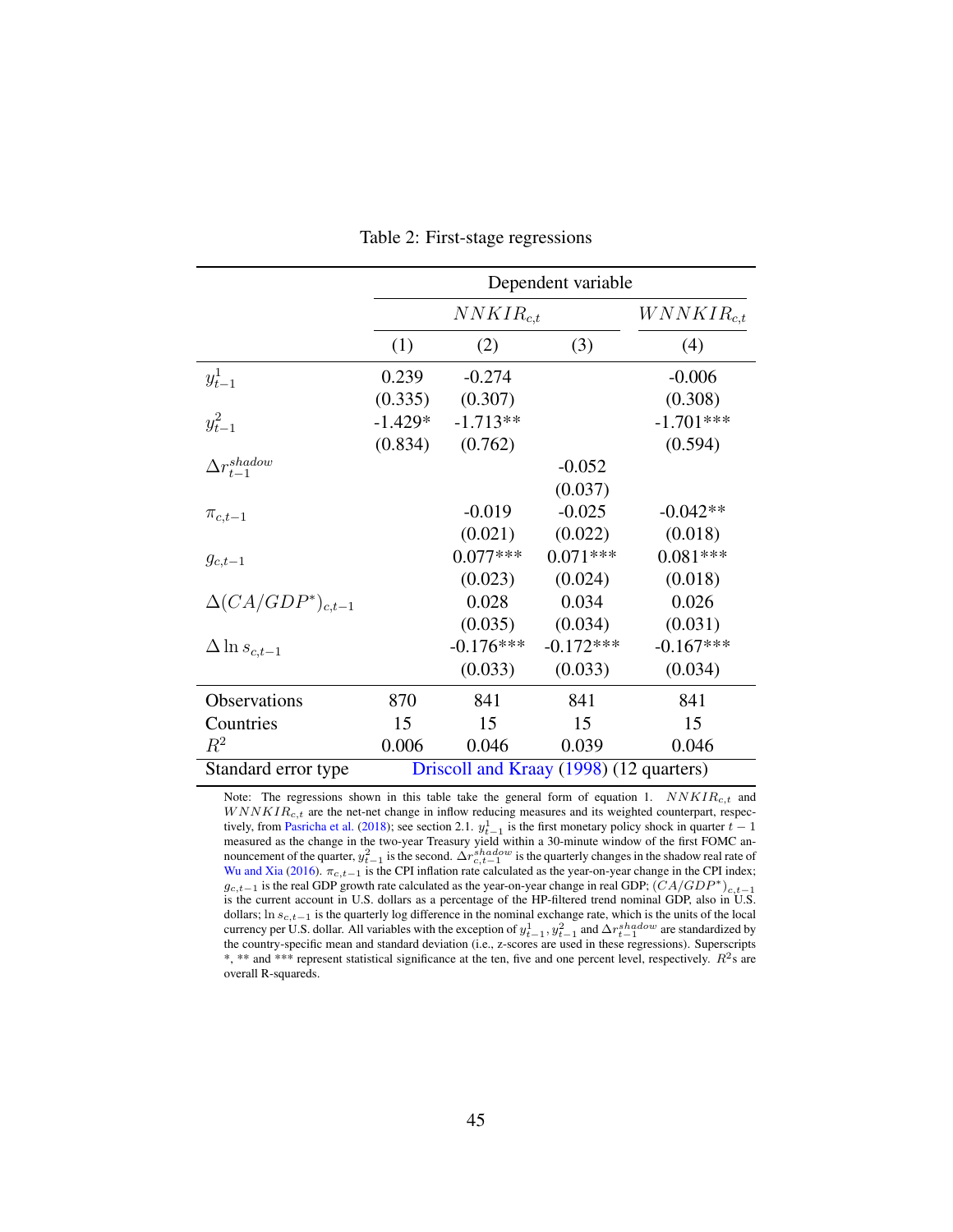|                                                                                                                                                                                                                                                                                                                                                                                                                                                                                                                                                                                                                                                                                                                                                                                                                                                                                                                                                                                                                                                                                                                                                                                                                                                        |                 |                              | Dependent variable                              |                                              |                                                                                                                                                                                                                                                                                                                        |
|--------------------------------------------------------------------------------------------------------------------------------------------------------------------------------------------------------------------------------------------------------------------------------------------------------------------------------------------------------------------------------------------------------------------------------------------------------------------------------------------------------------------------------------------------------------------------------------------------------------------------------------------------------------------------------------------------------------------------------------------------------------------------------------------------------------------------------------------------------------------------------------------------------------------------------------------------------------------------------------------------------------------------------------------------------------------------------------------------------------------------------------------------------------------------------------------------------------------------------------------------------|-----------------|------------------------------|-------------------------------------------------|----------------------------------------------|------------------------------------------------------------------------------------------------------------------------------------------------------------------------------------------------------------------------------------------------------------------------------------------------------------------------|
|                                                                                                                                                                                                                                                                                                                                                                                                                                                                                                                                                                                                                                                                                                                                                                                                                                                                                                                                                                                                                                                                                                                                                                                                                                                        | $P^N_{c,t+1}$   |                              | $c.t + 1$<br>$\overline{GDP^*}$<br>${\cal P}^N$ |                                              | $P^N_{c,t+1}$                                                                                                                                                                                                                                                                                                          |
|                                                                                                                                                                                                                                                                                                                                                                                                                                                                                                                                                                                                                                                                                                                                                                                                                                                                                                                                                                                                                                                                                                                                                                                                                                                        | No instruments  | Key result:<br><b>GMM-FE</b> | Key result:<br>GMM-FE                           | Just-identified:<br><b>GMM-FE</b>            | EBP as instrument<br>GMM-FE                                                                                                                                                                                                                                                                                            |
|                                                                                                                                                                                                                                                                                                                                                                                                                                                                                                                                                                                                                                                                                                                                                                                                                                                                                                                                                                                                                                                                                                                                                                                                                                                        | $\widehat{\Xi}$ | $\widehat{c}$                | $\widehat{\mathcal{C}}$                         | $\left( 4\right)$                            | $\widehat{\odot}$                                                                                                                                                                                                                                                                                                      |
| $NNKIR_{c,t}$                                                                                                                                                                                                                                                                                                                                                                                                                                                                                                                                                                                                                                                                                                                                                                                                                                                                                                                                                                                                                                                                                                                                                                                                                                          | 0.011           | $-0.403***$                  | $-0.354***$                                     | $-0.496***$                                  | $-0.185*$                                                                                                                                                                                                                                                                                                              |
|                                                                                                                                                                                                                                                                                                                                                                                                                                                                                                                                                                                                                                                                                                                                                                                                                                                                                                                                                                                                                                                                                                                                                                                                                                                        | (0.026)         | (0.108)                      | (0.111)                                         | (0.125)                                      | (0.108)                                                                                                                                                                                                                                                                                                                |
| $i_{c,t}-i_{US,t}$                                                                                                                                                                                                                                                                                                                                                                                                                                                                                                                                                                                                                                                                                                                                                                                                                                                                                                                                                                                                                                                                                                                                                                                                                                     |                 |                              |                                                 | (0.204)<br>$-0.171$                          |                                                                                                                                                                                                                                                                                                                        |
| $\pi_{c,t} - \pi_{c,t}^{U.S.}$                                                                                                                                                                                                                                                                                                                                                                                                                                                                                                                                                                                                                                                                                                                                                                                                                                                                                                                                                                                                                                                                                                                                                                                                                         | 0.035           | $-0.008$                     | $-0.008$                                        | 0.065                                        | 0.005                                                                                                                                                                                                                                                                                                                  |
|                                                                                                                                                                                                                                                                                                                                                                                                                                                                                                                                                                                                                                                                                                                                                                                                                                                                                                                                                                                                                                                                                                                                                                                                                                                        | (0.036)         | (0.029)                      | (0.033)                                         | (0.032)                                      | (0.090)                                                                                                                                                                                                                                                                                                                |
| $g_{c,t}-g_{c,t}^{U.S.} \label{eq:ge}$                                                                                                                                                                                                                                                                                                                                                                                                                                                                                                                                                                                                                                                                                                                                                                                                                                                                                                                                                                                                                                                                                                                                                                                                                 | 0.042           | $0.079***$                   | $0.068**$                                       | 0.044                                        | $0.082**$                                                                                                                                                                                                                                                                                                              |
|                                                                                                                                                                                                                                                                                                                                                                                                                                                                                                                                                                                                                                                                                                                                                                                                                                                                                                                                                                                                                                                                                                                                                                                                                                                        | (0.045)         | (0.031)                      | (0.037)                                         | (0.053)                                      | (0.031)                                                                                                                                                                                                                                                                                                                |
| $\Delta\left(CA/GDP^{*}\right)_{c,t}$                                                                                                                                                                                                                                                                                                                                                                                                                                                                                                                                                                                                                                                                                                                                                                                                                                                                                                                                                                                                                                                                                                                                                                                                                  | 0.006           | 0.002                        | 0.002                                           | $-0.001$                                     | 0.022                                                                                                                                                                                                                                                                                                                  |
|                                                                                                                                                                                                                                                                                                                                                                                                                                                                                                                                                                                                                                                                                                                                                                                                                                                                                                                                                                                                                                                                                                                                                                                                                                                        | (0.040)         | (0.034)                      | (0.026)                                         | (0.037)                                      | (0.034)                                                                                                                                                                                                                                                                                                                |
| $\Delta \ln s_{c,t}$                                                                                                                                                                                                                                                                                                                                                                                                                                                                                                                                                                                                                                                                                                                                                                                                                                                                                                                                                                                                                                                                                                                                                                                                                                   | $-0.061$        | $-0.038$                     | $-0.054$                                        | $-0.029$                                     | $-0.026$                                                                                                                                                                                                                                                                                                               |
|                                                                                                                                                                                                                                                                                                                                                                                                                                                                                                                                                                                                                                                                                                                                                                                                                                                                                                                                                                                                                                                                                                                                                                                                                                                        | (0.057)         | (0.045)                      | (0.039)                                         | (0.037)                                      | (0.042)                                                                                                                                                                                                                                                                                                                |
|                                                                                                                                                                                                                                                                                                                                                                                                                                                                                                                                                                                                                                                                                                                                                                                                                                                                                                                                                                                                                                                                                                                                                                                                                                                        |                 |                              |                                                 | four lagged dependent variables are included |                                                                                                                                                                                                                                                                                                                        |
| Observations                                                                                                                                                                                                                                                                                                                                                                                                                                                                                                                                                                                                                                                                                                                                                                                                                                                                                                                                                                                                                                                                                                                                                                                                                                           | 795             | 795                          | 795                                             | 795                                          | 795                                                                                                                                                                                                                                                                                                                    |
| Countries                                                                                                                                                                                                                                                                                                                                                                                                                                                                                                                                                                                                                                                                                                                                                                                                                                                                                                                                                                                                                                                                                                                                                                                                                                              | 15              | 15                           | 15                                              | 15                                           | 15                                                                                                                                                                                                                                                                                                                     |
| Standard error type                                                                                                                                                                                                                                                                                                                                                                                                                                                                                                                                                                                                                                                                                                                                                                                                                                                                                                                                                                                                                                                                                                                                                                                                                                    |                 |                              |                                                 | Driscoll and Kraay (1998) (12 quarters)      |                                                                                                                                                                                                                                                                                                                        |
| -value<br>$S-H$ $J$ –statistics p                                                                                                                                                                                                                                                                                                                                                                                                                                                                                                                                                                                                                                                                                                                                                                                                                                                                                                                                                                                                                                                                                                                                                                                                                      | n/a             | 0.675                        | 0.593                                           | 0.487                                        | 0.708                                                                                                                                                                                                                                                                                                                  |
| Note: The regressions shown in this table are fixed effects (within transformation) regressions that take the general form of equations $(1)$ and $(2)$ , estimated with<br>by the country-specific mean and standard deviation (i.e., z-scores are used in these regressions). In column (5), the Excess Bond Premium (EBP) of Gilchrist and<br>exchange rate, which is the units of the local currency per U.S. dollar; $i_{c,t-1} - i_{US,t-1}$ is the nominal policy rate relative to the U.S. All variables are standardized<br>Zakrajsek (2012) is used as the instrumental varaible. Superscripts *, *** and *** represent statistical significance at the ten, five and one percent level, respectively.<br>is the current account in U.S. dollars as a percentage of the HP-filtered trend nominal GDP, also in U.S. dollars, $\ln s_{c,t}$ is the quarterly log difference in the nominal<br>year-on-year change in real GDP; when these variables have the superscript "U.S.", they are inflation and growth rates for the U.S., respectively; $(CA/CDP^*)$<br>"S-H $J$ – statistics" is the Sargan-Hansen test of the null that the over-identifying restrictions are valid.<br>efficient GMM. $P_{c,t+1}^{N}$<br>(2018); see section 2.1. |                 |                              |                                                 |                                              | $\pi_{c,t}$ is the CPI inflation rate calculated as the year-on-year change in the CPI index; $g_{c,t}$ is the real GDP growth rate calculated as the<br>is the net-net portfolio flow detailed in section 2.3. $NNKIR_{c,t}$ is the net-net change in inflow reducing measures, from Pasricha et al.<br>$\frac{1}{c}$ |

"S-H J− statistics" is the Sargan-Hansen test of the null that the over-identifying restrictions are valid.

<span id="page-46-0"></span>Table 3: Causal effect of  $N N KIR_{c,t}$  on portfolio flows Table 3: Causal effect of  $NNKIR_{c,t}$  on portfolio flows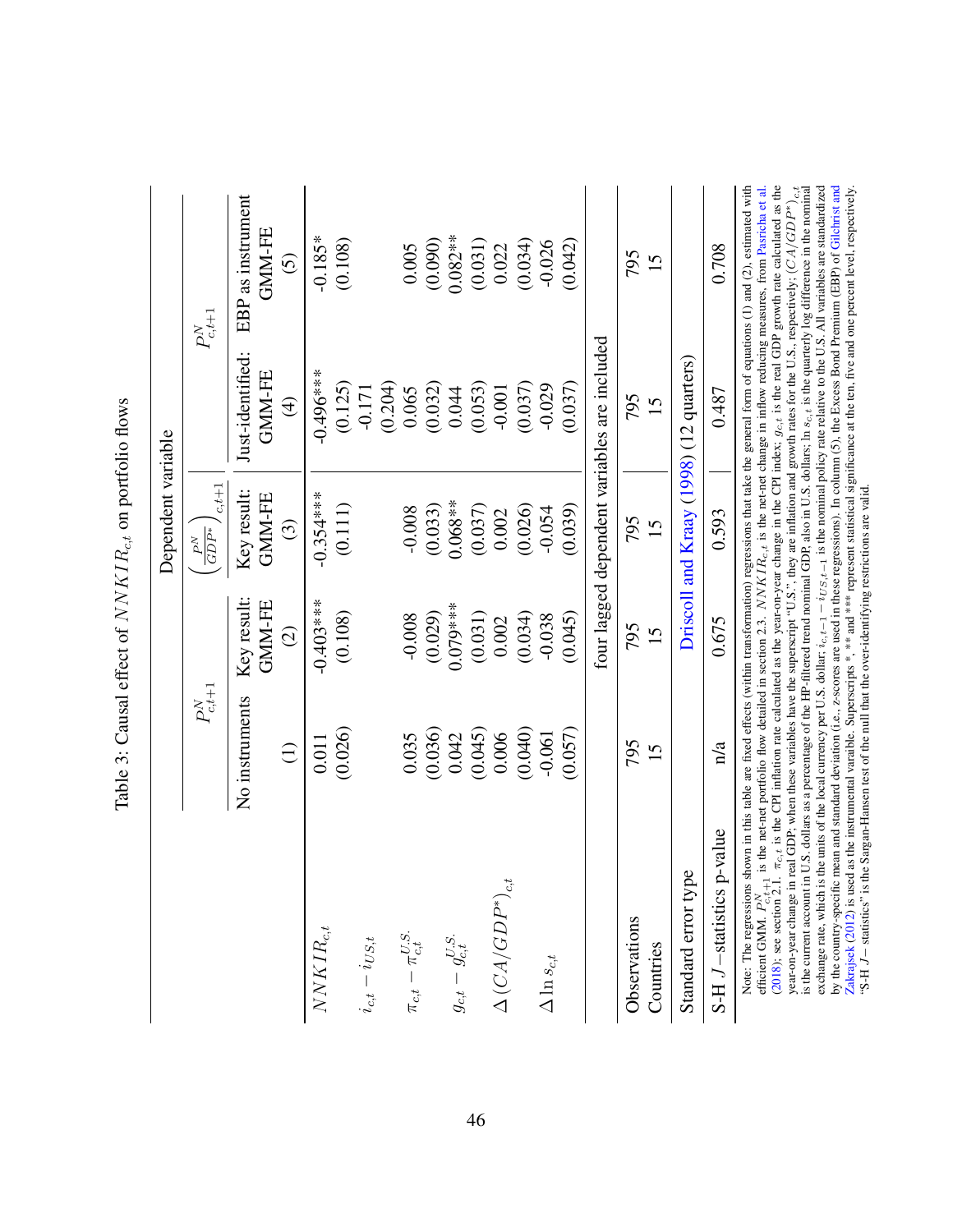<span id="page-47-0"></span>

|                                |                      | Dependent variable |                                              |
|--------------------------------|----------------------|--------------------|----------------------------------------------|
|                                | ${\cal P}_{c,t+1}^N$ | $FDI_{c,t+1}^N$    | $P\&O_{c,t+1}^N$                             |
|                                | Key result           | FDI flows          | Portfolio and                                |
|                                |                      |                    | other flows                                  |
|                                | (1)                  | (2)                | (3)                                          |
| $NNKIR_{c.t.}$                 | $-0.403***$          | 0.399**            | $-0.344***$                                  |
|                                | (0.108)              | (0.104)            | (0.097)                                      |
| $\pi_{c,t} - \pi_{c.t}^{U.S.}$ | $-0.008$             | $-0.029$           | $-0.019$                                     |
|                                | (0.029)              | (0.027)            | (0.025)                                      |
| $g_{c,t} - g_{c,t}^{U.S.}$     | $0.079***$           | $0.050***$         | $0.065**$                                    |
|                                | (0.031)              | (0.019)            | (0.028)                                      |
| $\Delta (CA/GDP^*)_{c.t.}$     | 0.002                | 0.057              | $-0.064*$                                    |
|                                | (0.034)              | (0.017)            | (0.039)                                      |
| $\Delta \ln s_{c,t}$           | $-0.038$             | 0.010              | $-0.175***$                                  |
|                                | (0.045)              | (0.020)            | (0.048)                                      |
|                                |                      |                    | four lags of dependent variable are included |
| Observations                   | 795                  | 795                | 772                                          |
| Countries                      | 15                   | 15                 | 15                                           |
| Standard error type            |                      |                    | Driscoll and Kraay (1998) (12 quarters)      |
| S-H $J$ -statistics p-value    | 0.675                | 0.577              | 0.664                                        |

Table 4: Robustness check—FDI and "other" flows

Note: The regressions shown in this table are fixed effects (within transformation) regressions that take the general form of equations [\(1\)](#page-16-0) and [\(2\)](#page-18-0), estimated with efficient GMM.  $P_{c,t+1}^N$  is the net-net portfolio flow detailed in section [2.3,](#page-12-1) while  $FDI_{c,t+1}^N$  and  $P\&O_{c,t+1}^N$  are the net FDI flow and net-net portfolio plus other flow, respectively, as defined in section [4.3.](#page-23-1)  $NNKIR_{c,t}$  is the net-net change in inflow reducing measures, from [Pasricha et al.](#page-38-3) [\(2018\)](#page-38-3); see section [2.1.](#page-7-2)  $\pi_{c,t}$  is the CPI inflation rate calculated as the year-on-year change in the CPI index;  $g_{c,t}$  is the real GDP growth rate calculated as the year-on-year change in real GDP; when these variables have the superscript "U.S.", they are inflation and growth rates for the U.S., respectively;  $(CA/GDP^*)_{c,t}$  is the current account in U.S. dollars as a percentage of the HP-filtered trend nominal GDP, also in U.S. dollars; ln  $s_{c,t}$  is the quarterly log difference in the nominal exchange rate, which is the units of the local currency per U.S. dollar. All variables are standardized by the country-specific mean and standard deviation (i.e., z-scores are used in these regressions). Superscripts \*, \*\* and \*\*\* represent statistical significance at the ten, five and one percent level, respectively. "S-H J− statistics" is the Sargan-Hansen test of the null that the over-identifying restrictions are valid.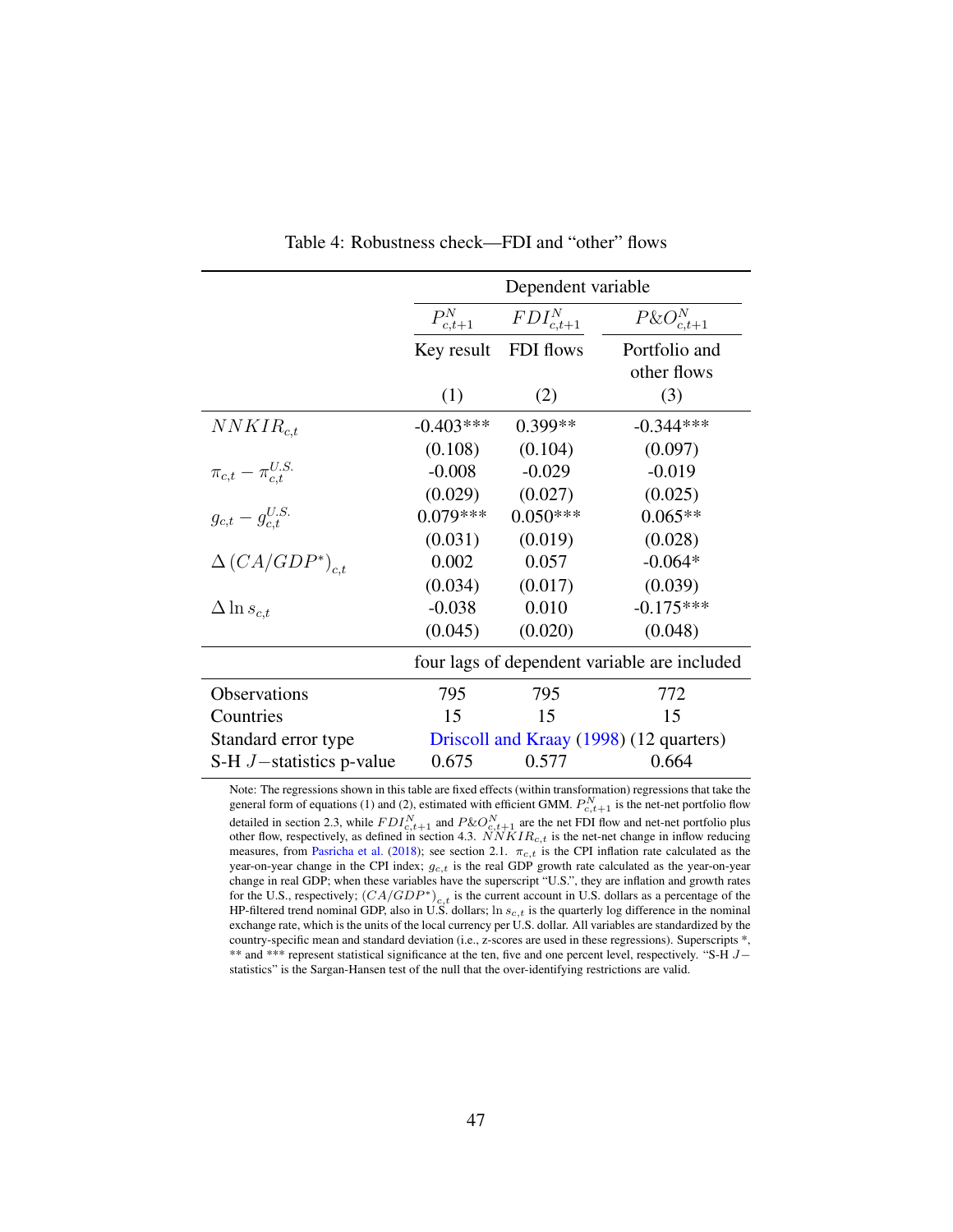<span id="page-48-0"></span>

|                                |             | Dependent variable                            |                                               |
|--------------------------------|-------------|-----------------------------------------------|-----------------------------------------------|
|                                |             | $P_{c,t+1}^N$                                 | $\left(\frac{P^N}{GDP^*}\right)_{c,t+1}$      |
|                                | Key result  | "concerns abroad"<br>FOMC meetings<br>removed | "concerns abroad"<br>FOMC meetings<br>removed |
|                                | (1)         | (2)                                           | (3)                                           |
| $NNKIR_{c,t}$                  | $-0.403***$ | $-0.259**$                                    | $-0.236**$                                    |
|                                | (0.108)     | (0.116)                                       | (0.110)                                       |
| $\pi_{c,t} - \pi_{c,t}^{U.S.}$ | $-0.008$    | $-0.009$                                      | $-0.013$                                      |
|                                | (0.029)     | (0.028)                                       | (0.027)                                       |
| $g_{c,t} - g_{c,t}^{U.S.}$     | $0.079***$  | $0.066**$                                     | $0.060**$                                     |
|                                | (0.031)     | (0.029)                                       | (0.029)                                       |
| $\Delta (CA/GDP^*)_{c.t.}$     | 0.002       | 0.019                                         | 0.021                                         |
|                                | (0.034)     | (0.034)                                       | (0.028)                                       |
| $\Delta \ln s_{c.t}$           | $-0.038$    | $-0.014$                                      | $-0.024$                                      |
|                                | (0.045)     | (0.043)                                       | (0.041)                                       |
|                                |             | four lags of dependent variable are included  |                                               |
| Observations                   | 795         | 753                                           | 753                                           |
| Countries                      | 15          | 15                                            | 15                                            |
| Standard error type            |             | Driscoll and Kraay (1998) (12 quarters)       |                                               |
| S-H $J$ -statistics p-value    | 0.675       | 0.742                                         | 0.737                                         |

Table 5: Robustness check—"concerns abroad" FOMC meetings removed

Note: The regressions shown in this table are fixed effects (within transformation) regressions that take the general form of equations [\(1\)](#page-16-0) and [\(2\)](#page-18-0), estimated with efficient GMM.  $P_{c,t+1}^{N}$  is the net-net portfolio flow detailed in section [2.3.](#page-12-1)  $NNKIR_{c,t}$  is the net-net change in inflow reducing measures, from [Pasricha et al.](#page-38-3) [\(2018\)](#page-38-3); see section [2.1.](#page-7-2)  $\pi_{c,t}$  is the CPI inflation rate calculated as the year-on-year change in the CPI index;  $g_{c,t}$  is the real GDP growth rate calculated as the year-on-year change in real GDP; when these variables have the superscript "U.S.", they are inflation and growth rates for the U.S., respectively;  $(CA/GDP^*)_{c,t}$  is the current account in U.S. dollars as a percentage of the HP-filtered trend nominal GDP, also in U.S. dollars;  $\ln \vec{s}_{c,t}$  is the quarterly log difference in the nominal exchange rate, which is the units of the local currency per U.S. dollar. All variables are standardized by the country-specific mean and standard deviation (i.e., z-scores are used in these regressions). Superscripts \*, \*\* and \*\*\* represent statistical significance at the ten, five and one percent level, respectively. "S-H J– statistics" is the Sargan-Hansen test of the null that the over-identifying restrictions are valid.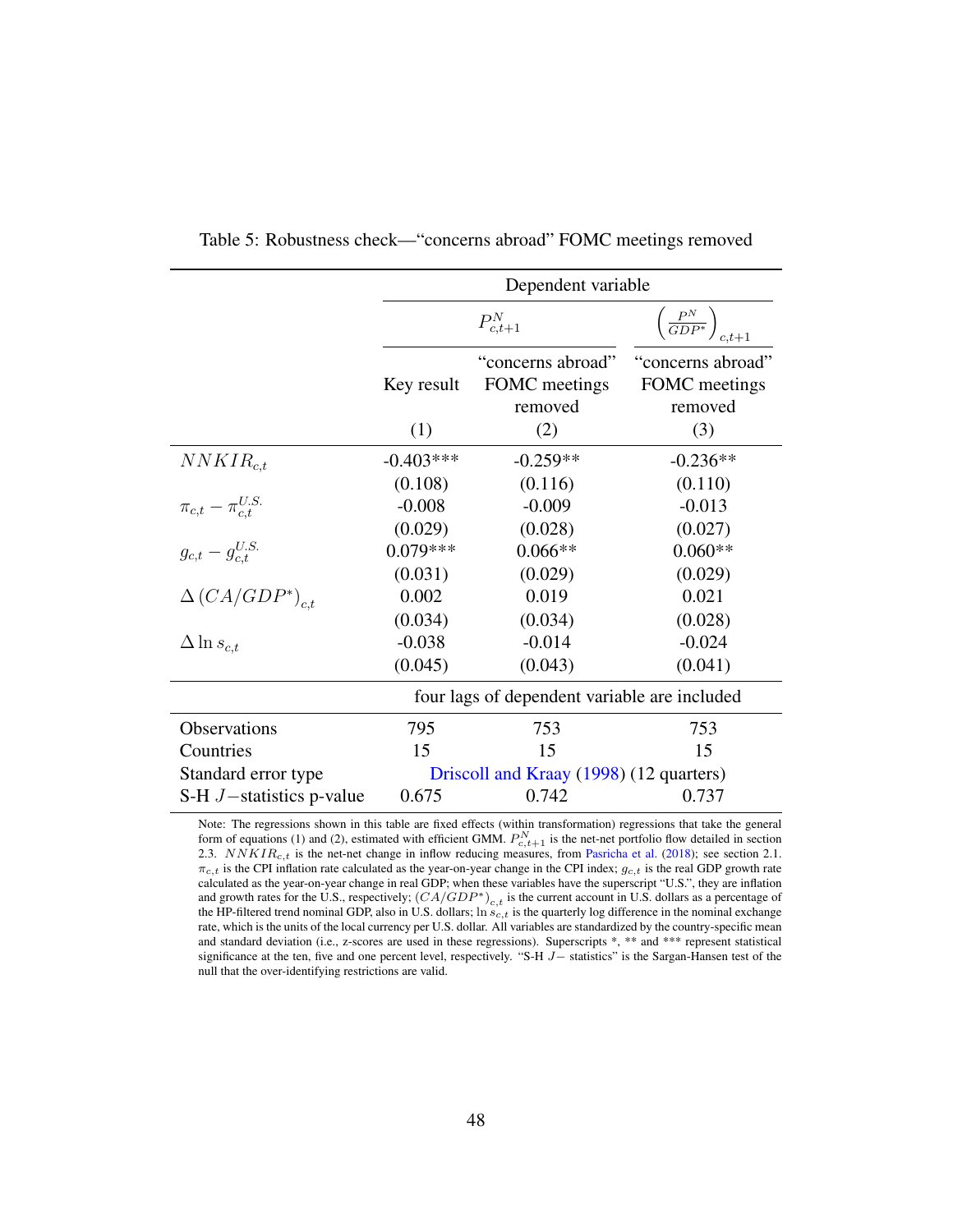<span id="page-49-0"></span>

|                              |                        | Dependent variable                           |                                             |
|------------------------------|------------------------|----------------------------------------------|---------------------------------------------|
|                              |                        | $P_{c,t+1}^N$                                | $\left(\frac{P^N}{GDP^*}\right)_{c.t+1}$    |
|                              | Key result<br>(1)      | $WNNKIR_{c,t}$ as<br>causal variable<br>(2)  | $WNNKIR_{c,t}$ as<br>causal variable<br>(3) |
| $NNKIR_{c.t}$                | $-0.403***$<br>(0.108) |                                              |                                             |
| $WNNKIR_{c.t}$               |                        | $-0.443***$                                  | $-0.377***$                                 |
|                              |                        | (0.118)                                      | (0.118)                                     |
| $\pi_{c,t}-\pi_{c.t}^{U.S.}$ | $-0.008$               | $-0.022$                                     | $-0.017$                                    |
|                              | (0.029)                | (0.030)                                      | (0.033)                                     |
| $g_{c,t} - g_{c,t}^{U.S.}$   | $0.079***$             | $0.088***$                                   | $0.073**$                                   |
|                              | (0.031)                | (0.030)                                      | (0.031)                                     |
| $\Delta (CA/GDP^*)_{c.t+1}$  | 0.002                  | 0.011                                        | 0.006                                       |
|                              | (0.034)                | (0.033)                                      | (0.026)                                     |
| $\Delta \ln s_{c,t}$         | $-0.038$               | $-0.033$                                     | $-0.048$                                    |
|                              | (0.045)                | (0.043)                                      | (0.039)                                     |
|                              |                        | four lags of dependent variable are included |                                             |
| Observations                 | 795                    | 795                                          | 795                                         |
| Countries                    | 15                     | 15                                           | 15                                          |
| Standard error type          |                        | Driscoll and Kraay (1998) (12 quarters)      |                                             |
| S-H $J$ -statistics p-value  | 0.675                  | 0.705                                        | 0.608                                       |

Table 6: Robustness check: Using  $WNNKIR_{c,t}$  as the causal variable

Note: The regressions shown in this table are fixed effects (within transformation) regressions that take the general form of equations [\(1\)](#page-16-0) and [\(2\)](#page-18-0), estimated with efficient GMM.  $P_{c,t+1}^{N}$  is the net-net portfolio flow detailed in section [2.3.](#page-12-1)  $NNKIR_{c,t}$  is the net-net change in inflow reducing measures and  $WNNKIR_{c,t}$  is its weighted counterpart, from [Pasricha et al.](#page-38-3) [\(2018\)](#page-38-3); see section [2.1.](#page-7-2)  $\pi_{c,t}$  is the CPI inflation rate calculated as the year-onyear change in the CPI index;  $g_{c,t}$  is the real GDP growth rate calculated as the year-on-year change in real GDP; when these variables have the superscript "U.S.", they are inflation and growth rates for the U.S., respectively;  $(CA/GDP^*)_{c,t}$  is the current account in U.S. dollars as a percentage of the HP-filtered trend nominal GDP, also in U.S. dollars; ln  $s_{c,t}$  is the quarterly log difference in the nominal exchange rate, which is the units of the local currency per U.S. dollar. All variables are standardized by the country-specific mean and standard deviation (i.e., z-scores are used in these regressions). Superscripts \*, \*\* and \*\*\* represent statistical significance at the ten, five and one percent level, respectively. "S-H J− statistics" is the Sargan-Hansen test of the null that the over-identifying restrictions are valid.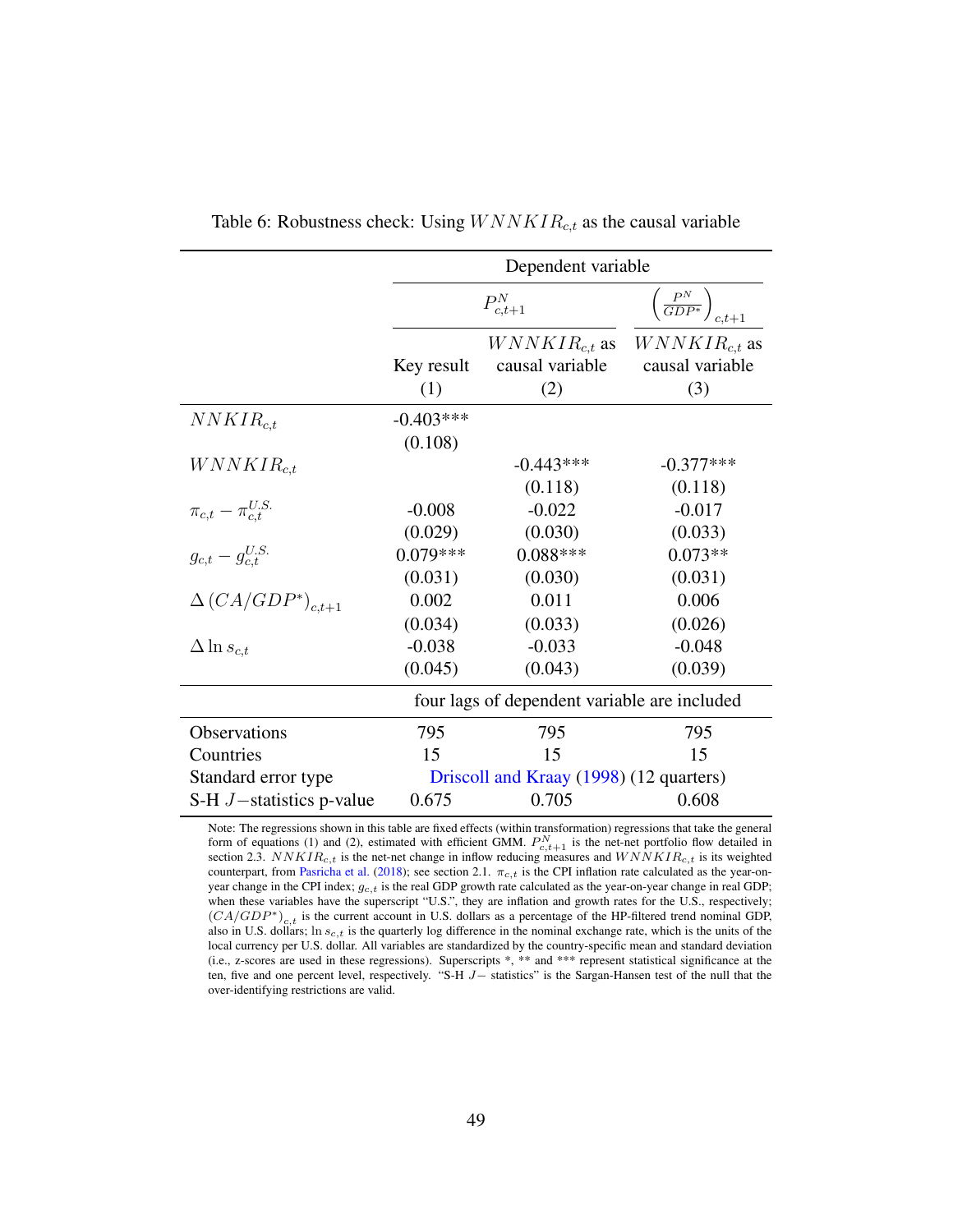<span id="page-50-0"></span>

|                                |                 | Dependent variable |                                              |
|--------------------------------|-----------------|--------------------|----------------------------------------------|
|                                | $NNKIR_{c,t+1}$ | $P_{c,t+1}^N$      | $\left(\frac{P^N}{GDP^*}\right)_{c,t+1}$     |
|                                | First stage     | <b>GMM-FE</b>      | <b>GMM-FE</b>                                |
|                                | (1)             | (2)                | (3)                                          |
| $y_{t-1}^1$                    | $-0.569$        |                    |                                              |
|                                | (1.148)         |                    |                                              |
| $y_{t-1}^2$                    | $-3.232***$     |                    |                                              |
|                                | (0.587)         |                    |                                              |
| $e_{t-1}^1$                    | $-1.693$        |                    |                                              |
|                                | (1.547)         |                    |                                              |
| $e_{t-1}^2$                    | $-0.521***$     |                    |                                              |
|                                | (0.140)         |                    |                                              |
| $\pi_{c,t-1}$                  | 0.007           |                    |                                              |
|                                | (0.027)         |                    |                                              |
| $g_{c,t-1}$                    | $0.089**$       |                    |                                              |
|                                | (0.035)         |                    |                                              |
| $\Delta (CA/GDP^*)_{c,t-1}$    | $-0.010$        |                    |                                              |
|                                | (0.044)         |                    |                                              |
| $\Delta \ln s_{c,t-1}$         | $-0.234***$     |                    |                                              |
|                                | (0.028)         |                    |                                              |
| $NNKIR_{c.t.}$                 |                 | $-0.320***$        | $-0.200**$                                   |
|                                |                 | (0.107)            | (0.081)                                      |
| $\pi_{c,t} - \pi_{c,t}^{U.S.}$ |                 | $0.062***$         | $0.050***$                                   |
|                                |                 | (0.017)            | (0.013)                                      |
| $g_{c,t}-g_{c,t}^{U.S.}$       |                 | 0.034              | 0.040                                        |
|                                |                 | (0.029)            | (0.026)                                      |
| $\Delta (CA/GDP^*)_{c.t.}$     |                 | $-0.098***$        | $-0.092***$                                  |
|                                |                 | (0.029)            | (0.026)                                      |
| $\Delta \ln s_{c,t}$           |                 | $-0.175***$        | $-0.166$ ***                                 |
|                                |                 | (0.034)            | (0.031)                                      |
|                                |                 |                    | four lags of dependent variable are included |
| Observations                   | 511             | 511                | 511                                          |
| Countries                      | 15              | 15                 | 15                                           |
| Standard error type            |                 |                    | Driscoll and Kraay (1998) (12 quarters)      |
| S-H $J$ -statistics p-value    |                 | 0.864              | 0.871                                        |

Table 7: Robustness check: Longer-term monetary policy shocks

Note: The regressions shown in this table are fixed effects (within transformation) regressions that take the general form of equations [\(1\)](#page-16-0) and [\(2\)](#page-18-0).  $y_{t-1}^1$  is the first monetary policy shock in quarter  $t-1$  measured as the change in the two-year Treasury yield within a 30-minute window of the first FOMC announcement of the quarter,  $y_{t-1}^2$  is the second.  $e_{t-1}^1$  and  $e_{t-1}^2$  are "term premium shocks", defined as the residual of the first and second 30-minute change in the 10-year Treasury yield regressed on  $y_{t-1}^1$  and  $y_{t-1}^2$ , respectively.  $P_{c,t+1}^N$  is the net-net portfolio flow detailed in section [2.3.](#page-12-1)  $NNKIR_{c,t}$  is the net-net change in inflow reducing measures, from [Pasricha et al.](#page-38-3) [\(2018\)](#page-38-3); see section [2.1.](#page-7-2)  $\pi_{c,t}$  is the CPI inflation rate calculated as the year-on-year change in the CPI index;  $g_{c,t}$  is the real GDP growth rate calculated<br>se the year on year change in real GDP: when these yerishles have the as the year-on-year change in real GDP; when these variables have the superscript "U.S.", they are inflation and growth rates for the U.S., respectively;  $(CA/GDP^*)_{c,t}$  is the current account in U.S. dollars as a percentage of the HP-filtered trend nominal GDP, also in U.S. dollars;  $\ln s_{c,t}$  is the quarterly log difference in the nominal exchange rate, which is the units of the local currency per U.S. dollar. All variables are standardized by the country-specific mean and standard deviation (i.e., z-scores are used in these regressions). Superscripts \*, \*\* and \*\*\* represent statistical significance at the ten, five and one percent level, respectively. "S-H J− statistics" is the Sargan-Hansen test of the null that the over-identifying restrictions are valid.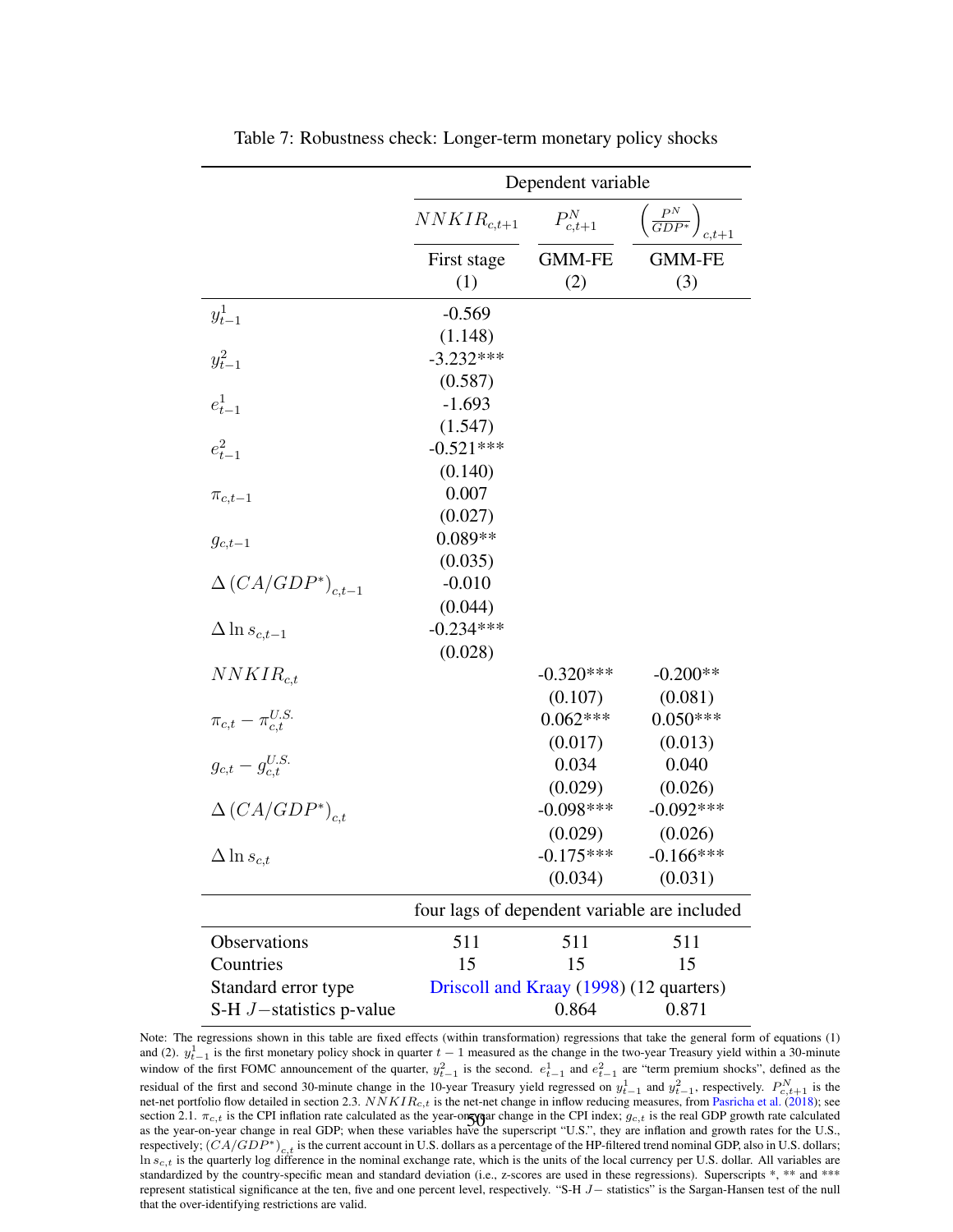<span id="page-51-0"></span>Table 8: Correlations between changes in capital controls and changes in prudential policies

|                  |                        | $PT_{c,t}$ $IT_{c,t}$ $OT_{c,t}$ |              |                         | $PL_{c,t}$ $IE_{c,t}$ $OE_{c,t}$ |  |
|------------------|------------------------|----------------------------------|--------------|-------------------------|----------------------------------|--|
| $PT_{c,t}$ 1     |                        |                                  | $PL_{c,t}$ 1 |                         |                                  |  |
| $IT_{c,t}$ 0.201 |                        |                                  |              | $IE_{c.t}$ -0.244 1     |                                  |  |
|                  | $OT_{c,t}$ 0.015 0.049 |                                  |              | $OE_{c,t}$ -0.102 0.249 |                                  |  |

Note: Correlations shown are pooled (across countries and time) correlations between capital control actions in [Pasricha et al.](#page-38-3) [\(2018\)](#page-38-3) and changes in prudential policies in [Cerutti](#page-34-9) [et al.](#page-34-9) [\(2017\)](#page-34-9).  $PT_{c,t}$  is the prudential tightening variable, constructed using the data from [Cerutti et al.](#page-34-9) [\(2017\)](#page-34-9) by summing up all the positive values across the nine categories, while  $PL_{c,t}$  is the prudential loosening variable, constructed by summing up all the negative values.  $IT_{c,t}$ ,  $IE_{c,t}$ ,  $OT_{c,t}$  and  $OE_{c,t}$  variables from [Pasricha et al.](#page-38-3) [\(2018\)](#page-38-3), described in section [2.1.](#page-7-2)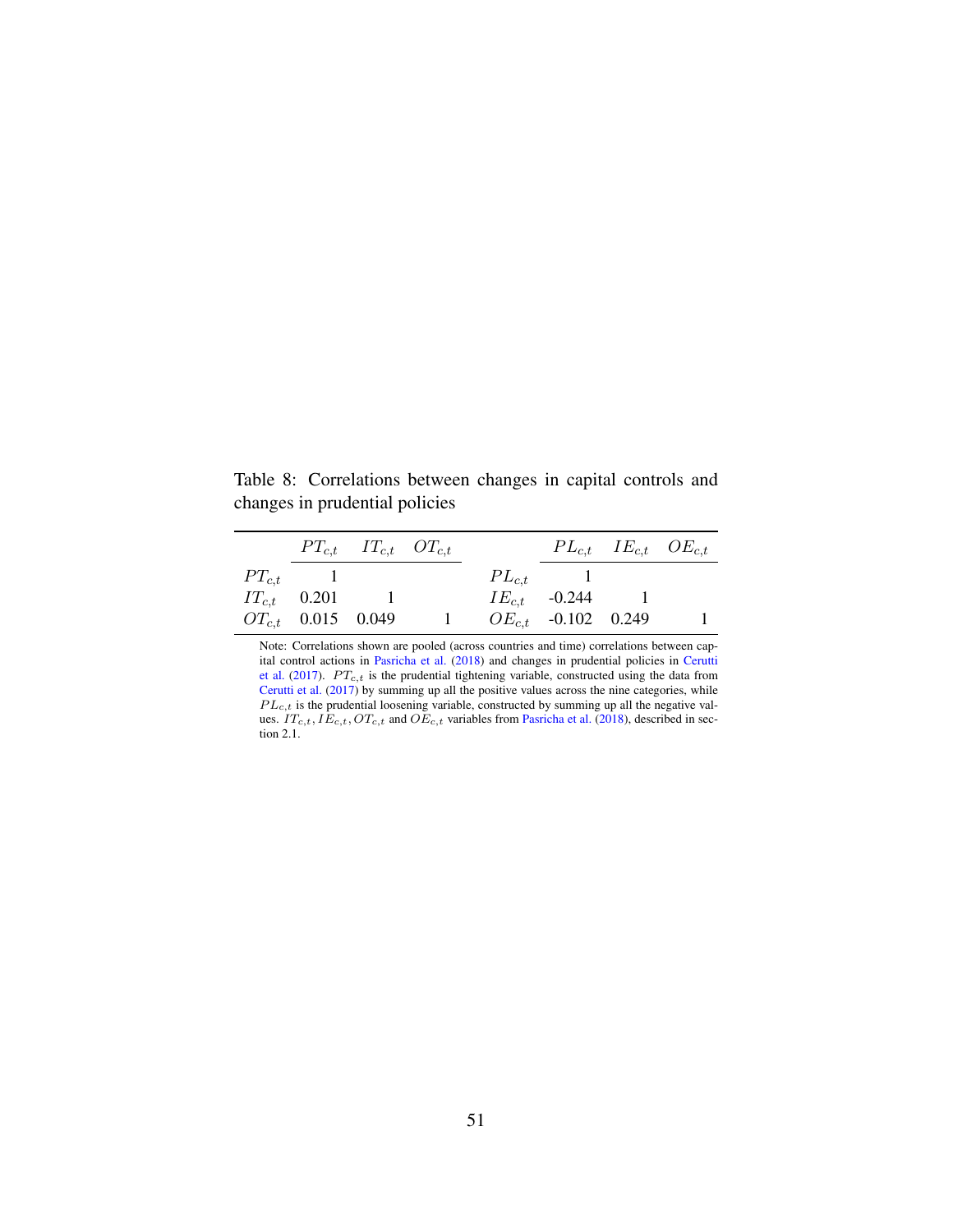<span id="page-52-0"></span>

|                                |             |               | Dependent variable                           |                                          |
|--------------------------------|-------------|---------------|----------------------------------------------|------------------------------------------|
|                                |             | $P_{c,t+1}^N$ |                                              | $\left(\frac{P^N}{GDP^*}\right)_{c,t+1}$ |
|                                | Key result  | Prudential    | Prudential policy-                           | Prudential policy-                       |
|                                |             | Tightening    | free $NNKIR_{c,t}$                           | free $NNKIR_{c,t}$                       |
|                                | (1)         | (2)           | (3)                                          | (4)                                      |
| $NNKIR_{c.t}$                  | $-0.403***$ |               |                                              |                                          |
|                                | (0.108)     |               |                                              | J                                        |
| $NPT_{c,t}$                    |             | $-0.242$      |                                              |                                          |
|                                |             | (0.160)       |                                              |                                          |
| $NNKIR_{c.t}^{noprud}$         |             |               | $-0.524***$                                  | $-0.463**$                               |
|                                |             |               | (0.177)                                      | (0.181)                                  |
| $\pi_{c,t} - \pi_{c.t}^{U.S.}$ | $-0.008$    | 0.019         | 0.025                                        | 0.017                                    |
|                                | (0.029)     | (0.031)       | (0.022)                                      | (0.025)                                  |
| $g_{c,t} - g_{c,t}^{U.S.}$     | $0.079***$  | $0.067**$     | $0.065**$                                    | $0.051*$                                 |
|                                | (0.031)     | (0.031)       | (0.034)                                      | (0.030)                                  |
| $\Delta (CA/GDP^*)_{c,t}$      | 0.002       | $-0.003$      | $-0.015$                                     | $-0.015$                                 |
|                                | (0.034)     | (0.027)       | (0.039)                                      | (0.031)                                  |
| $\Delta \ln s_{c,t}$           | $-0.038$    | $-0.047$      | $-0.072*$                                    | $-0.069*$                                |
|                                | (0.045)     | (0.054)       | (0.037)                                      | (0.039)                                  |
|                                |             |               | four lags of dependent variable are included |                                          |
| Observations                   | 795         | 714           | 714                                          | 714                                      |
| Countries                      | 15          | 14            | 14                                           | 14                                       |
| Standard error type            |             |               | Driscoll and Kraay (1998) (12 quarters)      |                                          |
| S-H J-statistics p-value       | 0.675       | 0.618         | 0.697                                        | 0.650                                    |

| Table 9: Robustness check: Parsing out prudential policies |  |  |  |
|------------------------------------------------------------|--|--|--|
|------------------------------------------------------------|--|--|--|

Note: The regressions shown in this table are fixed effects (within transformation) regressions that take the general form of e-quations [\(1\)](#page-16-0) and [\(2\)](#page-18-0), estimated with efficient GMM.  $P_{c,t+1}^{N}$  is the net-net portfolio flow detailed in section [2.3.](#page-12-1)  $NNKIR_{c,t}$ <br>is the net-net change in inflow reducing measures, from [Pasricha et al.](#page-38-3) [\(2018\)](#page-38-3); see section prudential policy tightening measured obtained from [Cerutti et al.](#page-34-9) [\(2017\)](#page-34-9).  $NNKIR_{c,t}^{nonprud} \equiv NNKIR_{c,t} - NPT_{c,t}$  is the parsed, or "prudential policy-free" version of  $NNKIR_{c,t}$ .  $\pi_{c,t}$  is the CPI inflation rate calculated as the year-on-year change in the CPI index;  $g_{c,t}$  is the real GDP growth rate calculated as the year-on-year change in real GDP; when these variables have the superscript "U.S.", they are inflation and growth rates for the U.S., respectively;  $(CA/GDP^*)_{c,t}$  is the current account in U.S. dollars as a percentage of the HP-filtered trend nominal GDP, also in U.S. dollars;  $\ln s_{c,t}$  is the quarterly log difference in the nominal exchange rate, which is the units of the local currency per U.S. dollar. All variables are standardized by the country-specific mean and standard deviation (i.e., z-scores are used in these regressions). Superscripts \*, \*\* and \*\*\* represent statistical significance at the ten, five and one percent level, respectively. "S-H J− statistics" is the Sargan-Hansen test of the null that the over-identifying restrictions are valid.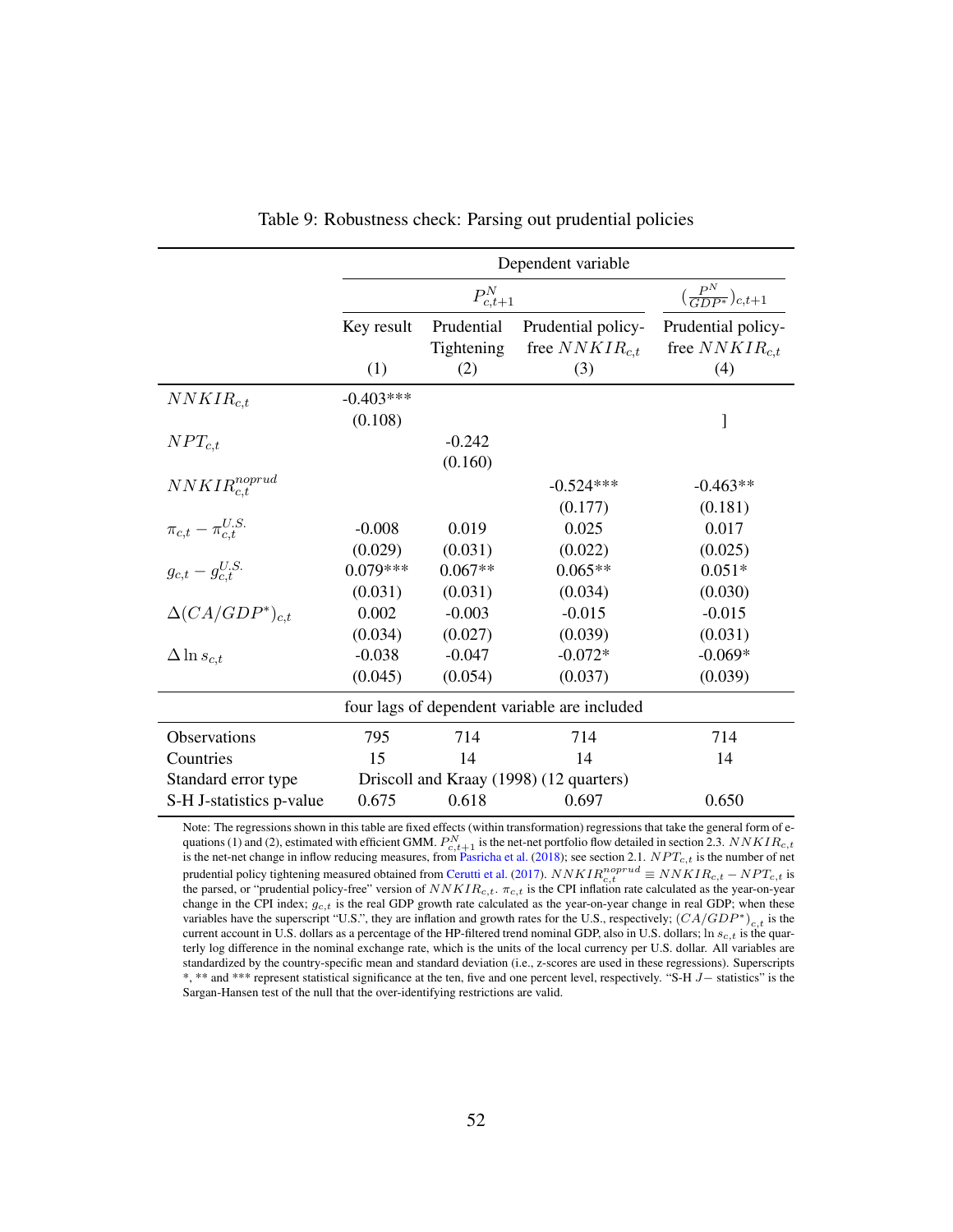<span id="page-53-0"></span>

|                             |             | Dependent variable                      |             |             |
|-----------------------------|-------------|-----------------------------------------|-------------|-------------|
|                             |             | $NNKIR_{c.t.}$                          | $NIT_{c,t}$ | $NOE_{c,t}$ |
|                             | (1)         | (2)                                     | (3)         | (4)         |
| $y_{t-1}^1$                 | $-0.274$    |                                         |             |             |
|                             | (0.307)     |                                         |             |             |
| $y_{t-1}^2$                 | $-1.713**$  |                                         |             |             |
|                             | (0.762)     |                                         |             |             |
| $y_{t-1}^{1-}$              |             | 0.392                                   | 0.065       | 0.563       |
|                             |             | (0.514)                                 | (0.548)     | (0.787)     |
| $y_{t-1}^{1+}$              |             | $-1.162$                                | $-0.829$    | $-0.754$    |
|                             |             | (0.982)                                 | (0.722)     | (0.758)     |
| $y_{t-1}^{2-}$              |             | $-2.436**$                              | $-0.862*$   | $-2.018$    |
|                             |             | (0.956)                                 | (0.453)     | (1.449)     |
| $y_{t-1}^{2+}$              |             | $-0.794$                                | 0.492       | $-1.366$    |
|                             |             | (2.178)                                 | (1.958)     | (1.322)     |
| $\pi_{c,t-1}$               | $-0.019$    | $-0.019$                                | $-0.062**$  | 0.016       |
|                             | (0.021)     | (0.021)                                 | (0.029)     | (0.036)     |
| $g_{c,t-1}$                 | $0.077***$  | $0.084***$                              | $0.054**$   | 0.025       |
|                             | (0.023)     | (0.023)                                 | (0.026)     | (0.031)     |
| $\Delta (CA/GDP^*)_{c,t-1}$ | 0.028       | 0.029                                   | $-0.019$    | 0.019       |
|                             | (0.035)     | (0.036)                                 | (0.039)     | (0.020)     |
| $\Delta \ln s_{c,t-1}$      | $-0.176***$ | $-0.176***$                             | $-0.085**$  | $-0.143***$ |
|                             | (0.033)     | (0.034)                                 | (0.035)     | (0.033)     |
| Observations                | 841         | 841                                     | 841         | 841         |
| Countries                   | 15          | 15                                      | 15          | 15          |
| Standard error type         |             | Driscoll and Kraay (1998) (12 quarters) |             |             |
| $\mathbb{R}^2$              | 0.046       | 0.047                                   | 0.016       | 0.028       |

Table 10: First-stage regressions for  $NIT_{c,t}$  and  $NOE_{c,t}$ 

Note: The regressions shown in this table take the general form of equation [\(1\)](#page-16-0).  $NNKIR_{c,t}$  is the net-net change in inflow reducing actions while  $NIT_{c,t}$  and  $NOE_{c,t}$  are net inflow tightening actions and net outflow easing actions, respectively, from [Pasricha et al.](#page-38-3) [\(2018\)](#page-38-3); see section [2.1.](#page-7-2)  $y_t^1$  is the first monetary policy shock in quarter  $t + 1$  measured as the change in the two-year Treasury yield within a 30-minute window of the first FOMC announcement of the quarter,  $y_t^2$  is the second; variables with superscripts "-" and "+" are the negative and positive parts of the shocks, respectively, as defined in equation [\(4\)](#page-29-0).  $\pi_{c,t-1}$  is the CPI inflation rate calculated as the year-on-year change in the CPI index;  $g_{c,t-1}$  is the real GDP growth rate calculated as the year-on-year change in real GDP;  $(CA/GDP^*)_{c,t-1}$  is the current account in U.S. dollars as a percentage of the HP-filtered trend nominal GDP, also in U.S. dollars; ln  $s_{c,t-1}$  is the quarterly log difference in the nominal exchange rate, which is the units of the local currency per U.S. dollar. All variables with the exception of  $y_{t-1}^1, y_{t-1}^2$ ,  $y_{t-1}^{1-}, y_{t-1}^{1+}, y_{t-1}^{2-}$  and  $y_{t-1}^{2+}$  are standardized by the country-specific mean and standard deviation (i.e., z-scores are used in these regressions). Superscripts \*, \*\* and \*\*\* represent statistical significance at the ten, five and one percent level, respectively.  $R^2$ s are overall R-squareds.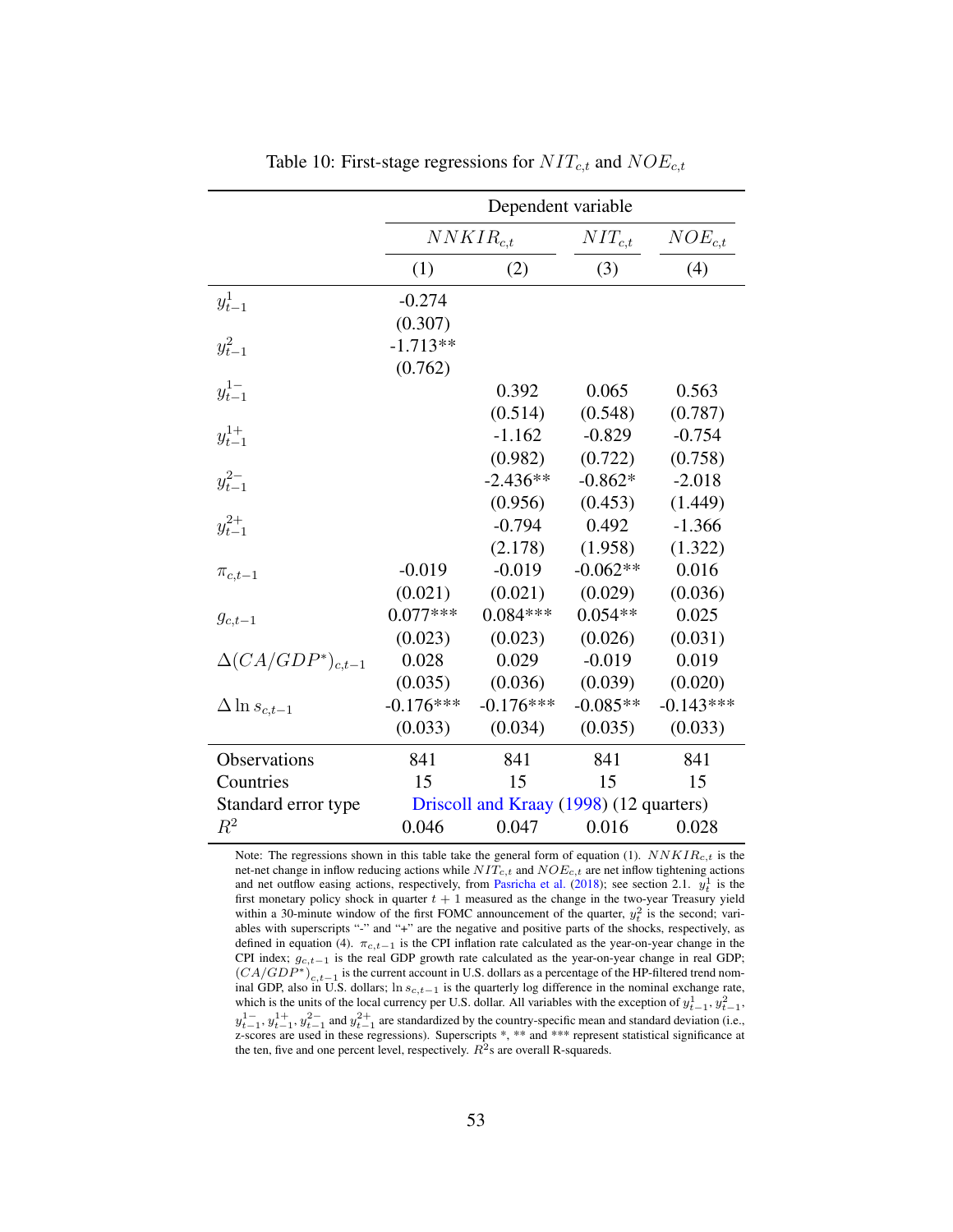<span id="page-54-0"></span>

|                                |             | Dependent variable                            |                                    |                                          |
|--------------------------------|-------------|-----------------------------------------------|------------------------------------|------------------------------------------|
|                                |             | $P_{c,t+1}^L$                                 |                                    | $\left(\frac{P^L}{GDP^*}\right)_{c,t+1}$ |
|                                | Key result  | "concerns abroad"<br>FOMC meetings<br>removed | $WNIT_{c,t}$ as<br>causal variable | Key result                               |
|                                | (1)         | (2)                                           | (3)                                | (4)                                      |
| $NIT_{c,t}$                    | $-0.861***$ | $-0.612***$                                   |                                    | $-0.755***$                              |
| $WNIT_{c,t}$                   | (0.247)     | (0.227)                                       | $-0.865***$<br>(0.242)             | (0.251)                                  |
| $\pi_{c,t} - \pi_{c,t}^{U.S.}$ | $-0.061$    | $-0.052$                                      | $-0.093*$                          | $-0.077*$                                |
|                                | (0.053)     | (0.043)                                       | (0.055)                            | (0.045)                                  |
| $g_{c,t} - g_{c,t}^{U.S.}$     | 0.069       | 0.025                                         | 0.064                              | 0.066                                    |
|                                | (0.048)     | (0.033)                                       | (0.044)                            | (0.048)                                  |
| $\Delta (CA/GDP^*)_{c,t+1}$    | 0.038       | $0.049**$                                     | 0.037                              | 0.037                                    |
|                                | (0.026)     | (0.021)                                       | (0.025)                            | (0.027)                                  |
| $\Delta \ln s_{c,t}$           | $-0.073*$   | $-0.049$                                      | $-0.061$                           | $-0.094**$                               |
|                                | (0.044)     | (0.037)                                       | (0.041)                            | (0.043)                                  |
| lagged dependent variable      |             | four lags included                            |                                    |                                          |
| Observations                   | 795         | 753                                           | 795                                | 795                                      |
| countries                      | 15          | 15                                            | 15                                 | 15                                       |
| Standard error type            |             | Driscoll and Kraay (1998) (12 quarters)       |                                    |                                          |
| S-H $J$ -statistics p-value    | 0.812       | 0.828                                         | 0.807                              | 0.829                                    |

Table 11: Causal effects of  $NIT_{c,t}$  on non-resident portfolio flows

Note: The regressions shown in this table are fixed effects (within transformation) regressions that take the general form of equations [\(1\)](#page-16-0) and [\(2\)](#page-18-0), but instead of instruments  $y_{t-1}^1$  and  $y_{t-1}^2$ , the positive and negative parts of these variables as defined in equation [\(4\)](#page-29-0) are used as instruments. The model is estimated with efficient GMM.  $P_{c,t+1}^{L}$  is the net portfolio liability flow detailed in section [2.3.](#page-12-1)  $NIT_{c,t}$  is<br>the number of net inflow tightening actions, from [Pasricha et al.](#page-38-3) [\(2018\)](#page-38-3); se year-on-year change in the CPI index;  $g_{c,t}$  is the real GDP growth rate calculated as the year-on-year change in real GDP; when these variables have the superscript "U.S.", they are inflation and growth rates for the U.S., respectively;  $(\overrightarrow{C A/GDP^*})_{c,t}$  is the current account in U.S. dollars as a percentage of the HP-filtered trend nominal GDP, also in U.S. dollars; ln  $\Delta s_{c,t}$  is the quarterly log difference in the nominal exchange rate, which is the units of the local currency per U.S. dollar. All variables are standardized by the country-specific mean and standard deviation (i.e., z-scores are used in these regressions). Superscripts \*, \*\* and \*\*\* represent statistical significance at the ten, five and one percent level, respectively. "S-H J− statistics" is the Sargan-Hansen test of the null that the over-identifying restrictions are valid.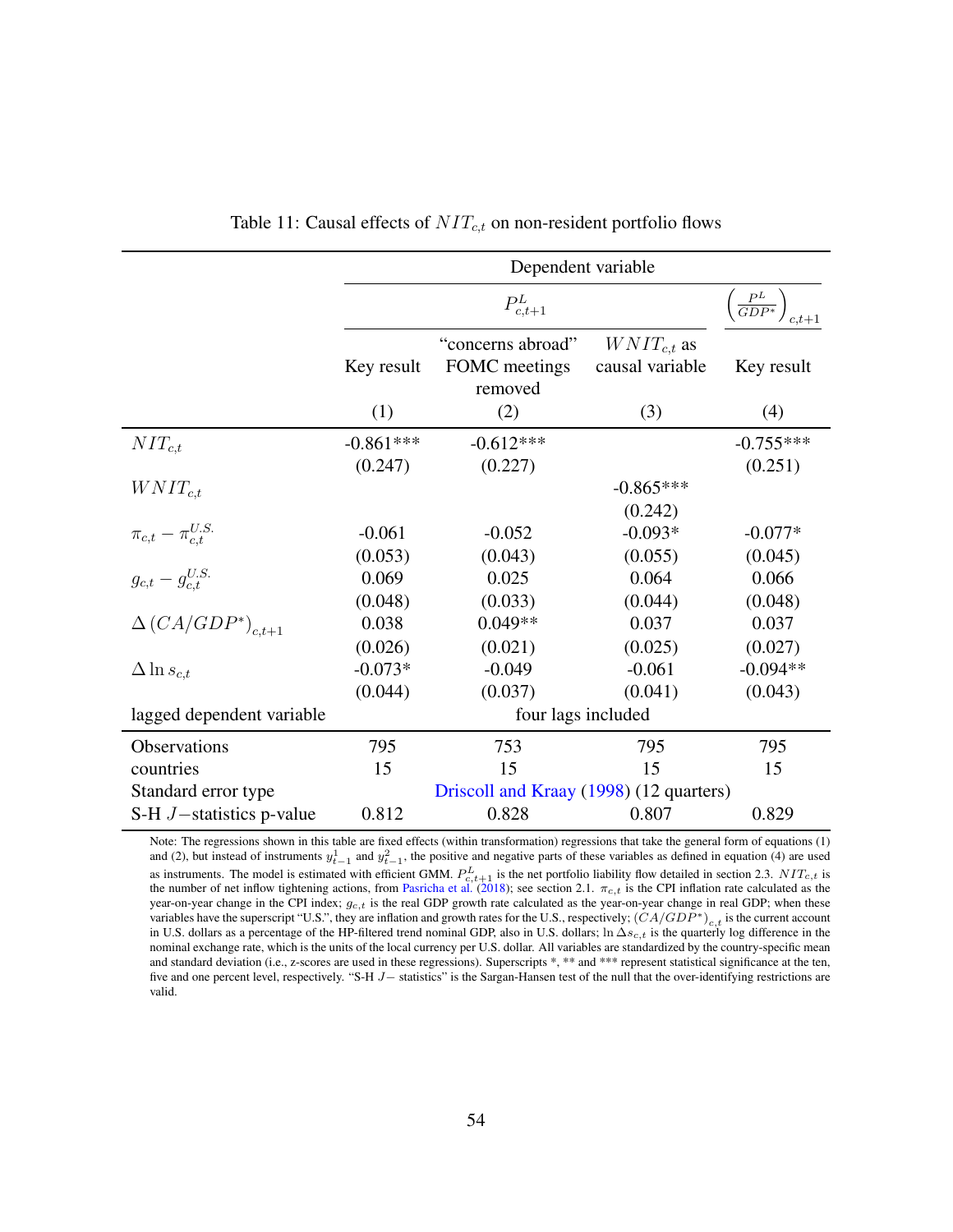## <span id="page-55-0"></span>Online Appendix (not for publication)

|                                | Dependent variable                      |               |                                          |  |
|--------------------------------|-----------------------------------------|---------------|------------------------------------------|--|
|                                |                                         | $P_{c,t+1}^N$ | $\left(\frac{P^N}{GDP^*}\right)_{c,t+1}$ |  |
|                                | China excluded<br>Key result            |               | China excluded                           |  |
|                                | (1)                                     | (2)           | (3)                                      |  |
| $NNKIR_{c,t}$                  | $-0.403***$                             | $-0.429***$   | $-0.400***$                              |  |
|                                | (0.108)                                 | (0.129)       | (0.131)                                  |  |
| $\pi_{c,t} - \pi_{c.t}^{U.S.}$ | $-0.008$                                | $-0.020$      | $-0.028$                                 |  |
|                                | (0.029)                                 | (0.028)       | (0.028)                                  |  |
| $g_{c,t} - g_{c.t}^{U.S.}$     | $0.079***$                              | $0.073**$     | $0.061*$                                 |  |
|                                | (0.031)                                 | (0.033)       | (0.034)                                  |  |
| $\Delta (CA/GDP^*)_{c,t}$      | 0.002                                   | 0.002         | 0.000                                    |  |
|                                | (0.034)                                 | (0.037)       | (0.029)                                  |  |
| $\Delta l n s_{c.t}$           | $-0.038$                                | $-0.038$      | $-0.062$                                 |  |
|                                | (0.045)                                 | (0.047)       | (0.040)                                  |  |
| lagged dependent variable      | four lags included                      |               |                                          |  |
| <b>Observations</b>            | 795                                     | 756           | 756                                      |  |
| Countries                      | 15                                      | 14            | 14                                       |  |
| Standard error type            | Driscoll and Kraay (1998) (12 quarters) |               |                                          |  |
| S-H J-statistics p-value       | 0.675                                   | 0.661         | 0.570                                    |  |

Table A.1: Robustness check: Excluding China

The regressions shown in this table are fixed effects (within transformation) regressions that take the general form of equations [\(1\)](#page-16-0) and [\(2\)](#page-18-0), estimated with efficient GMM.  $P_{c,t+1}^{N}$  is the net-net portfolio flow detailed in section [2.3.](#page-12-1)  $NNKIR_{c,t}$  is the net-net change in inflow reducing measures, from [Pasricha et al.](#page-38-3) [\(2018\)](#page-38-3); see section [2.1.](#page-7-2)  $\pi_{c,t}$  is the CPI inflation rate calculated as the year-on-year change in the CPI index;  $g_{c,t}$  is the real GDP growth rate calculated as the year-on-year change in real GDP; when these variables have the superscript "U.S.", they are inflation and growth rates for the U.S., respectively;  $(CA/GDP^*)_{c,t}$  is the current account in U.S. dollars as a percentage of the HP-filtered trend nominal GDP, also in U.S. dollars; ln  $s_{c,t}$  is the quarterly log difference in the nominal exchange rate, which is the units of the local currency per U.S. dollar. All variables are standardized by the country-specific mean and standard deviation (i.e., z-scores are used in these regressions). Superscripts \*, \*\* and \*\*\* represent statistical significance at the ten, five and one percent level, respectively. "S-H J− statistics" is the Sargan-Hansen test of the null that the over-identifying restrictions are valid.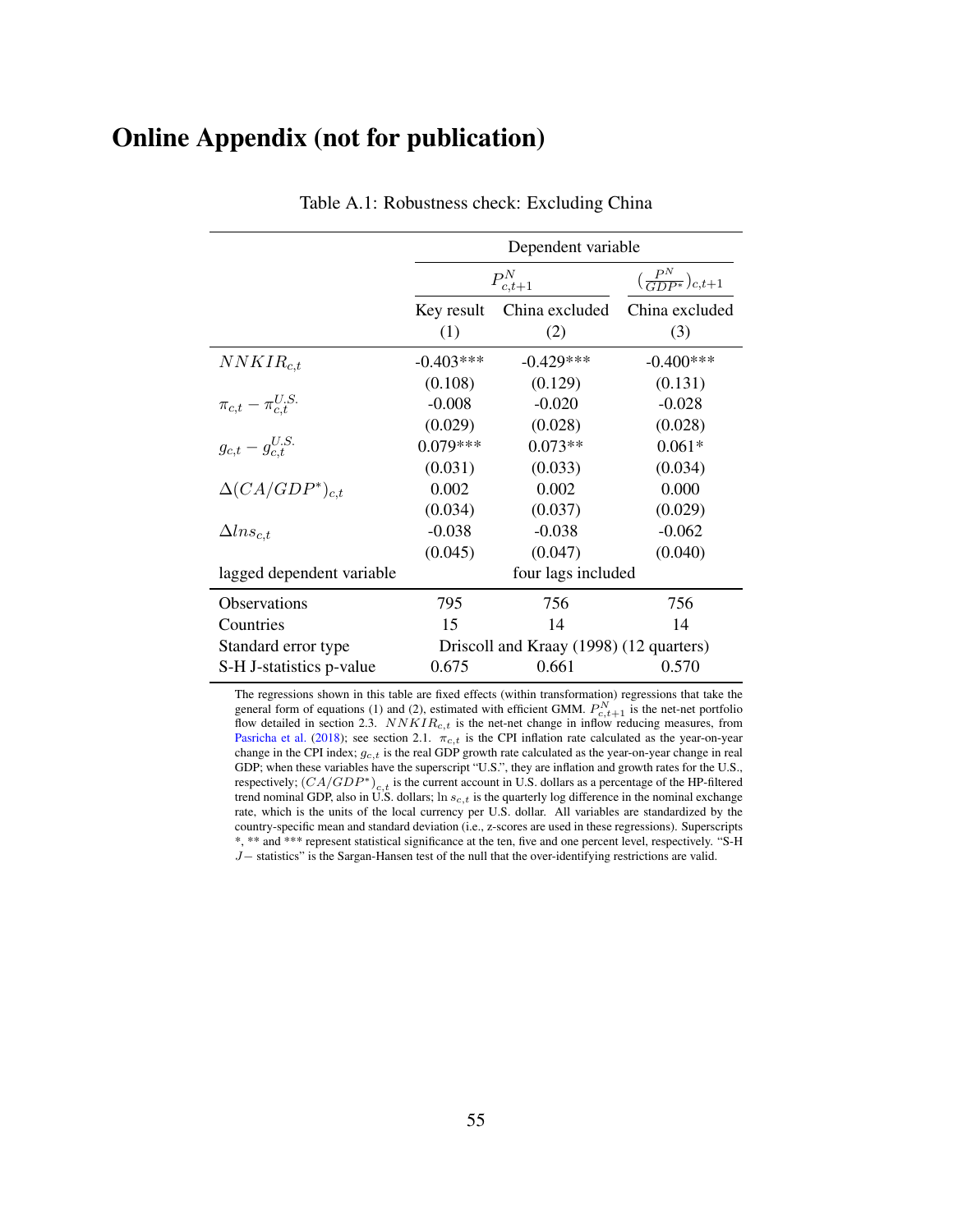<span id="page-56-0"></span>

|                                | Dependent variable |                                       |                  |                                             |                                             |
|--------------------------------|--------------------|---------------------------------------|------------------|---------------------------------------------|---------------------------------------------|
| Regressor                      | $P_{c,t+1}^N$      | $P_{c,t+1}^{ND}$                      | $P_{c,t+1}^{NE}$ | $\left(\frac{P^{ND}}{GDP^*}\right)_{c,t+1}$ | $\left(\frac{P^{NE}}{GDP^*}\right)_{c,t+1}$ |
|                                | Key result         | Net debt flows                        | Net equity flows | Net debt flows                              | Net equity flows                            |
|                                | (1)                | (2)                                   | (3)              | (4)                                         | (5)                                         |
| $NNKIR_{c,t}$                  | $-0.429***$        | $-0.436***$                           | $-0.390***$      | $-0.730***$                                 | $-0.306***$                                 |
|                                | (0.129)            | (0.152)                               | (0.100)          | (0.201)                                     | (0.074)                                     |
| $\pi_{c,t} - \pi_{c.t}^{U.S.}$ | $-0.020$           | $-0.009$                              | $0.239***$       | $-0.018$                                    | $0.175***$                                  |
|                                | (0.028)            | (0.017)                               | (0.039)          | (0.022)                                     | (0.032)                                     |
| $g_{c,t}-g^{U.S.}_{c,t}$       | $0.073**$          | $0.111**$                             | $0.065*$         | $0.155**$                                   | 0.032                                       |
|                                | (0.033)            | (0.048)                               | (0.038)          | (0.071)                                     | (0.033)                                     |
| $\Delta (CA/GDP^*)_{c,t}$      | 0.002              | 0.020                                 | $0.064*$         | 0.020                                       | $0.044*$                                    |
|                                | (0.037)            | (0.029)                               | (0.037)          | (0.040)                                     | (0.026)                                     |
| $\Delta \ln s_{c,t}$           | $-0.038$           | $0.058***$                            | 0.005            | $0.054*$                                    | 0.005                                       |
|                                | (0.047)            | (0.017)                               | (0.023)          | (0.029)                                     | (0.019)                                     |
| lag of dependent variable      |                    | four lags included                    |                  |                                             |                                             |
| Observations                   | 756                | 308                                   | 285              | 308                                         | 285                                         |
| Countries                      | 14                 | 13                                    | 13               | 13                                          | 13                                          |
| Standard error type            |                    | Driscoll and Kraay(1998)(12 quarters) |                  |                                             |                                             |
| S-H J-statistics p-value       | 0.661              | 0.882                                 | 0.937            | 0.854                                       | 0.970                                       |

Table A.2: Robustness check: Portfolio debt flows and portfolio equity flows

Note: The regressions shown in this table are fixed effects (within transformation) regressions that take the general form of equations [\(1\)](#page-16-0) and [\(2\)](#page-18-0), estimated with efficient GMM.  $P_{c,t+1}^{N}$  is the net-net portfolio flow detailed in section [2.3.](#page-12-1)  $NNKIR_{c,t}$  is the net-net change in inflow reducing measures, from [Pasricha et al.](#page-38-3) [\(2018\)](#page-38-3); see section [2.1.](#page-7-2)  $\pi_{c,t}$  is the CPI inflation rate calculated as the year-on-year change in the CPI index;  $g_{c,t}$  is the real GDP growth rate calculated as the year-on-year change in real GDP; when these variables have the superscript "U.S.", they are inflation and growth rates for the U.S., respectively;  $(CA/GDP*)_{c,t}$  is the current account in U.S. dollars as a percentage of the HP-filtered trend nominal GDP, also in U.S. dollars; ln  $s_{c,t}$  is the quarterly log difference in the nominal exchange rate, which is the units of the local currency per U.S. dollar. All variables are standardized by the country-specific mean and standard deviation (i.e., z-scores are used in these regressions). Superscripts \*, \*\* and \*\*\* represent statistical significance at the ten, five and one percent level, respectively. "S-H J− statistics" is the Sargan-Hansen test of the null that the over-identifying restrictions are valid.

Superscripts  $\ast$ ,  $\ast\ast$  and  $\ast\ast\ast$  represent statistical significance at the ten, five and one percent level, respectively.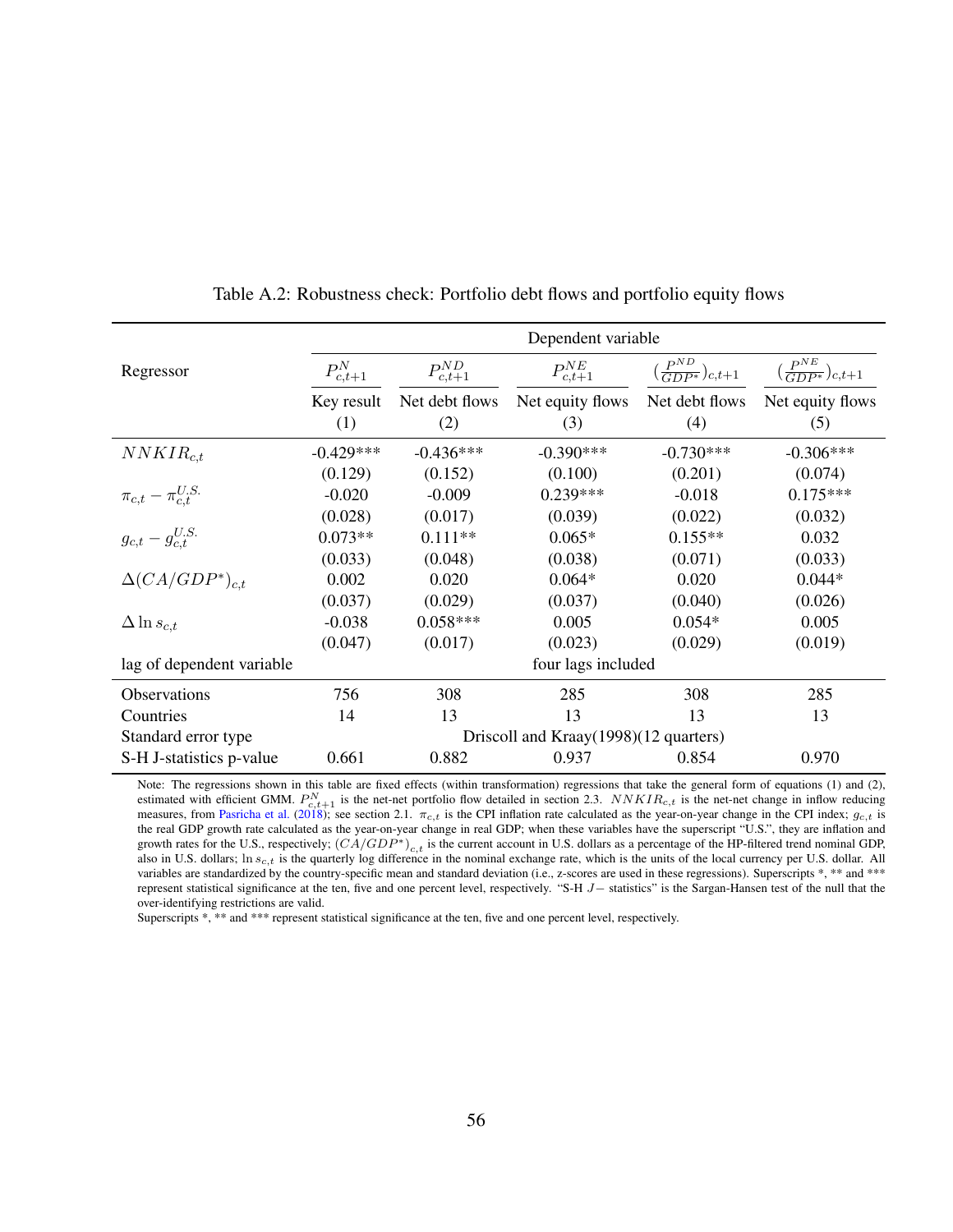<span id="page-57-0"></span>

|                                | Dependent variable                    |             |             |                                          |             |
|--------------------------------|---------------------------------------|-------------|-------------|------------------------------------------|-------------|
| Regressor                      | $P_{c,t+1}^N$                         |             |             | $\left(\frac{P^N}{GDP^*}\right)_{c,t+1}$ |             |
|                                | Key result                            | Subsample 1 | Subsample 2 | Subsample 1                              | Subsample 2 |
|                                | (1)                                   | (2)         | (3)         | (4)                                      | (5)         |
| $NNKIR_{c.t.}$                 | $-0.403***$                           | $-0.396***$ | $-0.369**$  | $-0.645***$                              | $-0.217$    |
|                                | (0.108)                               | (0.110)     | (0.153)     | (0.107)                                  | (0.136)     |
| $\pi_{c,t} - \pi_{c.t}^{U.S.}$ | $-0.008$                              | $-0.018**$  | $0.066***$  | $-0.029**$                               | $0.056***$  |
|                                | (0.029)                               | (0.009)     | (0.025)     | (0.012)                                  | (0.019)     |
| $g_{c,t}-g_{c.t}^{U.S.}$       | $0.079***$                            | 0.032       | 0.042       | 0.033                                    | 0.052       |
|                                | (0.031)                               | (0.045)     | (0.035)     | (0.049)                                  | (0.032)     |
| $\Delta (CA/GDP^*)_{c,t}$      | 0.002                                 | $0.066***$  | $-0.098***$ | $0.084***$                               | $-0.087***$ |
|                                | (0.034)                               | (0.019)     | (0.034)     | (0.027)                                  | (0.032)     |
| $\Delta \ln s_{c,t}$           | $-0.038$                              | $0.043***$  | $-0.178***$ | $0.045***$                               | $-0.160***$ |
|                                | (0.045)                               | (0.009)     | (0.039)     | (0.013)                                  | (0.040)     |
| lag of dependent variable      | four lags included                    |             |             |                                          |             |
| <b>Observations</b>            | 795                                   | 284         | 511         | 284                                      | 511         |
| Countries                      | 15                                    | 15          | 15          | 15                                       | 15          |
| Standard error type            | Driscoll and Kraay(1998)(12 quarters) |             |             |                                          |             |
| S-H J-statistics p-value       | 0.675                                 | 0.828       | 0.710       | 0.820                                    | 0.748       |

Table A.3: Robustness check: Subsamples

Note: The regressions shown in this table are fixed effects (within transformation) regressions that take the general form of equations [\(1\)](#page-16-0) and [\(2\)](#page-18-0), estimated with efficient GMM.  $P_{c,t+1}^N$  is the net-net portfolio flow detailed in section [2.3.](#page-12-1)  $NNKIR_{c,t}$  is the net-net change in inflow reducing measures, from [Pasricha et al.](#page-38-3) [\(2018\)](#page-38-3); see section [2.1.](#page-7-2)  $\pi_{c,t}$  is the CPI inflation rate calculated as the year-on-year change in the CPI index;  $g_{c,t}$  is the real GDP growth rate calculated as the year-on-year change in real GDP; when these variables have the superscript "U.S.", they are inflation and growth rates for the U.S., respectively;  $(CA/GDP^*)_{c,t}$  is the current account in U.S. dollars as a percentage of the HP-filtered trend nominal GDP, also in U.S. dollars;  $\ln s_{c,t}$  is the quarterly log difference in the nominal exchange rate, which is the units of the local currency per U.S. dollar. All variables are standardized by the country-specific mean and standard deviation (i.e., z-scores are used in these regressions). Superscripts \*, \*\* and \*\*\* represent statistical significance at the ten, five and one percent level, respectively. "S-H J− statistics" is the Sargan-Hansen test of the null that the over-identifying restrictions are valid. Superscripts  $*, **$  and  $***$  represent statistical significance at the ten, five and one percent level, respectively. Subsample 1 uses the data up until 2006Q4 and Subsample 2 uses the data from 2007Q1.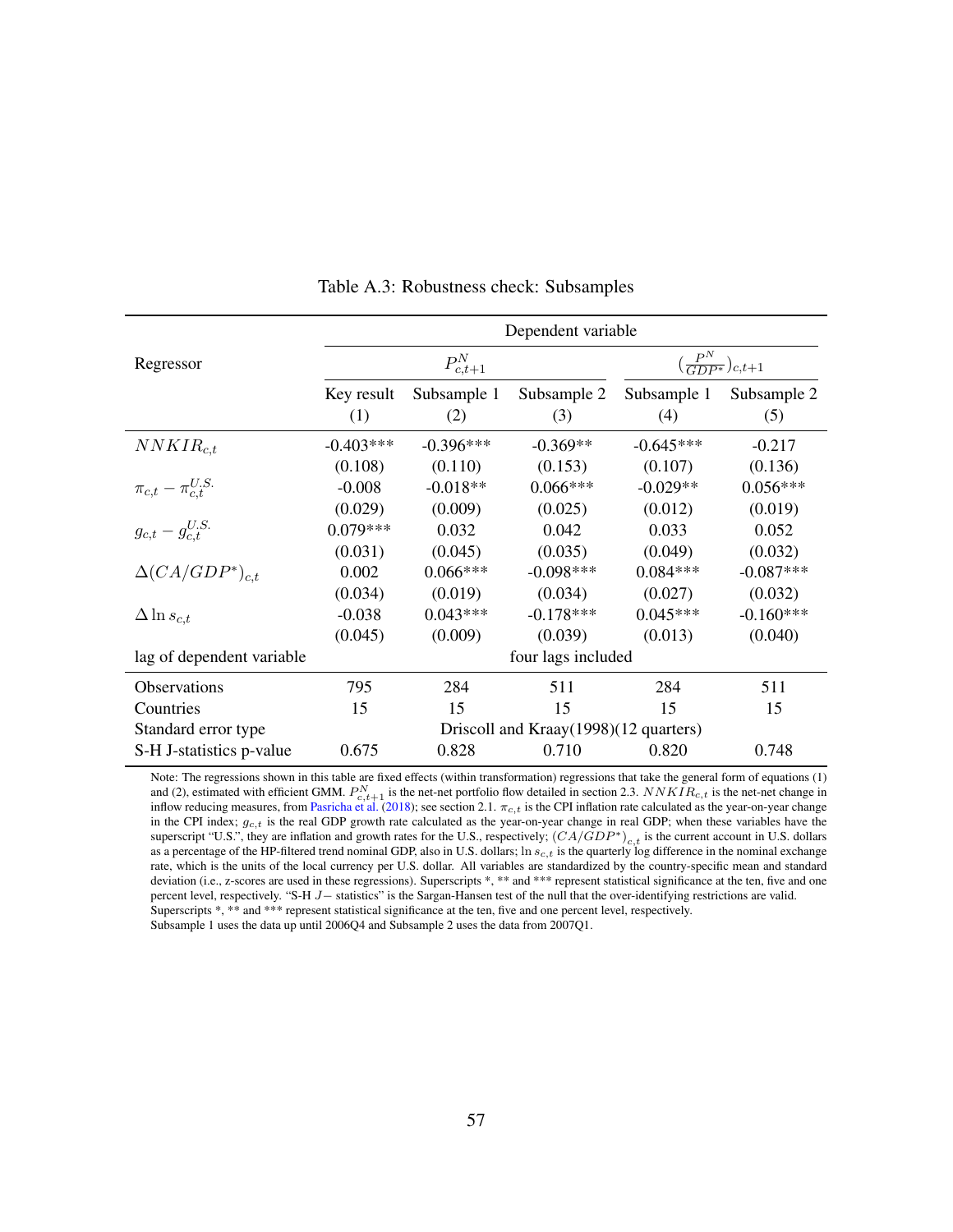<span id="page-58-0"></span>

|                                | Dependent variable |                                          |                                         |  |
|--------------------------------|--------------------|------------------------------------------|-----------------------------------------|--|
|                                | $P_{c,t+1}^N$      | $\left(\frac{P^N}{GDP^*}\right)_{c,t+1}$ |                                         |  |
|                                | Key result         | Key result                               | No z-scores                             |  |
|                                | (1)                | (2)                                      | (3)                                     |  |
| $NNKIR_{c,t}$                  | $-0.403***$        | $-0.354***$                              | $-0.003***$                             |  |
|                                | (0.108)            | (0.111)                                  | (0.001)                                 |  |
| $\pi_{c,t} - \pi_{c.t}^{U.S.}$ | $-0.008$           | $-0.008$                                 | $-0.005**$                              |  |
|                                | (0.029)            | (0.032)                                  | (0.002)                                 |  |
| $g_{c,t} - g_{c,t}^{U.S.}$     | $0.079***$         | $0.068**$                                | 0.015                                   |  |
|                                | (0.031)            | (0.031)                                  | (0.009)                                 |  |
| $\Delta (CA/GDP^*)_{c.t.}$     | 0.002              | 0.002                                    | $-0.059$                                |  |
|                                | (0.034)            | (0.026)                                  | (0.070)                                 |  |
| $\Delta \ln s_{c,t}$           | $-0.038$           | $-0.054$                                 | $-0.001$                                |  |
|                                | (0.045)            | (0.039)                                  | (0.005)                                 |  |
| lagged dependent variable      | four lags included |                                          |                                         |  |
| Observations                   | 795                | 795                                      | 795                                     |  |
| Countries                      | 15                 | 15                                       | 15                                      |  |
| Standard error type            |                    |                                          | Driscoll and Kraay (1998) (12 quarters) |  |
| S-H $J$ -statistics p-value    | 0.675              | 0.593                                    | 0.762                                   |  |

Table A.4: Robustness check: Using untransformed variables

Note: The regressions shown in this table are fixed effects (within transformation) regressions that take the general form of equations [\(1\)](#page-16-0) and [\(2\)](#page-18-0), estimated with efficient GMM.  $P_{c,t+1}^{N}$  is the net-net portfolio flow detailed in section [2.3.](#page-12-1)  $NNKIR_{c,t}$  is the net-net change in inflow reducing measures, from [Pasricha et al.](#page-38-3) [\(2018\)](#page-38-3); see section [2.1.](#page-7-2)  $\pi_{c,t}$  is the CPI inflation rate calculated as the year-onyear change in the CPI index;  $g_{c,t}$  is the real GDP growth rate calculated as the year-on-year change in real GDP; when these variables have the superscript "U.S.", they are inflation and growth rates for the U.S., respectively;  $(CA/GDP^*)_{c,t}$  is the current account in U.S. dollars as a percentage of the HP-filtered trend nominal GDP, also in U.S. dollars;  $\ln s_{c,t}$  is the quarterly log difference in the nominal exchange rate, which is the units of the local currency per U.S. dollar. All variables are standardized by the country-specific mean and standard deviation (i.e., z-scores are used in these regressions), except in column (3), where no transformations were applied. Superscripts \*, \*\* and \*\*\* represent statistical significance at the ten, five and one percent level, respectively. "S-H J− statistics" is the Sargan-Hansen test of the null that the over-identifying restrictions are valid.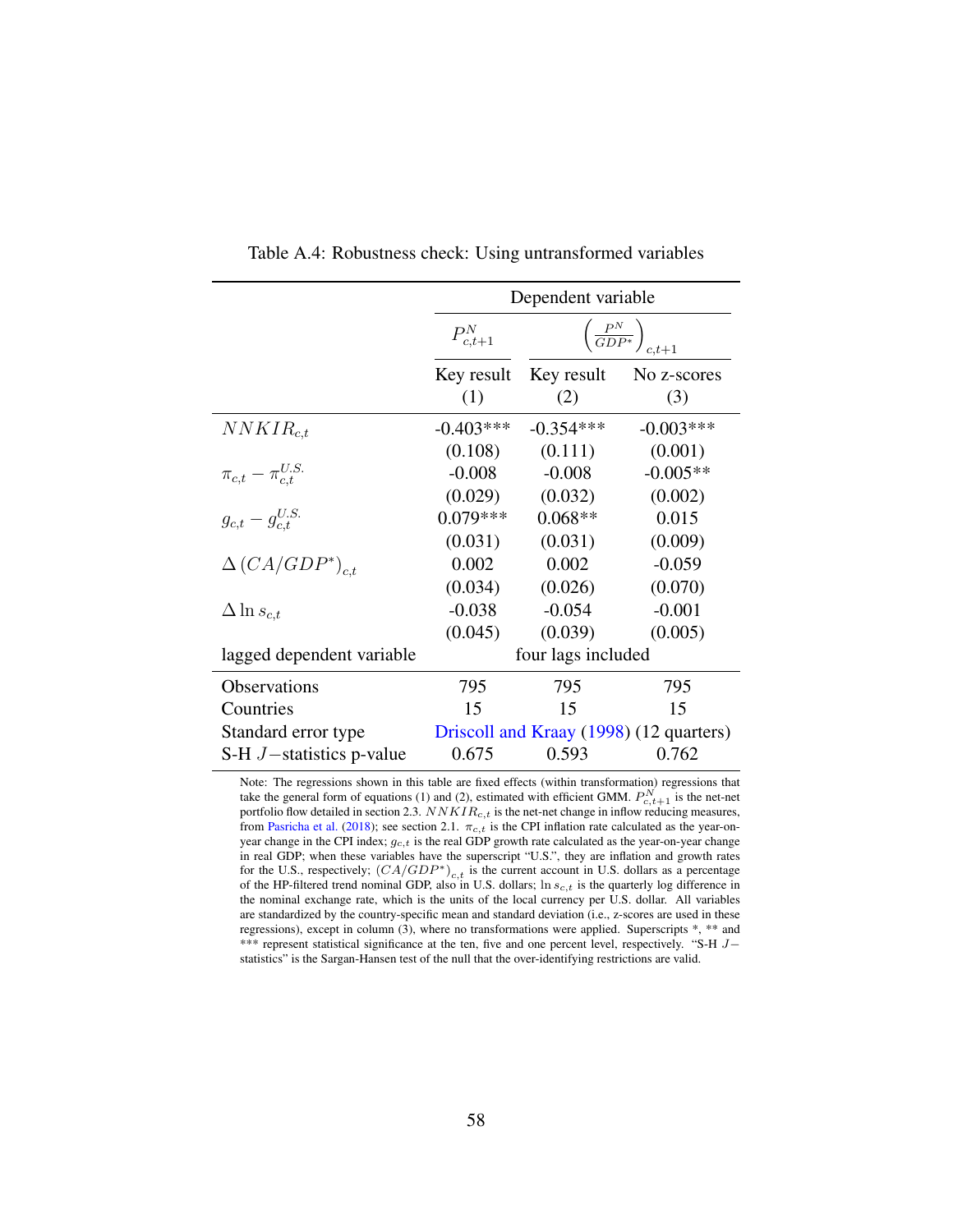|                                | Dependent variable                      |               |                                          |  |
|--------------------------------|-----------------------------------------|---------------|------------------------------------------|--|
|                                |                                         | $P^N_{c,t+1}$ | $\left(\frac{P^N}{GDP^*}\right)_{c.t+1}$ |  |
|                                |                                         | summed shocks | summed shocks                            |  |
|                                | (1)                                     | (2)           | (3)                                      |  |
| $NNKIR_{c,t}$                  | $-0.403***$                             | $-0.233*$     | $-0.157$                                 |  |
|                                | (0.108)                                 | (0.120)       | (0.109)                                  |  |
| $\pi_{c,t} - \pi_{c,t}^{U.S.}$ | $-0.008$                                | 0.008         | 0.014                                    |  |
|                                | (0.029)                                 | (0.032)       | (0.033)                                  |  |
| $g_{c,t} - g_{c.t}^{U.S.}$     | $0.079***$                              | $0.082**$     | $0.068**$                                |  |
|                                | (0.031)                                 | (0.038)       | (0.037)                                  |  |
| $\Delta (CA/GDP^*)_{c.t.}$     | 0.002                                   | 0.002         | 0.003                                    |  |
|                                | (0.034)                                 | (0.029)       | (0.022)                                  |  |
| $\Delta \ln s_{c,t}$           | $-0.038$                                | $-0.029$      | $-0.041$                                 |  |
|                                | (0.045)                                 | (0.044)       | (0.039)                                  |  |
| lag of dependent variable      | four lags included                      |               |                                          |  |
| Observations                   | 795                                     | 759           | 759                                      |  |
| Countries                      | 15                                      | 15            | 15                                       |  |
| Standard error type            | Driscoll and Kraay (1998) (12 quarters) |               |                                          |  |
| S-H $J$ -statistics p-value    | 0.675                                   | 0.554         | 0.493                                    |  |

<span id="page-59-0"></span>Table A.5: Robustness check: Intra-quarter monetary policy shocks added together

Note: The regressions shown in this table are fixed effects (within transformation) regressions that take the general form of equations [\(1\)](#page-16-0) and [\(2\)](#page-18-0), estimated with efficient GMM. Instead of  $y_t^1$  and  $y_t^2$ , the sum of all monetary policy shocks within quarter t is used as the instrument.  $P_{c,t+1}^N$  is the net-net portfolio flow detailed in section [2.3.](#page-12-1)  $NNKIR_{c,t}$  is the net-net change in inflow reducing measures, from [Pasricha et al.](#page-38-3) [\(2018\)](#page-38-3); see section [2.1.](#page-7-2)  $\pi_{c,t}$  is the CPI inflation rate calculated as the year-on-year change in the CPI index;  $g_{c,t}$ is the real GDP growth rate calculated as the year-on-year change in real GDP; when these variables have the superscript "U.S.", they are inflation and growth rates for the U.S., respectively;  $(CA/GDP^*)_{c,t}$  is the current account in U.S. dollars as a percentage of the HP-filtered trend nominal GDP, also in U.S. dollars;  $\ln s_{c,t}$  is the quarterly log difference in the nominal exchange rate, which is the units of the local currency per U.S. dollar. All variables are standardized by the country-specific mean and standard deviation (i.e., z-scores are used in these regressions). Superscripts \*, \*\* and \*\*\* represent statistical significance at the ten, five and one percent level, respectively. "S-H J− statistics" is the Sargan-Hansen test of the null that the over-identifying restrictions are valid.